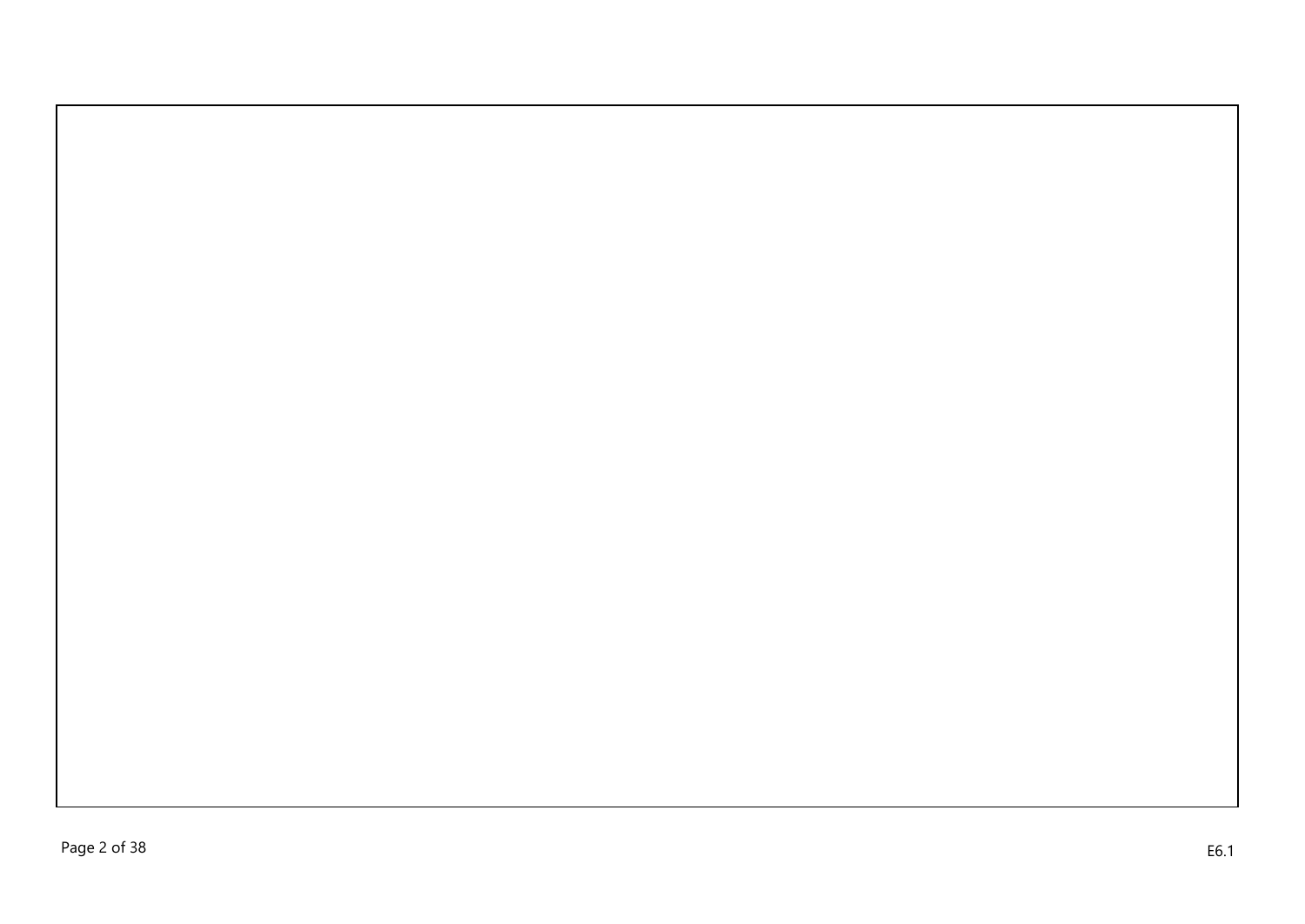| #             | Island               | House Name                                  | Name                      | Sex       | National ID | ، ه ، ره<br>د ، برگ                       | ىئرىتر                                                                                                                                                                                                                                                                                                                          |
|---------------|----------------------|---------------------------------------------|---------------------------|-----------|-------------|-------------------------------------------|---------------------------------------------------------------------------------------------------------------------------------------------------------------------------------------------------------------------------------------------------------------------------------------------------------------------------------|
|               | AA. Himandhoo        |                                             |                           |           |             |                                           |                                                                                                                                                                                                                                                                                                                                 |
|               | AA. Himandhoo        | Gulfaamuge                                  | Abdul Rahman Abdul Mannan | ${\sf M}$ | A281168     | وه پر و ،<br><b>ی</b> موتو <del>و</del> ی |                                                                                                                                                                                                                                                                                                                                 |
|               | ADh. Omadhoo         |                                             |                           |           |             |                                           |                                                                                                                                                                                                                                                                                                                                 |
|               | ADh. Omadhoo         | Chaandhaneege                               | Mariyam Saajidha          | F         | A281713     | ىمەمگەتكەس <sub>ى</sub><br>م              | رەرە شەپ                                                                                                                                                                                                                                                                                                                        |
|               | B. Hithaadhoo        |                                             |                           |           |             |                                           |                                                                                                                                                                                                                                                                                                                                 |
| 3             | B. Hithaadhoo        | Funamaage                                   | Ziyaad Mohamed            | M         | A249262     | د ر د ،<br>تر سرچ د                       | پر در دره در د<br>په در درگردن                                                                                                                                                                                                                                                                                                  |
|               | B. Kudarikilu        |                                             |                           |           |             |                                           |                                                                                                                                                                                                                                                                                                                                 |
| 14            | <b>B.</b> Kudarikilu | Daylight                                    | Adam Naseer               | M         | A027518     | پی تر مربع                                | وره الكبيدة                                                                                                                                                                                                                                                                                                                     |
|               | Dh. Kudahuvadhoo     |                                             |                           |           |             |                                           |                                                                                                                                                                                                                                                                                                                                 |
| 5             | Dh. Kudahuvadhoo     | <b>Bulooniaa</b>                            | Gareeba Mohamed           | F         | A208691     | 32°سرچ                                    | $\begin{array}{ccc} 7.0000 & 0 & 0 & 0 \\ 0 & 0 & 0 & 0 \\ 0 & 0 & 0 & 0 \\ 0 & 0 & 0 & 0 \\ 0 & 0 & 0 & 0 \\ 0 & 0 & 0 & 0 \\ 0 & 0 & 0 & 0 \\ 0 & 0 & 0 & 0 \\ 0 & 0 & 0 & 0 \\ 0 & 0 & 0 & 0 \\ 0 & 0 & 0 & 0 \\ 0 & 0 & 0 & 0 \\ 0 & 0 & 0 & 0 \\ 0 & 0 & 0 & 0 \\ 0 & 0 & 0 & 0 \\ 0 & 0 & 0 & 0 \\ 0 & 0 & 0 & 0 \\ 0 & $ |
| 6             | Dh. Kudahuvadhoo     | Golden Door                                 | Ali Moosa                 | M         | A209026     | ە دە دەم.<br>ئەخرى مىرى ئىر               |                                                                                                                                                                                                                                                                                                                                 |
| 7             | Dh. Kudahuvadhoo     | Milan                                       | Hassan Majdee             | M         | A214061     | جە ئۇنىڭر                                 | برسكس وقامر                                                                                                                                                                                                                                                                                                                     |
| GA. Vilingili |                      |                                             |                           |           |             |                                           |                                                                                                                                                                                                                                                                                                                                 |
| 8             | GA. Vilingili        | Elhehishige                                 | Shareef Hassan            | M         | A162602     | ه د کریږي<br>د کريږي                      | خىم بوق بىر كىشكى                                                                                                                                                                                                                                                                                                               |
|               | GDh. Faresmaathodaa  |                                             |                           |           |             |                                           |                                                                                                                                                                                                                                                                                                                                 |
| 9             |                      | GDh. Faresmaathodaa Maathodaa Avah. Dhivili | Ahmed Majid               | M         | A058223     | رسد دره<br>وی دوس دوم                     | رەر ئۇي قى                                                                                                                                                                                                                                                                                                                      |
|               | GDh. Fiyoaree        |                                             |                           |           |             |                                           |                                                                                                                                                                                                                                                                                                                                 |
| 10            | GDh. Fiyoaree        | Light House                                 | Moosa Ali                 | M         | A097791     | ئەرەبەر م                                 | $\frac{1}{2}$ $\frac{2}{3}$                                                                                                                                                                                                                                                                                                     |
|               | <b>GDh. Gadhdhoo</b> |                                             |                           |           |             |                                           |                                                                                                                                                                                                                                                                                                                                 |
| 11            | GDh. Gadhdhoo        | Coralgirds                                  | Hussain Jameel            | ${\sf M}$ | A094075     | بىر بىر بىر بىر<br>ئىر بىر بىر يۈسكە      | جر سکھر ہے تا تا تا ہے جاتا ہے۔<br>براہ تاریخ کے تاریخ<br>امریکا تاریخ کا معرفہ کا تاریخ کا تاریخ کا تاریخ کا تاریخ کا تاریخ کا تاریخ کا تاریخ کا تاریخ کا تاریخ کا تاری                                                                                                                                                        |
| 12            | GDh. Gadhdhoo        | Roazuge                                     | Ahmed Nizam               | M         | A089711     | ە د ،<br>ترى                              |                                                                                                                                                                                                                                                                                                                                 |
|               | GDh. Thinadhoo       |                                             |                           |           |             |                                           |                                                                                                                                                                                                                                                                                                                                 |
| 13            | GDh. Thinadhoo       | Gahaadhashuge                               | Ahmed Huzam Ali           | M         | A096330     | ر بر ر و ،<br>ى ئرتىرىرى                  | ر 2 در 2 درج 2 در<br>مربر 3 درج 2 درج                                                                                                                                                                                                                                                                                           |
|               | GDh. Vaadhoo         |                                             |                           |           |             |                                           |                                                                                                                                                                                                                                                                                                                                 |
| 14            | GDh. Vaadhoo         | Chichandaage                                | Nayaaz Mohamed Waheedh    | M         | A401639     | ى ئۇشى ئ                                  | ر و و دره ر و در و<br>سرگان و په دولر کوبرنگر                                                                                                                                                                                                                                                                                   |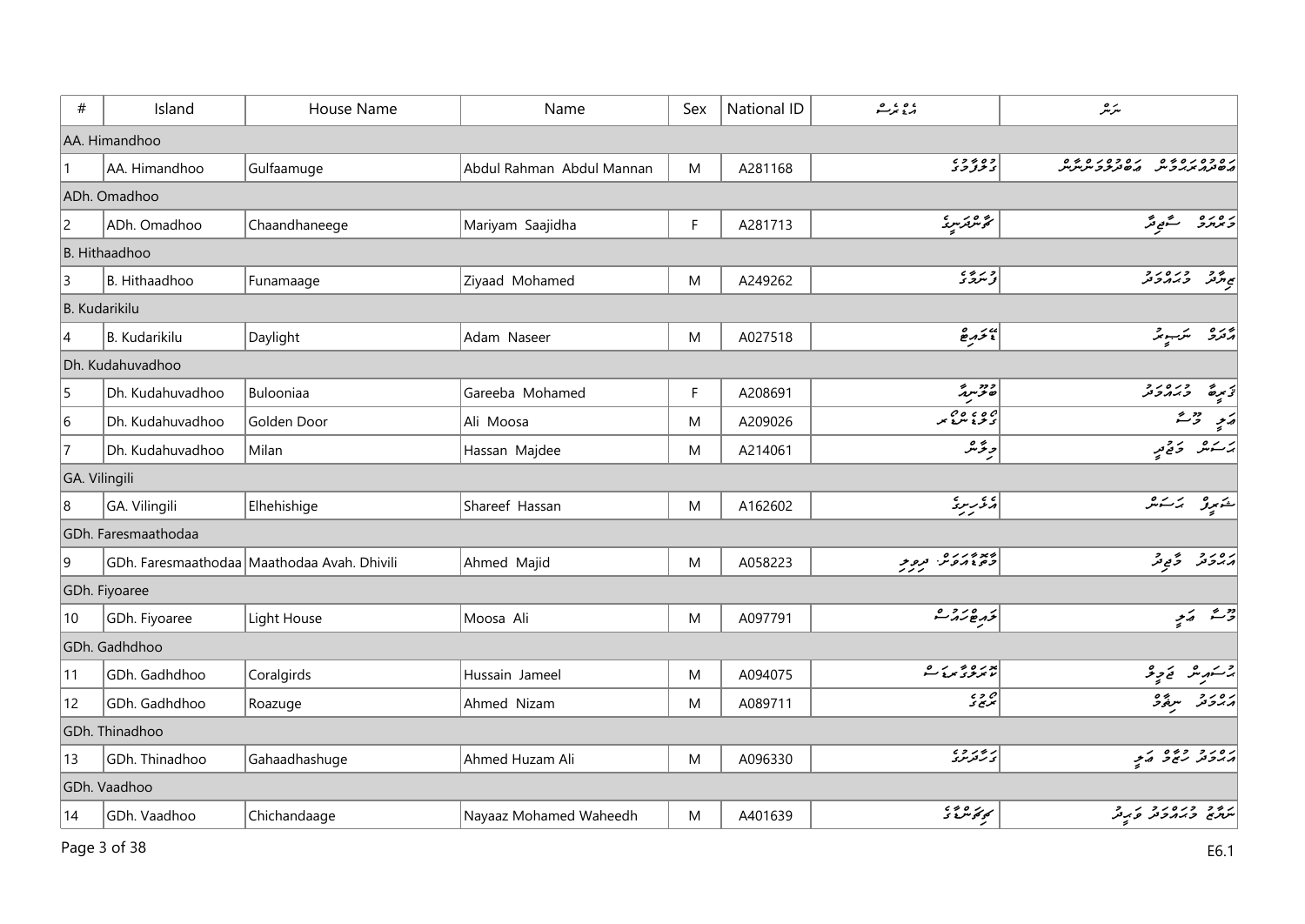| 15         | GDh. Vaadhoo        | <b>Dhoores</b>           | Ismail Nasheed          | ${\sf M}$   | A064192 | دد ، م<br>تربر ک                              | ىر شۇرقى سىنىدىگى<br>ر                                                                       |
|------------|---------------------|--------------------------|-------------------------|-------------|---------|-----------------------------------------------|----------------------------------------------------------------------------------------------|
| 16         | GDh. Vaadhoo        | <b>Dhoores</b>           | Ali Nasheed             | M           | A123718 | دد ۽ ه                                        | ر<br>موسکومونژ                                                                               |
|            | Gn. Fuvahmulah      |                          |                         |             |         |                                               |                                                                                              |
| 17         | Gn. Fuvahmulah      | Dhoodigan. Heeraage      | Anas Ibrahim            | M           | A276353 | ود بر مد به سر پرې<br>لنډو تمکن سر پرې        | أتمتر مصريرة                                                                                 |
| 18         | Gn. Fuvahmulah      | Dhoodigan. New Reef      | Mohamed Waheed          | M           | A323620 | قروبر مرتبرو                                  | وره رو درو                                                                                   |
| 19         | Gn. Fuvahmulah      | Dhoodigan. Valuthereyge  | Siddiq Abdulla          | M           | A006537 | دو بر ه بر و د د و د<br>  تعریب شر به حرص مرد | ببور موقع في محدد الله<br>مستوفر في محدد الله                                                |
| 20         | Gn. Fuvahmulah      | Hoadhadu. Dhoola         | Firushana Hussain       | F           | A160716 | ج ر و  دور<br>روره  ترو                       | وېژېنگەنگر برگسكىرىگر                                                                        |
| 21         | Gn. Fuvahmulah      | Maalegan. Hudhukaneeruge | Hussain Abdullah Didi   | M           | A278031 | و در و دور ده<br>د وی ش رتونا سربرد           | ج سكور محمد الله مع الله مع الله مع الله مع السياسي.<br>-<br>- يرسك مسكور الحريم الحريم الحر |
| 22         | Gn. Fuvahmulah      | Miskihmagu. Athiri       | Hassan Latheef          | M           | A005355 | د شوره ده بر<br>بر شوره در موس                |                                                                                              |
| HA. Baarah |                     |                          |                         |             |         |                                               |                                                                                              |
| 23         | HA. Baarah          | Kaamineege               | Hussain Siyam           | ${\sf M}$   | A089362 | لأحرسي                                        |                                                                                              |
| 24         | HA. Baarah          | Queen House              | Ibrahim Naufal          | M           | A295077 | د مرسم در م                                   |                                                                                              |
| 25         | HA. Baarah          | South Villa              | Ahmed Kaleem            | M           | A294895 | سەد قرەتىچە                                   | برەر دىرە                                                                                    |
|            | HA. Dhidhdhoo       |                          |                         |             |         |                                               |                                                                                              |
| 26         | HA. Dhidhdhoo       | Mahuluboage              | Moomina Ibrahim Rasheed | $\mathsf F$ | A289835 | ر و و <i>0 ع</i><br>5 <i>سر څو</i> نو         | وروش رەشرىق ئەجىر                                                                            |
| 27         | HA. Dhidhdhoo       | Vadhaa                   | Abdulla Rasheed         | M           | A291509 | ىرتىر                                         | رَة قرالله تمَنْ وَ                                                                          |
|            | HA. Filladhoo       |                          |                         |             |         |                                               |                                                                                              |
| 28         | HA. Filladhoo       | Bashimaage               | Fathimath Ibrahim       | F           | A088772 | پروگر                                         | توجده مقترح                                                                                  |
|            | HA. Hoarafushi      |                          |                         |             |         |                                               |                                                                                              |
| 29         | HA. Hoarafushi      | Reez                     | Ahmed Musthafa          | M           | A332280 | سميح                                          | رەرد دەرد<br>مەركىر كەسىر                                                                    |
|            | HA. Maarandhoo      |                          |                         |             |         |                                               |                                                                                              |
| 30         | HA. Maarandhoo      | Radiumge                 | Ahmed Shareef           | M           | A295735 | تموزخر                                        | برەر دېم شەمرىي                                                                              |
|            | HDh. Kulhudhuffushi |                          |                         |             |         |                                               |                                                                                              |
| 31         | HDh. Kulhudhuffushi | Gaskara                  | Ali Ibrahim             | M           | A096333 | ى ھەرىپە                                      | أمو مقتربة                                                                                   |
|            | HDh. Kumundhoo      |                          |                         |             |         |                                               |                                                                                              |
| 32         | HDh. Kumundhoo      | Gulsan                   | Fareesha Khalid         | F           | A100846 | د وريد ه                                      | أرًىم من المحموض                                                                             |
|            |                     |                          |                         |             |         |                                               |                                                                                              |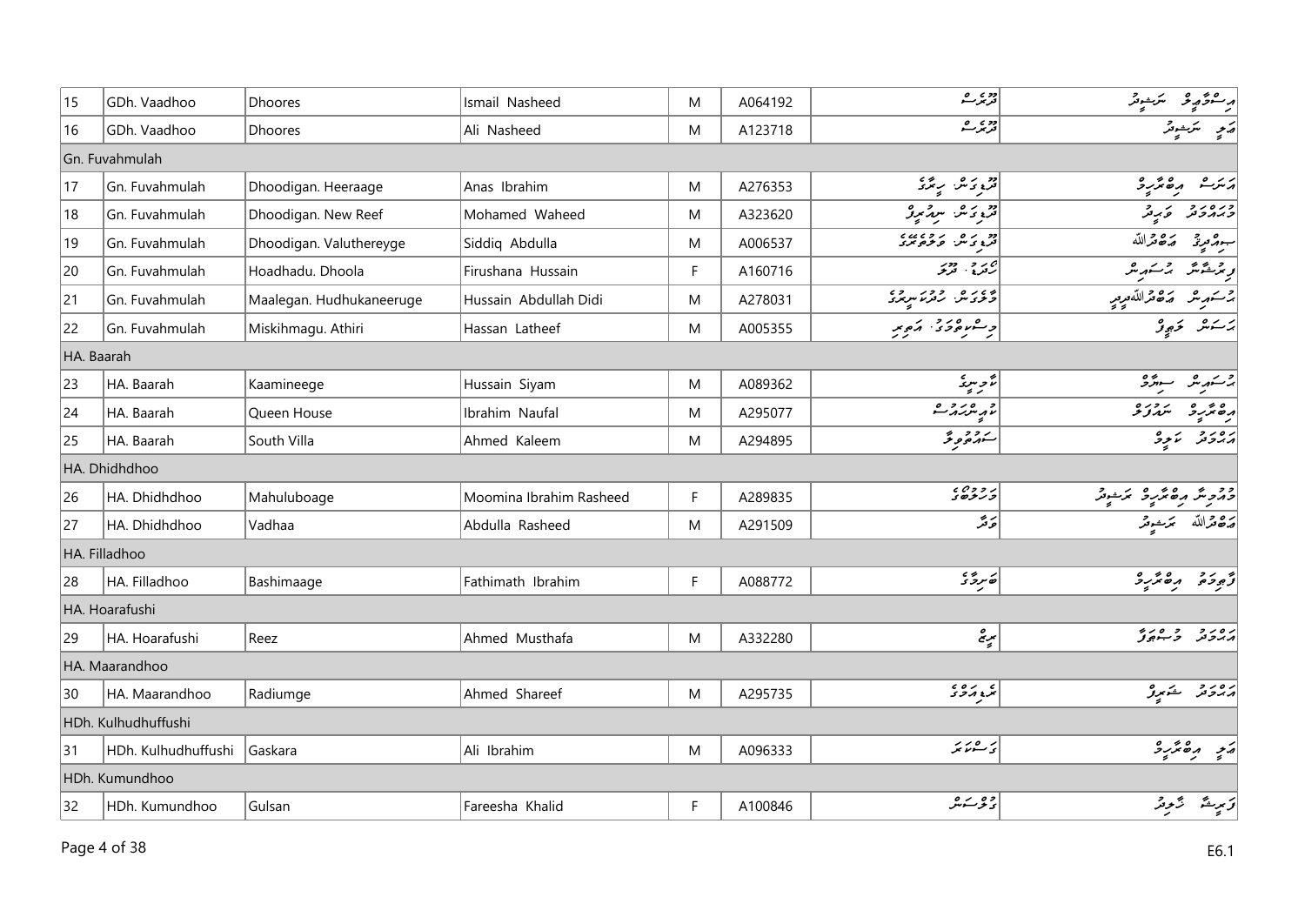| 33           | HDh. Kumundhoo      | Mathivaru        | Mohamed Shuaib           | M         | A155704 | ځوړې                                      | כנסנכ בנגם<br><i>כג</i> ובע <del>בנ</del> גם           |
|--------------|---------------------|------------------|--------------------------|-----------|---------|-------------------------------------------|--------------------------------------------------------|
|              | HDh. Makunudhoo     |                  |                          |           |         |                                           |                                                        |
| 34           | HDh. Makunudhoo     | Fazaa            | Nawaz Mohamed Waheed     | M         | A237786 | ترتج                                      | رو و د و د و د د د                                     |
| 35           | HDh. Makunudhoo     | Husnuheenaage    | Maisa Ishaaq             | F.        | A234308 | <sup>ج</sup> مەش <sub>رىپ</sub> ىترى      |                                                        |
| 36           | HDh. Makunudhoo     | Nisaa Manzil     | Ali Nafiu                | M         | A236852 | ىرىد <i>ۇ ئە</i> رىم ئى                   | ى ئىستى مەدەبىيىتى<br>ئىستىمى ئىستىدى<br>ئىستىمى ئىستى |
|              | HDh. Naivaadhoo     |                  |                          |           |         |                                           |                                                        |
| 37           | HDh. Naivaadhoo     | Irumatheege      | Aishath Rishadha         | F         | A330694 | ېر بر دې<br>بر بر دې                      | ة مشكرة المرشكة<br>أمام الشكر<br>أمام الشكرة           |
| 38           | HDh. Naivaadhoo     | Shark            | Ali Shareef              | M         | A024987 | يمجم                                      |                                                        |
|              | HDh. Nellaidhoo     |                  |                          |           |         |                                           |                                                        |
| 39           | HDh. Nellaidhoo     | Avaaz            | Ibrahim Ali              | M         | A064502 | پژی م                                     | رەتزىر كەير                                            |
|              | HDh. Nolhivaranfaru |                  |                          |           |         |                                           |                                                        |
| 40           | HDh. Nolhivaranfaru | Naazukee Gulshan | Ahmed Saaneez            | M         | A393318 | ى <i>گەنلى ئى</i> گەنگەنگە                | رەرو شىرچ                                              |
| K. Dhiffushi |                     |                  |                          |           |         |                                           |                                                        |
| 41           | K. Dhiffushi        | Ever Blue        | Ahmed Shazeel            | ${\sf M}$ | A151771 | ې ر د د دد<br>د و برحاب                   | رەر دېم ئىستى ئى                                       |
| K. Gulhi     |                     |                  |                          |           |         |                                           |                                                        |
| 42           | K. Gulhi            | Night Rose       | Ibrahim Nasrulla         | M         | A073660 | يتموه عمرت                                | مرە ئرىر ئىر ئىر ئىللە                                 |
| 43           | K. Gulhi            | Night Rose       | Ismail Ibrahim           | M         | A111818 | يتمه عجرت                                 |                                                        |
| 44           | K. Gulhi            | Night Rose       | Moomina Yoosuf           | F.        | A142539 | يتموه عمرت                                | כב היה יכנית<br>כבקי היה יצ                            |
|              | K. Guraidhoo        |                  |                          |           |         |                                           |                                                        |
| 45           | K. Guraidhoo        | Asurumaage       | Abdul Wadhood            | M         | A054714 | ر د د ده ،<br>پرسه پور د                  | ر ه و ه ر دد د<br>پره ترمزه ترتر                       |
| 46           | K. Guraidhoo        | Asurumaage       | Shafeega Ali             | F         | A138832 | ر و و ده ،<br>در سوبوری                   |                                                        |
| 47           | K. Guraidhoo        | Asurumaage       | Fathmath Shathna         | F         | A295349 | ر د د د ه ،<br>د سنورۍ                    | ڪريڙ گري<br>گروگر ڪري                                  |
| 48           | K. Guraidhoo        | Fiyanoomaage     | Aishath Hana Habeeb      | F.        | A294721 | ر دوم.<br>په شرچ د                        | مەر ئىق ئىر ئە                                         |
| 49           | K. Guraidhoo        | Shedow           | Ahmed Zaki               | M         | A121044 | شوم                                       | أرور و سميد                                            |
| K. Huraa     |                     |                  |                          |           |         |                                           |                                                        |
| 50           | K. Huraa            | Autumn Glory     | <b>Umar Saeed Rashad</b> | M         | A147242 | <i>م د ه ه</i> مي<br>د <i>کا د</i> د کرمړ | ور و کوپر ترشگ                                         |
|              |                     |                  |                          |           |         |                                           |                                                        |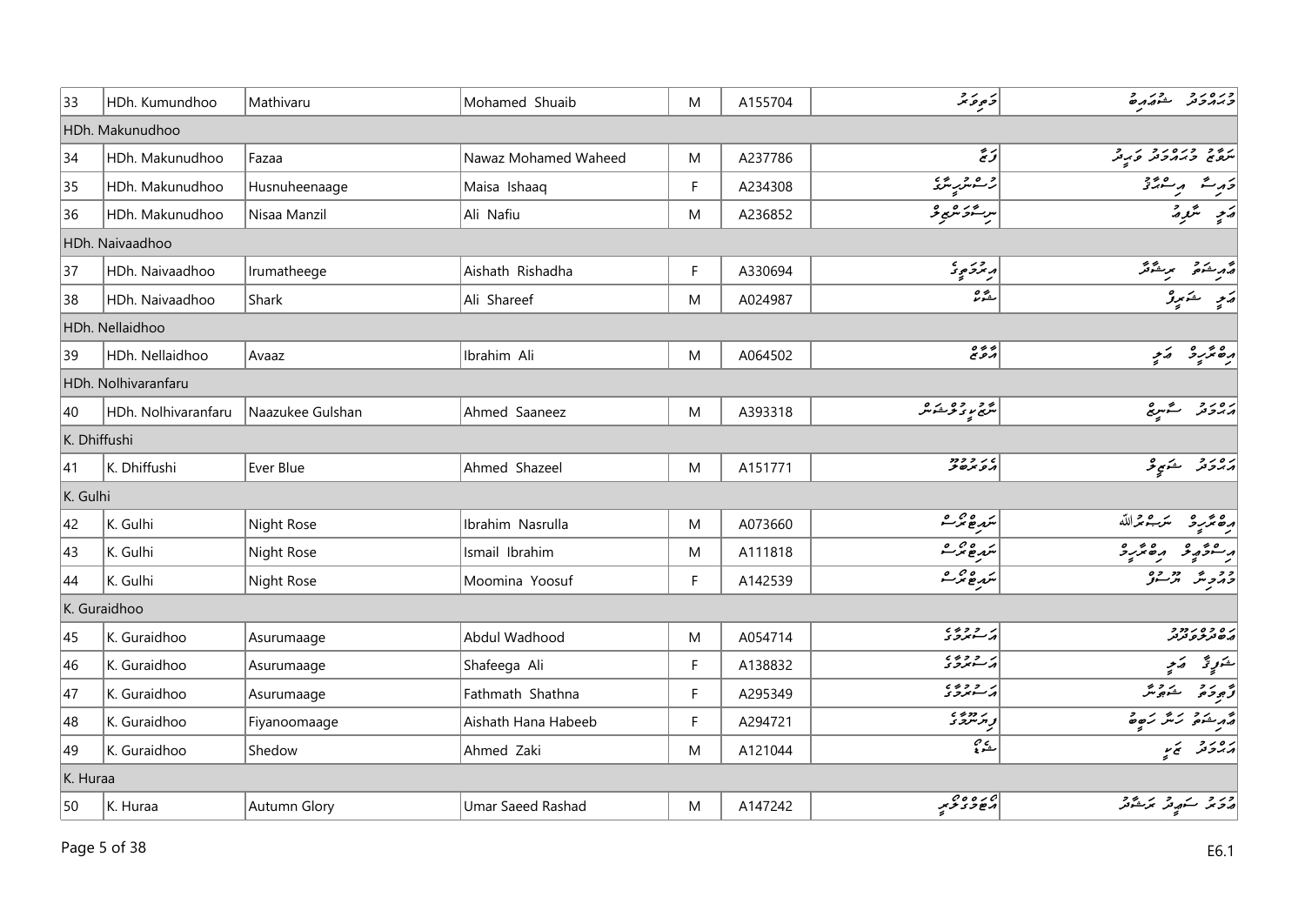|             | L. Fonadhoo   |                    |                   |             |         |                                                  |                                             |
|-------------|---------------|--------------------|-------------------|-------------|---------|--------------------------------------------------|---------------------------------------------|
| 51          | L. Fonadhoo   | Rose Mead          | Ibrahim Ashraf    | M           | A095238 | پر چ چ و و<br>  پر چ چ                           | رەئزىرو كەشىر                               |
| L. Gan      |               |                    |                   |             |         |                                                  |                                             |
| 52          | L. Gan        | Thundi. Fesfaree   | Ahmed Sujah       | ${\sf M}$   | A135219 | ج <sub>ىسمى</sub> ك <sub>ۈ</sub> ر مۇسىر         | ره رح و و و<br>درون رحمتی بر                |
| 53          | L. Gan        | Thundi. Star Light | Aminath Nazumaa   | $\mathsf F$ | A312270 |                                                  | أثرم شروع                                   |
| L. Maavah   |               |                    |                   |             |         |                                                  |                                             |
| 54          | L. Maavah     | Falsafaa           | Ali Fauzy         | ${\sf M}$   | A140313 | ژی ژری                                           | أتذمي ترترمي                                |
| 55          | L. Maavah     | <b>Lily Night</b>  | Hussain Ibrahim   | ${\sf M}$   | A140344 | و د سره ه<br>ر <sub>و</sub> سره                  |                                             |
|             | Lh. Kurendhoo |                    |                   |             |         |                                                  |                                             |
| 56          | Lh. Kurendhoo | Falak              | Abdulla Adil      | ${\sf M}$   | A363912 | وَىَوْما                                         | أرة مرالله كرمرمر                           |
| 57          | Lh. Kurendhoo | Hudhu Falhu        | Basmalath Ibrahim | F           | A216720 | و ور و<br>رفرو تر                                |                                             |
| Lh. Naifaru |               |                    |                   |             |         |                                                  |                                             |
| 58          | Lh. Naifaru   | Aman               | Abdulla Majid     | ${\sf M}$   | A217251 | برىر ھ                                           | برە داللە گەرد                              |
| 59          | Lh. Naifaru   | Dhunburige         | Shadhiya Ali      | F           | A218248 | و<br>ترسرچ سر <sup>ج</sup>                       | ے مورڈ کے لیے<br>سفورڈ کے لیے<br>پر کے موکو |
| 60          | Lh. Naifaru   | Haveyli            | Hussain Sawad     | M           | A347198 | ريى<br>رەبىر                                     |                                             |
| 61          | Lh. Naifaru   | Roashaneege        | Shaheeda Abdulla  | $\mathsf F$ | A154992 | ترڪسري                                           | فَعَرِمَّ دَهْ اللَّهُ                      |
| 62          | Lh. Naifaru   | Samandharu         | Mohamed Nabeel    | ${\sf M}$   | A151132 | ے پر 2 پر 2<br>سکوٹر مرکز مر                     | ورەرو شھۇ                                   |
|             | M. Dhiggaru   |                    |                   |             |         |                                                  |                                             |
| 63          | M. Dhiggaru   | Falhoagasdhoshuge  | Nazeeh Ismail     | M           | A219532 | ر <i>0 ر</i> _ 0 پر و ء<br>  تو ئو تر سه تعریبوی | شهره پرسومیو                                |
| M. Mulah    |               |                    |                   |             |         |                                                  |                                             |
| 64          | M. Mulah      | Feyrumaage         | Shakeeb Saeed     | M           | A218637 | په وي  په<br>  تو مور  ی                         | شَرَبِرة سَرْبِرْ                           |
| M. Veyvah   |               |                    |                   |             |         |                                                  |                                             |
| 65          | M. Veyvah     | Vinares            | Ahmed Mujuthaba   | ${\sf M}$   | A092592 | <sub>ع</sub> پئر <i>پڑ</i> ہے                    | ره رو درد<br>درگر دی                        |
| 66          | M. Veyvah     | Vinares            | Zameera Ahmed     | $\mathsf F$ | A216884 | <sub>حو</sub> سَر پر م                           | كالمحي مدارج المراجع                        |
| 67          | M. Veyvah     | <b>Vinares</b>     | Aminath Nahulaa   | F           | A216917 | <sub>ع</sub> پئر <i>پڑ</i> ہے                    | أأجاشهم المردعي                             |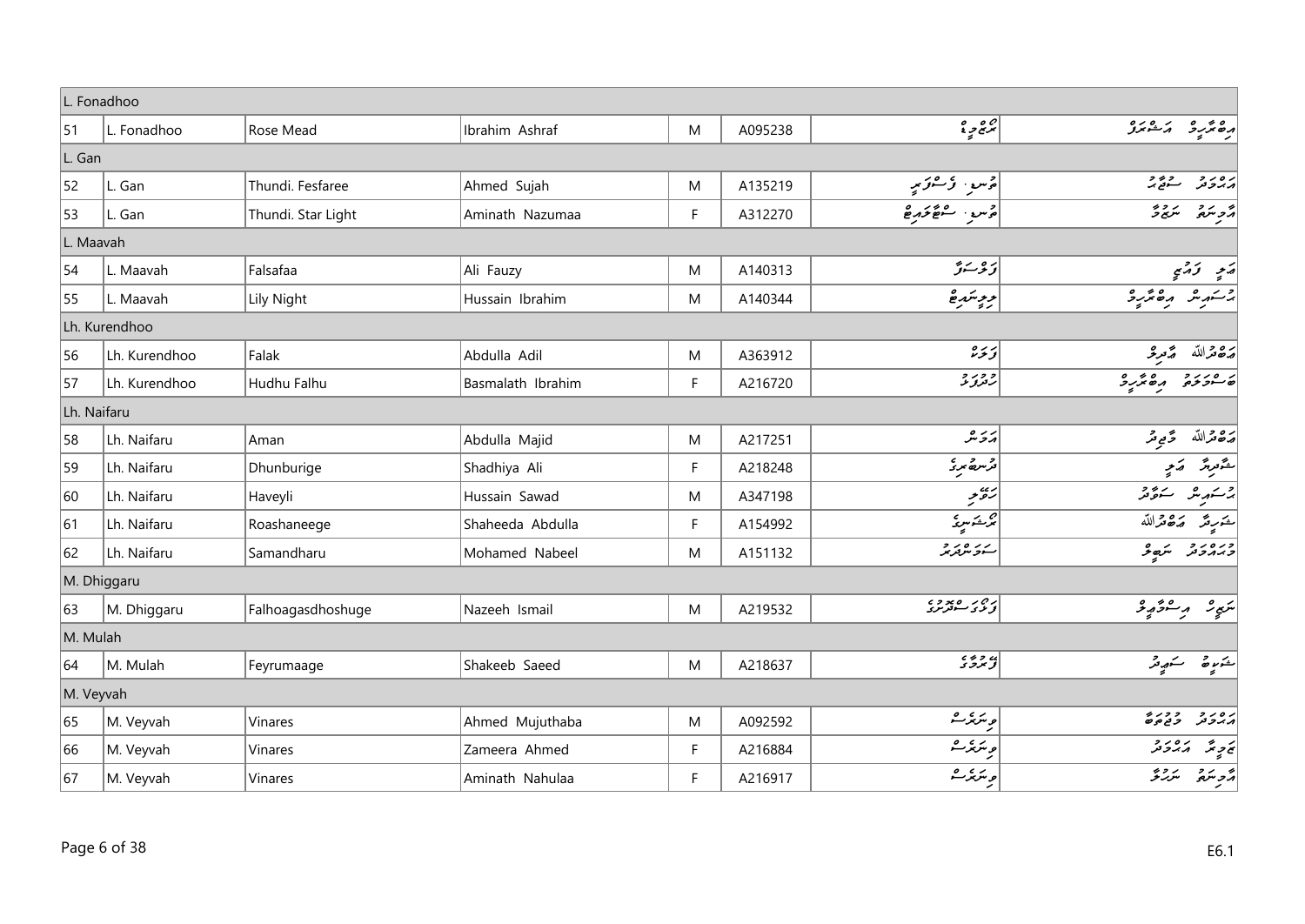| Male'       |             |                         |                         |             |         |                                            |                                                                   |
|-------------|-------------|-------------------------|-------------------------|-------------|---------|--------------------------------------------|-------------------------------------------------------------------|
| 68          | Male'       | Dhaftharu. No 5070      | Mujuthaba Abdul Sattar  | ${\sf M}$   | A054279 | قرۇم تى. شەھەتىر 5070                      | ر ٥ ر ٥ ر ٥ ر ٥<br>پرې تر پر سه دي بر<br>  3 د بر پر<br>  5 د ه ه |
| 69          | Male'       | Dhaftharu. No Dh R 1132 | Sama Mahira             | F           | A343071 | رەپ ئىر ئىس 1132                           | سَرَقَ _ قُرِيمًا                                                 |
| 70          | Male'       | Dhaftharu. No Dh R 1192 | Khalidh Waleedh         | ${\sf M}$   | A345599 | ترويجي. سَرْسْهُمْ تَرْسَ 1192             | تزوتر أووتر                                                       |
| 71          | Male'       | Dhaftharu. No Dh R 491  | Samiya Zakariyya        | F           | A408038 | دەر ج. سەھەتە بىر 491                      | كموش يمكيره و                                                     |
| 72          | Male'       | Dhaftharu. No RS 3081   | Mohamed Yoosuf          | M           | A071515 | تروم تمر. سَرْسْهُ تَمْرُ سِيْسِةِ 3081    | כנסגב בכפ<br><i>בג</i> ובע וק                                     |
| 73          | Male'       | Dhaftharu. No RS 4979   | Naushad Hameed          | ${\sf M}$   | A080793 | رەر د. سرچە تر سە 4979                     | ת בצב תבת                                                         |
| 74          | Male'       | Dhaftharu. No RS 9072   | Aminath Naaznee         | $\mathsf F$ | A159208 | تروم تى. ئىرتكەتتى بىر سە 9072             | وحريتكم التقاير                                                   |
| 75          | Male'       | G. Holhige              | Zubaida Khalid          | F           | A049662 | ى بەستىمىتى ئى                             | جھەر ئۇ ئۇر                                                       |
| 76          | Male'       | H. Gold Fruit           | Mohamed Naseem          | ${\sf M}$   | A034668 | 0,0000                                     | ورەرو شەرە                                                        |
| 77          | Male'       | M. Finiroalhi           | Ibrahim Mirnan Maniu    | ${\sf M}$   | A073106 | د· و مریژو                                 | رەتمرىر دىمگىر ئىبد                                               |
| 78          | Male'       | Ma. Fairy House         | Fathimath Saara         | F           | A306296 | دە. زەئىرىدە م                             | توجوخو ستمتر                                                      |
| 79          | Male'       | Ma. Hazva               | Aminath Hubaira         | F           | A353002 | وړ کره و                                   | הכתב הסתיב                                                        |
| 80          | Male'       | Ma. Kandufennage        | Ahmed Shahee            | ${\sf M}$   | A064099 | در . باس ده وره .                          | رەرد ئىگر                                                         |
| 81          | Male'       | Ma. Rinso               | Fathimath Areesha       | $\mathsf F$ | A370289 | جەر، برىرمى                                | وٌ وَ حَوَمَ مَ مَرِيشٌ                                           |
| 82          | Male'       | V. Vinafaiy             | Muna Ahmed              | $\mathsf F$ | A344545 | وودً و سره                                 | ويژ پرورو                                                         |
|             | N. Manadhoo |                         |                         |             |         |                                            |                                                                   |
| 83          | N. Manadhoo | Salsa                   | Ali Samaah Abdul Rahman | M           | A207661 | سەۋىشە                                     | و د د د ده ده ده ده وه                                            |
| N. Velidhoo |             |                         |                         |             |         |                                            |                                                                   |
| 84          | N. Velidhoo | Mihaaz                  | Mariyam Lana Hafeez     | F           | A205688 | حر شع                                      | رەرە ئەش ئەربى                                                    |
| R. Alifushi |             |                         |                         |             |         |                                            |                                                                   |
| 85          | R. Alifushi | Aashaan                 | Abdulla Azmeen          | ${\sf M}$   | A251176 | ر<br>مەنبەھەر                              | أرەقمەللە كەيم چە بىر                                             |
| 86          | R. Alifushi | Dream                   | Ali Simau               | ${\sf M}$   | A255930 | ہ<br>پی سرچ                                | $rac{1}{2}$                                                       |
| 87          | R. Alifushi | Grass                   | Shafaz Abdulla          | ${\sf M}$   | A162132 | ە ئەرم                                     | خورمج وكافرالله                                                   |
| 88          | R. Alifushi | Kothari Villa           | Aminath Maeesha         | F           | A246808 |                                            | مُتَحِسَمُ وَمِثَّةٌ                                              |
| 89          | R. Alifushi | Milano                  | Mohamed Nasheeth        | ${\sf M}$   | A251386 | ېيم بره <del>د گ</del><br>د مخينه<br>د څمک | ورەرو شرشي                                                        |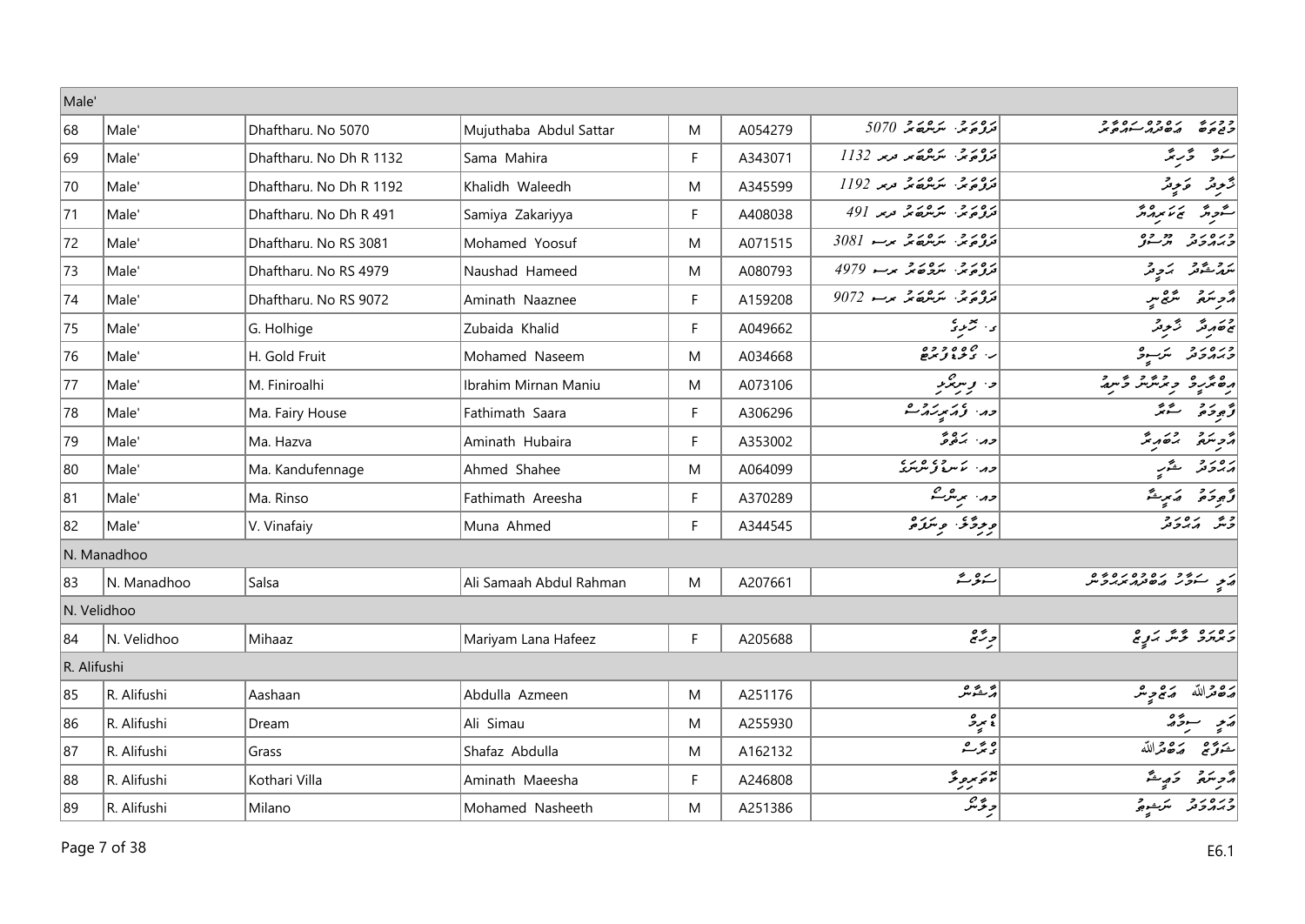| 90  | R. Alifushi       | Panama                 | Adhil Gasim               | M         | A084285 | ې پر پر<br>بو سرچ                       | ۇ بور ئۇسوۋ                                              |
|-----|-------------------|------------------------|---------------------------|-----------|---------|-----------------------------------------|----------------------------------------------------------|
| 91  | R. Alifushi       | Rabeeu                 | Ibrahim Faathih           | M         | A161913 | برەد                                    | ارەتمەرچ                                                 |
|     | R. Hulhudhuffaaru |                        |                           |           |         |                                         |                                                          |
| 92  | R. Hulhudhuffaaru | Alhivilla ge           | Ahmed Faisal              | M         | A314481 | در در در<br>  در در                     | أيهود وكرجو                                              |
| 93  | R. Hulhudhuffaaru | Kurikeelage            | Fathimath Simana          | F         | A315688 | ر<br>سرپرېږي کوي<br>سرپر                | ۋە ئەھم سىۋىتر                                           |
| 94  | R. Hulhudhuffaaru | Penamaa Villa          | Aminath Niusha            | F.        | A315279 | <br> د ئىردۇ <sub>م</sub> ۇ             |                                                          |
| 95  | R. Hulhudhuffaaru | <b>Pink Flower</b>     | Reehan Mohamed            | M         | A314280 | بويژه ژۇئۇرىر                           | ىر ئەس 1979-يە                                           |
| 96  | R. Hulhudhuffaaru | Sosun                  | Sofwan Hassan             | M         | A316543 | <u>م ئە</u> كەنگە                       | بەدە ئەسەر                                               |
| 97  | R. Hulhudhuffaaru | Usha                   | Aminath Firasha           | F         | A314747 | رژیئه                                   | أترجع وبرشة                                              |
|     | R. Inguraidhoo    |                        |                           |           |         |                                         |                                                          |
| 98  | R. Inguraidhoo    | Havaasaa               | Fathimath Shaagiba        | F         | A314815 | ر پۇشە                                  | ۇ بورۇ شۇقۇ                                              |
| 99  | R. Inguraidhoo    | Hiyaavahi              | Aishath Shaaila           | F.        | A313930 | رېژوَر                                  | مەرشكى شەرقى                                             |
| 100 | R. Inguraidhoo    | Iruvaige               | Ahmed Nishan              | M         | A364063 | وبرة وبرء                               | رەر تەرىئىگە                                             |
| 101 | R. Inguraidhoo    | Kaanigasdhoshuge       | Abdul Muhaimin Aboobakuru | M         | A315376 | ه سر ره پود و و<br>تا سری سستمبرسری     | 77/27/<br>ره وه ور<br>גەندىرىر كەرىپ                     |
| 102 | R. Inguraidhoo    | Saburoaza              | Aishath Sakhava           | F         | A246200 | ر بر د 0 پر<br>سه جدی                   | $\frac{22}{3}$ $\frac{2}{3}$ $\frac{2}{3}$ $\frac{1}{3}$ |
| 103 | R. Inguraidhoo    | Saburoaza              | Nizam Abdul Muhusin       | M         | A315796 | سەھ تىرىخ                               | سرقو رەدە دولىر                                          |
| 104 | R. Inguraidhoo    | Sharmeelaa Manzil      | Ibrahim Jaleel            | ${\sf M}$ | A125090 | جنرو و و مربو و                         | دەندىر قود                                               |
| 105 | R. Inguraidhoo    | Sunny Side             | Abdulla Fathuhee          | M         | A315114 | سەمىيە سەمىر ج                          | رە دالله كرم.                                            |
|     | R. Kandholhudhoo  |                        |                           |           |         |                                         |                                                          |
| 106 | R. Kandholhudhoo  | <b>Carnation Maage</b> | Ali Ifnad                 | M         | A244503 | ر<br>ما برېتون مرد د                    | ەئىر بروتىگىز                                            |
| 107 | R. Kandholhudhoo  | Femoaraage             | Fathimath Hassan Fulhu    | F         | A244511 | ه ۵ و ه<br>و <del>و</del> بو د          | و ده در دود.<br>ژوده دسترو                               |
| 108 | R. Kandholhudhoo  | Finihuraa              | Mohamed Fathih            | M         | A111035 | او مدرجيقه<br>پ                         |                                                          |
| 109 | R. Kandholhudhoo  | Gulbakaage             | Fathimath Sunana          | F         | A236534 | د و ر د  ،<br>د نره نړ                  | قرم و مقرش                                               |
| 110 | R. Kandholhudhoo  | Gulhazaaruge           | Mariyam Abdulla           | F         | A241941 | و ه ر پر و ،<br>د <del>ن</del> ورنځ بود | ەھىراللە<br>ر ه ر ه<br><del>ر</del> بربرو                |
| 111 | R. Kandholhudhoo  | Hudhufinifenmaa Aage   | Mariyam Easa              | F         | A242425 | 322 مرغ عر <i>وم</i> ة                  | د پر د همی په ش                                          |
| 112 | R. Kandholhudhoo  | Huvandhumaa Aage       | Mariyam Yoosuf            | F.        | A318640 | و ر په وه و ،<br>ره سرفرورۍ             | ן סיק פי בס<br>פיתו <i>ת כ</i>                           |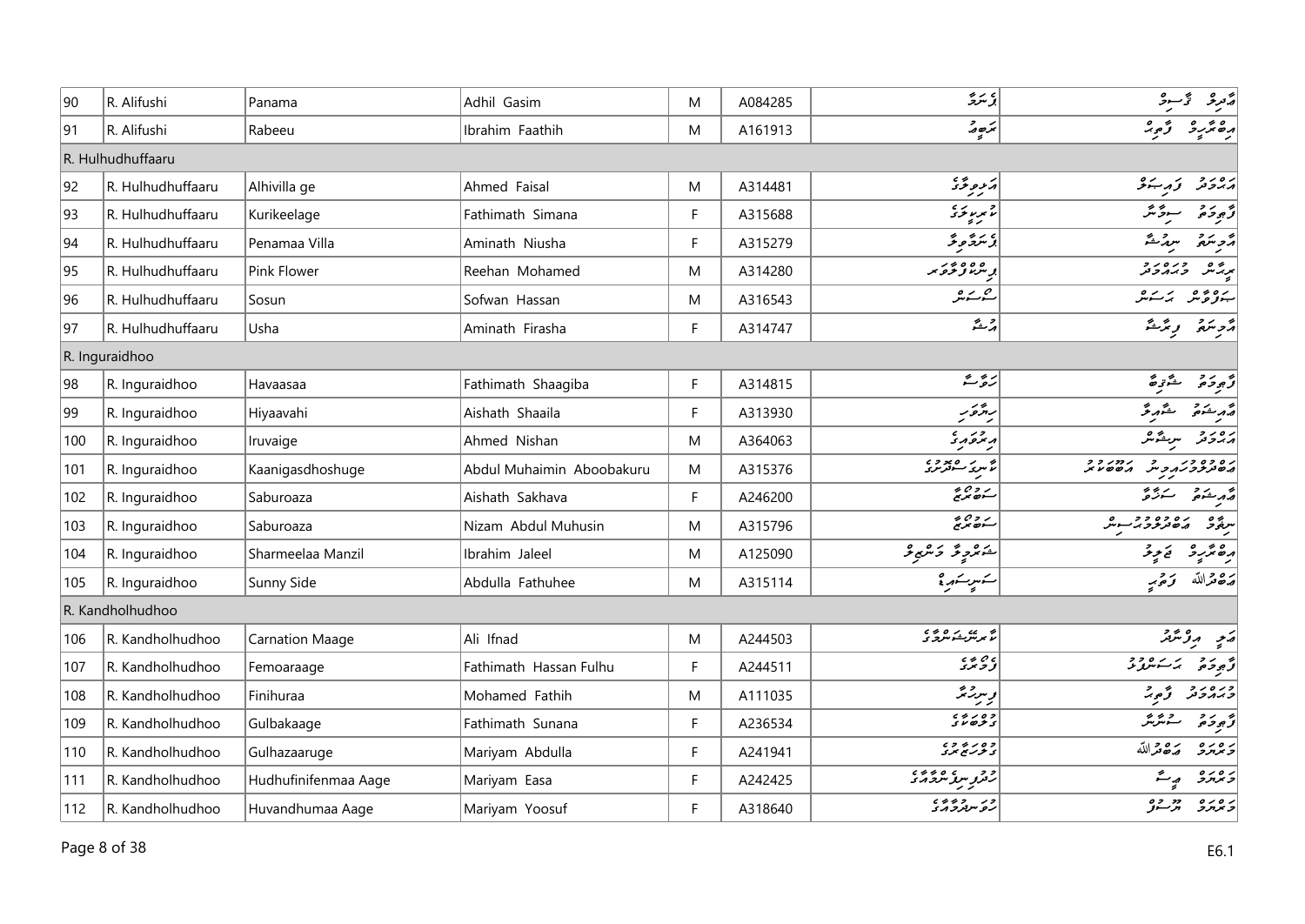| 113         | R. Kandholhudhoo | Kaneeru Hiyaa  | Aminath Seema         | F           | A242199 | ئەسرىترىرىتر<br>ئ                         | و په دره مسرمه<br>در کارون کارون |
|-------------|------------------|----------------|-----------------------|-------------|---------|-------------------------------------------|----------------------------------|
| 114         | R. Kandholhudhoo | Kaneeruge      | Moosa Afraah Mohamed  | ${\sf M}$   | A235817 | ر<br>ما مېږېږي                            | و د د ره ده دره د د              |
| 115         | R. Kandholhudhoo | Maagasdhoshuge | Mohamed Irushadh      | M           | A235834 | و رحمه د د ،<br>د د سه تر رد              | وره د و د مشور                   |
| 116         | R. Kandholhudhoo | Narugis Villa  | Moomina Hussain       | F           | A150667 | ىئر پر بە ھەر ئە                          | כתכית הביתית                     |
| 117         | R. Kandholhudhoo | Rihithalhaage  | Aishath Mohamed Fulhu | F           | A120859 | ا پر بر پر پر پر<br><u>بر بر پر پر پر</u> |                                  |
| 118         | R. Kandholhudhoo | Tharaha        | Mohamed Rasheed       | M           | A147836 | ە ئەرىر                                   | ورەرو كەنبەتر                    |
| 119         | R. Kandholhudhoo | Thilinfaru     | Ahmed Adam            | ${\sf M}$   | A130792 | امومرموزيز                                | رەر دىرە                         |
| 120         | R. Kandholhudhoo | Ujaalaage      | Fathimath Asifa       | F           | A313785 | و ۵ ۵ و<br>پر قع مو ی                     | وتجوختم المسرقر                  |
| 121         | R. Kandholhudhoo | Vidhuvaruge    | Asif Ahmed            | ${\sf M}$   | A241841 | <br>  حوفرح مرد                           | ە بەر بەردە                      |
| R. Kinolhas |                  |                |                       |             |         |                                           |                                  |
| 122         | R. Kinolhas      | Haveyli        | Mariyam Zeenath       | F           | A241806 | رىجى<br>رىخ                               | دەرە پېركە                       |
| 123         | R. Kinolhas      | Three Star     | Niuma Abdul Samad     | F           | A243658 | هو بېرىشقۇ بىر                            | 222020202020                     |
|             | R. Maakurathu    |                |                       |             |         |                                           |                                  |
| 124         | R. Maakurathu    | Andhaleebuge   | Sharmeela Mohamed     | $\mathsf F$ | A253214 | پر عربر و ۽                               |                                  |
| 125         | R. Maakurathu    | Riveli         | Aishath Leela         | F           | A253420 | ىرة و                                     |                                  |
|             | R. Maduvvari     |                |                       |             |         |                                           |                                  |
| 126         | R. Maduvvari     | Camy           | Ahmed Nishan          | ${\sf M}$   | A161109 | ءَ ج                                      | رەر يەرشەر<br>مەركى سرىشەر       |
| 127         | R. Maduvvari     | Dorensy        | Aishath Thihama       | F           | A254939 | م ، ه<br>محمد سر                          |                                  |
| 128         | R. Maduvvari     | Lilac          | Aminath Shathira      | F           | A255429 | وڈر                                       | أروسكم فتقوير                    |
|             | R. Meedhoo       |                |                       |             |         |                                           |                                  |
| 129         | R. Meedhoo       | Javaahiruge    | Ahmed Arif            | ${\sf M}$   | A082619 | ئے قریر تری                               | برەر د پرو                       |
|             | R. Rasgetheemu   |                |                       |             |         |                                           |                                  |
| 130         | R. Rasgetheemu   | Feeroazge      | Adam Ishaan           | ${\sf M}$   | A406002 | و ۵ <i>۵</i> ء<br>پ <sub>ي</sub> ر پرې    | وره مشمر<br>معرد مشمر            |
| 131         | R. Rasgetheemu   | Husnoo Villa   | Hussain Shaam         | ${\sf M}$   | A239113 | ر مەير <sub>ىم</sub> گە                   | جر سکھر ہے کہ جات                |
|             | R. Rasmaadhoo    |                |                       |             |         |                                           |                                  |
| 132         | R. Rasmaadhoo    | Kenereege      | Mohamed Hameed        | ${\sf M}$   | A056729 | ع مثر سر مح<br>  مذهب محمد                | ورەرو پەرو                       |
|             |                  |                |                       |             |         |                                           |                                  |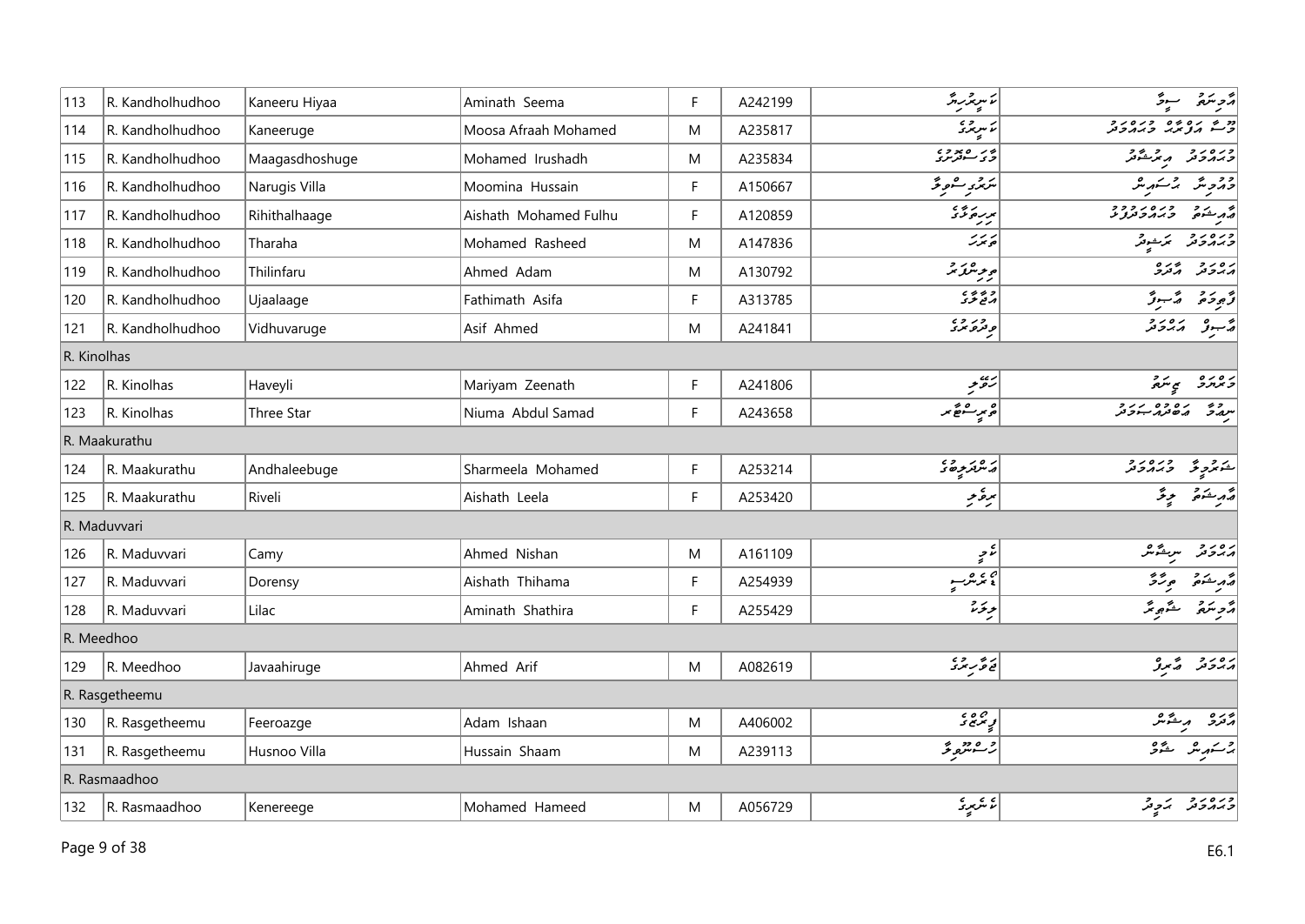| 133 | R. Rasmaadhoo | Kenereege     | Adam Shareef            | M           | A257952 | ع مثر پر <sup>ج</sup>  | شەمرىر<br>پر رہ<br>پر تورن                                                                         |
|-----|---------------|---------------|-------------------------|-------------|---------|------------------------|----------------------------------------------------------------------------------------------------|
|     | R. Ungoofaaru |               |                         |             |         |                        |                                                                                                    |
| 134 | R. Ungoofaaru | Aabin         | Niuma Ali               | F           | A237168 | رمح مگر                | $\frac{3}{6}$<br>$\frac{3}{6}$<br>$\frac{3}{6}$<br>$\frac{3}{6}$<br>$\frac{3}{6}$<br>$\frac{3}{6}$ |
| 135 | R. Ungoofaaru | Aabin         | Ahmed Maiz              | M           | A237182 | أرموسه                 |                                                                                                    |
| 136 | R. Ungoofaaru | Aabin         | Mohamed Shareef         | M           | A238585 | أرموسر                 | ىشەمرىۋ<br>و ر ه ر و<br>تر بر بر تر                                                                |
| 137 | R. Ungoofaaru | Aabin         | Ali Mimrah              | M           | A243080 | اړڻو پر                | ړې د دوبرو<br>د د دوبرو                                                                            |
| 138 | R. Ungoofaaru | Aafas         | Hussain Hameed          | M           | A032120 | لېزې                   |                                                                                                    |
| 139 | R. Ungoofaaru | Aafas         | Shadiya Mohamed         | F           | A239141 | ېز مه                  | شورة ورەرو                                                                                         |
| 140 | R. Ungoofaaru | Aafas         | Mohamed Shafin          | M           | A361407 | لئرز شه                | ورەرو شرىر                                                                                         |
| 141 | R. Ungoofaaru | Aishath Hiyaa | Abdul Hakeem Aboobakuru | M           | A050281 | پژېر مشوچ سرچر         | נפרנים נחנדה                                                                                       |
| 142 | R. Ungoofaaru | Akirikolhu    | Muniya Mohamed          | F           | A208690 | لەر بىر يېزىق          | 22022 2022                                                                                         |
| 143 | R. Ungoofaaru | Akirikolhu    | Hamid Mohamed           | M           | A236645 | ېزىدىندى<br>مەسرىيەنلە | أشوقر ورورو                                                                                        |
| 144 | R. Ungoofaaru | Alfa          | Ahmed Abdul Raheem      | M           | A080180 | رەپە                   | ره دو ده ده در و                                                                                   |
| 145 | R. Ungoofaaru | Alfa          | Mohamed Saeed           | M           | A237382 | پر ویچ                 | ورەرو سەر                                                                                          |
| 146 | R. Ungoofaaru | Alfa          | Adam Saeed              | M           | A237385 | رەپ                    | أردره كسرور                                                                                        |
| 147 | R. Ungoofaaru | Alfa          | Abdulla Saeed           | M           | A237388 | ره و                   | برء ترالله<br>سکھ تر                                                                               |
| 148 | R. Ungoofaaru | Alfa          | Hassan Saeed            | M           | A237389 | ره و                   | بركشش كتمرش                                                                                        |
| 149 | R. Ungoofaaru | Alfa          | Hafeeza Mohamed         | F.          | A237667 | ره و                   | برَوٍ يُورِ دِينِ                                                                                  |
| 150 | R. Ungoofaaru | Alfa          | Aminath Almaa           | F           | A347213 | پر ویچ                 | הכיטים הכב                                                                                         |
| 151 | R. Ungoofaaru | Alivaage      | Ali Mohamed             | M           | A158480 | پزیره ی                | أرو وره دو                                                                                         |
| 152 | R. Ungoofaaru | Alivaage      | Haseena Aboobakuru      | F           | A238086 | أتروهم                 |                                                                                                    |
| 153 | R. Ungoofaaru | Alivaage      | Shirumeena Ali          | F.          | A238091 | پر پر په<br>پر پورې    | جوهر <i>و مگر</i><br>مستقر کرده که مگر                                                             |
| 154 | R. Ungoofaaru | Alivaage      | Fareesha Ali            | F           | A238093 | أتروح                  | تر بريدً<br>ت<br>ەتىر                                                                              |
| 155 | R. Ungoofaaru | Alivaage      | Fathimath Shiuna        | $\mathsf F$ | A238097 | <br>  پر یوری          | و مر د<br>اگر مرد م<br>شود شر<br>ب                                                                 |
| 156 | R. Ungoofaaru | Alivaage      | Mariyam Reena           | $\mathsf F$ | A238103 | أتروه تا               | ر ه ر ه<br><del>و</del> بربرو                                                                      |
| 157 | R. Ungoofaaru | Alivaage      | Abdul Haleem Ali        | M           | A238104 | أتروح                  | رە دەپرور مې                                                                                       |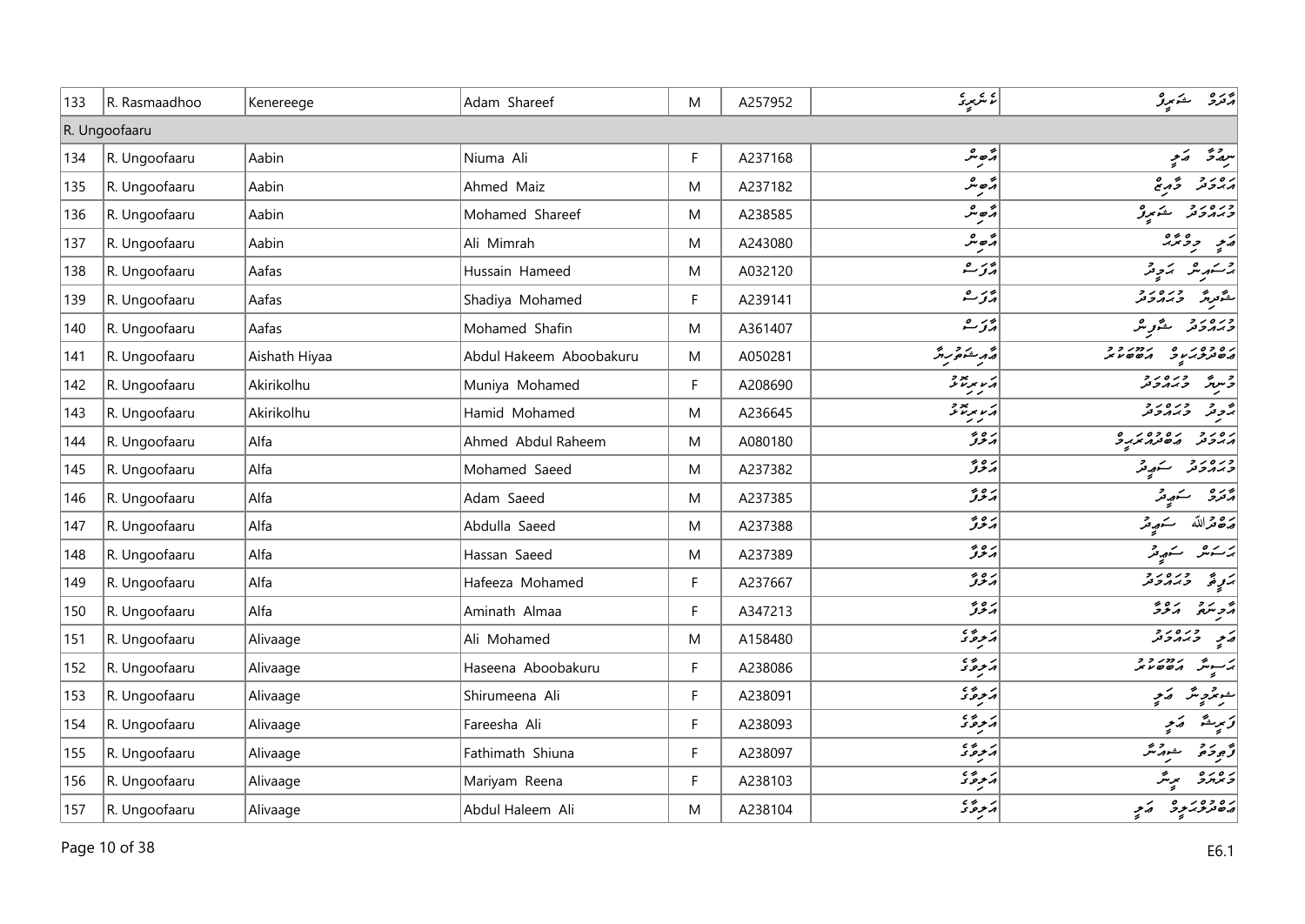| 158 | R. Ungoofaaru | Alivaage     | Hassan Haleem       | M         | A238106 | پر پر پر پر<br>پر بوری       | برسەيىتە<br>برَجودٌ                                      |
|-----|---------------|--------------|---------------------|-----------|---------|------------------------------|----------------------------------------------------------|
| 159 | R. Ungoofaaru | Alivaage     | Firaasa Ali         | F.        | A359386 | ە ئورى                       | ار پژتے<br>ا<br>ەكىپىيە                                  |
| 160 | R. Ungoofaaru | Aman         | Inaya Saeed         | F.        | A237901 | برىر ھ                       | وبثثر<br>سەمە قر                                         |
| 161 | R. Ungoofaaru | Aman         | Rushdhulla Saeed    | M         | A237904 | برىر ھ                       | برشورالله<br>ستهرقر                                      |
| 162 | R. Ungoofaaru | Aman         | Yumna Saeed         | F         | A237910 | برىر ھ                       | پرویٹر<br>سكورٍ تر                                       |
| 163 | R. Ungoofaaru | Aman         | Shaziyya Saeed      | F         | A237912 | برىر ھ                       | شەم بەر<br>شىم بەر<br>سكهرقر                             |
| 164 | R. Ungoofaaru | Aman         | Inasa Saeed         | F         | A237915 | برىر ھ                       | ەرىتزىشە<br>سە ھەقىر                                     |
| 165 | R. Ungoofaaru | Aman         | Dhunya Saeedh       | F         | A237919 | برىر ھ                       | و ه د<br>ترس<br>سەھەقىر                                  |
| 166 | R. Ungoofaaru | Ameenee Ufaa | Ahmed Wafir         | ${\sf M}$ | A126057 | پر <sub>ىپە س</sub> ورتى<br> | تەرىخى<br>ۇرىر                                           |
| 167 | R. Ungoofaaru | Ameenee Ufaa | Sabeeha Wafir       | F         | A237670 | ر<br>د په سروژ               | بنوء<br>ۇر بر                                            |
| 168 | R. Ungoofaaru | Ameenee Ufaa | Ameena Shahula      | F.        | A237672 | ر<br>دېږمبرو پې              | مزجر مثمر<br>شەرىخ                                       |
| 169 | R. Ungoofaaru | Ameenee Ufaa | Hamidha Wafir       | F         | A237673 | ړ <sub>وسر</sub> یږ<br>      | ر<br>بر گرونگر<br>ۇر بر                                  |
| 170 | R. Ungoofaaru | Ameenee Ufaa | Ali Thoif           | M         | A329855 |                              | چمری<br>رځينې                                            |
| 171 | R. Ungoofaaru | Ameenee Ufaa | Thaalib Waafir      | M         | A350471 | ړې سروسنې<br>د په من         | ۇرېر                                                     |
| 172 | R. Ungoofaaru | Ameenee Ufaa | <b>Bilaal Wafir</b> | M         | A359398 | ر<br>مۇسىمىرى                | $\frac{2}{3}$<br>$\frac{2}{3}$<br>$\frac{2}{3}$<br>ۇر بر |
| 173 | R. Ungoofaaru | Ameenee Ufaa | Umaira Wafir        | F         | A359399 | ېر پېړن <sup>و</sup>         | وزمر<br>ۇر بر                                            |
| 174 | R. Ungoofaaru | Ameenee Ufaa | Humaidha wafir      | F         | A359402 | ۇ بەيدۇ<br>ئ                 | ژ د گر گر<br>ځ نو مخه                                    |
| 175 | R. Ungoofaaru | Ameenee Ufaa | Mariyam Saeedha     | F.        | A368460 | ر<br>مۇسىرىر ق               | ر ه ر ه<br><del>ر</del> بربرو<br>سەرپەتر                 |
| 176 | R. Ungoofaaru | Annaarumaage | Ali Zakariyya       | M         | A143938 | ر ۵ ۶ ۶ ۶ و.<br>۸ سرسربرو د  | ړې <sub>ځ</sub> مکمرونگر                                 |
| 177 | R. Ungoofaaru | Annaarumaage | Asma Zakariyya      | F         | A236738 | ر ۵ ۶ ۶ و ۶<br>۸ سرسربرو ی   | رەپچ<br>ى ئەسرە بىر                                      |
| 178 | R. Ungoofaaru | Anoanaage    | Fathimath Hussain   | F         | A237693 | بر صرید ۽<br>مرس             | ا تو <sub>م</sub> حر حر                                  |
| 179 | R. Ungoofaaru | Aries        | Mohamed Rashad      | M         | A156741 | ار<br>مسيح                   | و ر ه ر د<br><i>و پر</i> پر تر<br>ىر شەتر                |
| 180 | R. Ungoofaaru | Aries        | Ahmed Rizveen       | M         | A243098 | نه مړينې<br>د پېړنې          | ىرچموپىر<br>پر ژ د تر                                    |
| 181 | R. Ungoofaaru | Aries        | Mariyam Ameena      | F         | A255519 | ار<br>مسيح                   | مەجەتىر<br>ر ه ر ه<br><del>ر</del> بربرگ                 |
| 182 | R. Ungoofaaru | Aries        | Aminath Suhaa       | F         | A359459 | ير<br>مرسمي                  | رحير<br>أرمز شرد                                         |
| 183 | R. Ungoofaaru | Arushee      | Fathimath Ausha     | F         | A359325 | وكمرتز شيو                   | توجدة ردوية                                              |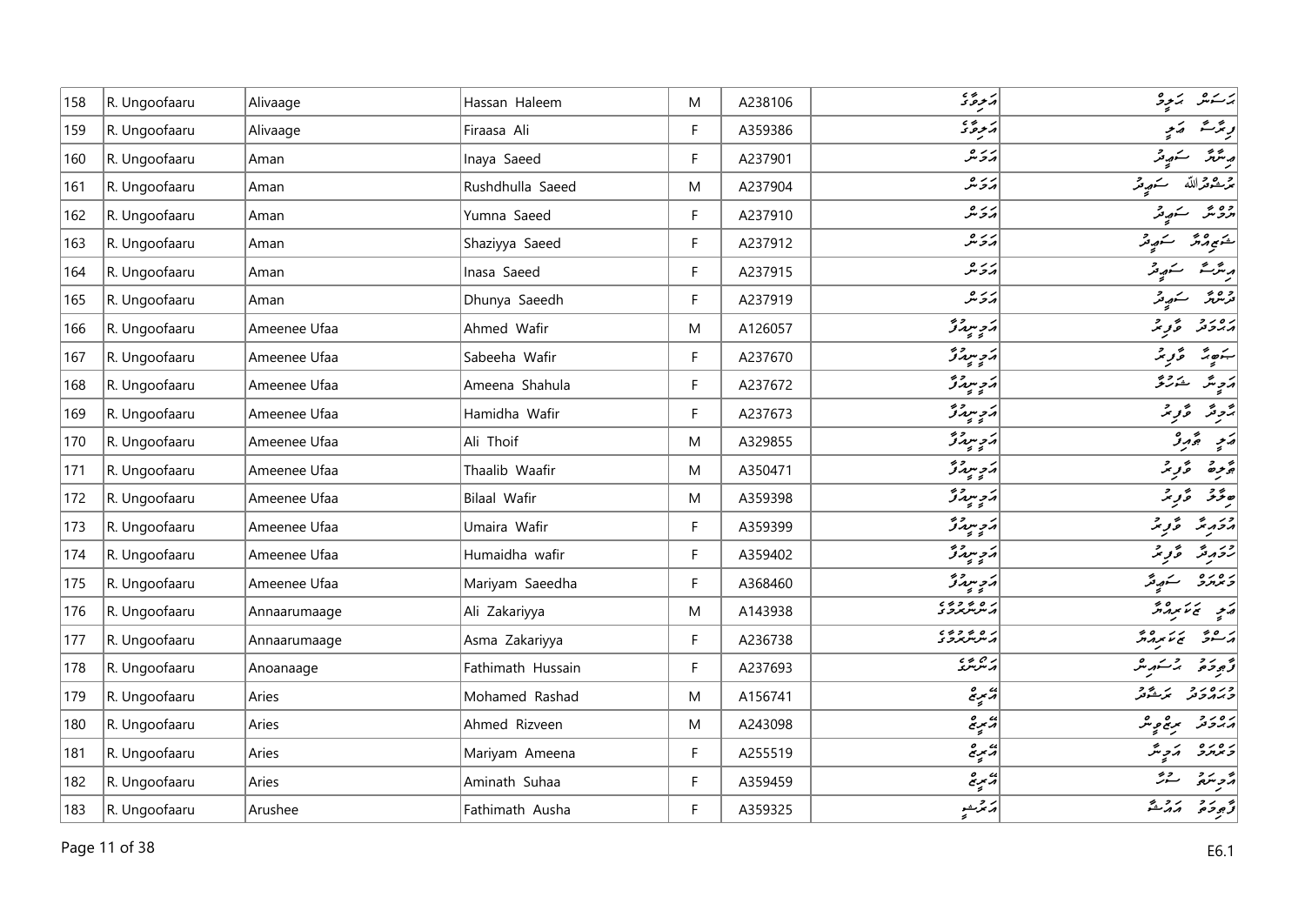| 184 | R. Ungoofaaru | Asseyri             | Abdul Latheef Yoosuf | M  | A153973 | لره يهمر                      | גם כם גם ככבים<br>הסטה בה ג ת-י          |
|-----|---------------|---------------------|----------------------|----|---------|-------------------------------|------------------------------------------|
| 185 | R. Ungoofaaru | Asseyri             | Mohamed Noory        | M  | A230020 | لئەرىئىمبر                    | ورەرو بەر                                |
| 186 | R. Ungoofaaru | Asseyri             | Aishath Sufaila      | F. | A238025 | لئەرىئىمىر                    | ۇرىشۇ سۇرۇ                               |
| 187 | R. Ungoofaaru | Asseyri             | Yoosuf Abdul Latheef | M  | A238026 | لره يىمبر                     | מ כם גם כסגם<br>ת-נ גם מגודלת ל          |
| 188 | R. Ungoofaaru | Asseyri             | Fathimath Sudha      | F  | A322008 | لروعيمر                       | ۇ <sub>ج</sub> ورى ئىز                   |
| 189 | R. Ungoofaaru | Asseyri             | Simla Idrees         | F  | A322017 | لرويمبر                       | سوۋۇ پەقرىرىشە                           |
| 190 | R. Ungoofaaru | Athamaage           | Mohamed Yoosuf       | M  | A095036 | بر بر بر بر<br>در بر بر بر    | כנסנים וכפס<br>כ <i>בהחכת ח</i> ל        |
| 191 | R. Ungoofaaru | Athamaage           | Haleema Abdul Ganee  | F  | A095037 | ر ر د »<br>پره <del>و</del> و |                                          |
| 192 | R. Ungoofaaru | Athamaage           | Ali Saleem           | M  | A104903 | پر پر پر<br>  پر پر پر        | ړې خود                                   |
| 193 | R. Ungoofaaru | Athamaage           | Aminath Lubna        | F  | A122680 | ر ر » ><br>  پره و د          | وەپر<br>و څخه سره                        |
| 194 | R. Ungoofaaru | Athamaage           | Ahmed Niyaaz         | M  | A156742 | ر ر د »<br>د ه د د            | پروژبر<br>سرچ                            |
| 195 | R. Ungoofaaru | Athamaage           | Thoha Haneef         | M  | A237659 | د ر ه ی<br>  د ه د د          | ۇر ئەيدۇ                                 |
| 196 | R. Ungoofaaru | Athamaage           | Mohamed Shaif        | M  | A364849 | ر ر د »<br>د ه د د            | ورەرو ئەگرو                              |
| 197 | R. Ungoofaaru | Athamaage           | Hussain Naifu        | M  | A364851 | ر ر د »<br>پره د د            | بر سکور شمیرز                            |
| 198 | R. Ungoofaaru | Athireege           | Seema Abdul Sattar   | F  | A236494 | ړ<br>مرموسو                   | 70000000000                              |
| 199 | R. Ungoofaaru | Athireege           | Firaasha Mohamed     | F  | A350103 | لأحومونكه                     | أويمث وره درد                            |
| 200 | R. Ungoofaaru | Bahaaruge           | Abdulla Areef        | M  | A036569 | ر پر و ،<br>ن <i>ن</i> تر د   | أشكام الله المستوفر                      |
| 201 | R. Ungoofaaru | Bahaaruge           | Ibrahim Wafir        | M  | A056559 | ر پر و ،<br>ن <i>خ</i> تر د   | رە ئرىر ئىرىم                            |
| 202 | R. Ungoofaaru | Bahaaruge           | Musthafa Mohamed     | M  | A112838 | ر پر و ،<br>ن <i>ن تر</i> د   | و رە ر د<br><i>د ت</i> ەرىر<br>د په پروگ |
| 203 | R. Ungoofaaru | Beach Heaven        | Haleema Yoosuf       | F  | A238001 | پەنزىر بىر                    | ر<br>برمړينې پېړ ده و                    |
| 204 | R. Ungoofaaru | Beach Heaven        | Mohamed Afsal        | M  | A238003 | پەنزىر مە                     | ورەرو رورو                               |
| 205 | R. Ungoofaaru | Beach Heaven        | Saanee Hameed        | F  | A238004 | پەنزىر بىر                    | سمسم برکار مر                            |
| 206 | R. Ungoofaaru | <b>Beach Heaven</b> | Hidhayaa Hameed      | F. | A238005 | پەنزىر بىر                    | رِمَّرْ مَرَّ مِرْ مِرْ                  |
| 207 | R. Ungoofaaru | Beach Heaven        | Ahmed Faisal         | M  | A331077 | پەن <sub>م</sub> رىر بىر      |                                          |
| 208 | R. Ungoofaaru | Beach Heaven        | Nabith Hameed        | M  | A359374 | ھەممىرى مىر<br> -             | شهوم برديد                               |
| 209 | R. Ungoofaaru | <b>Bevely Hills</b> | Faheema Adam         | F  | A237718 | ە ئەرىپە يەھ ب<br>مۇسىر ئەر   | ترری پرده                                |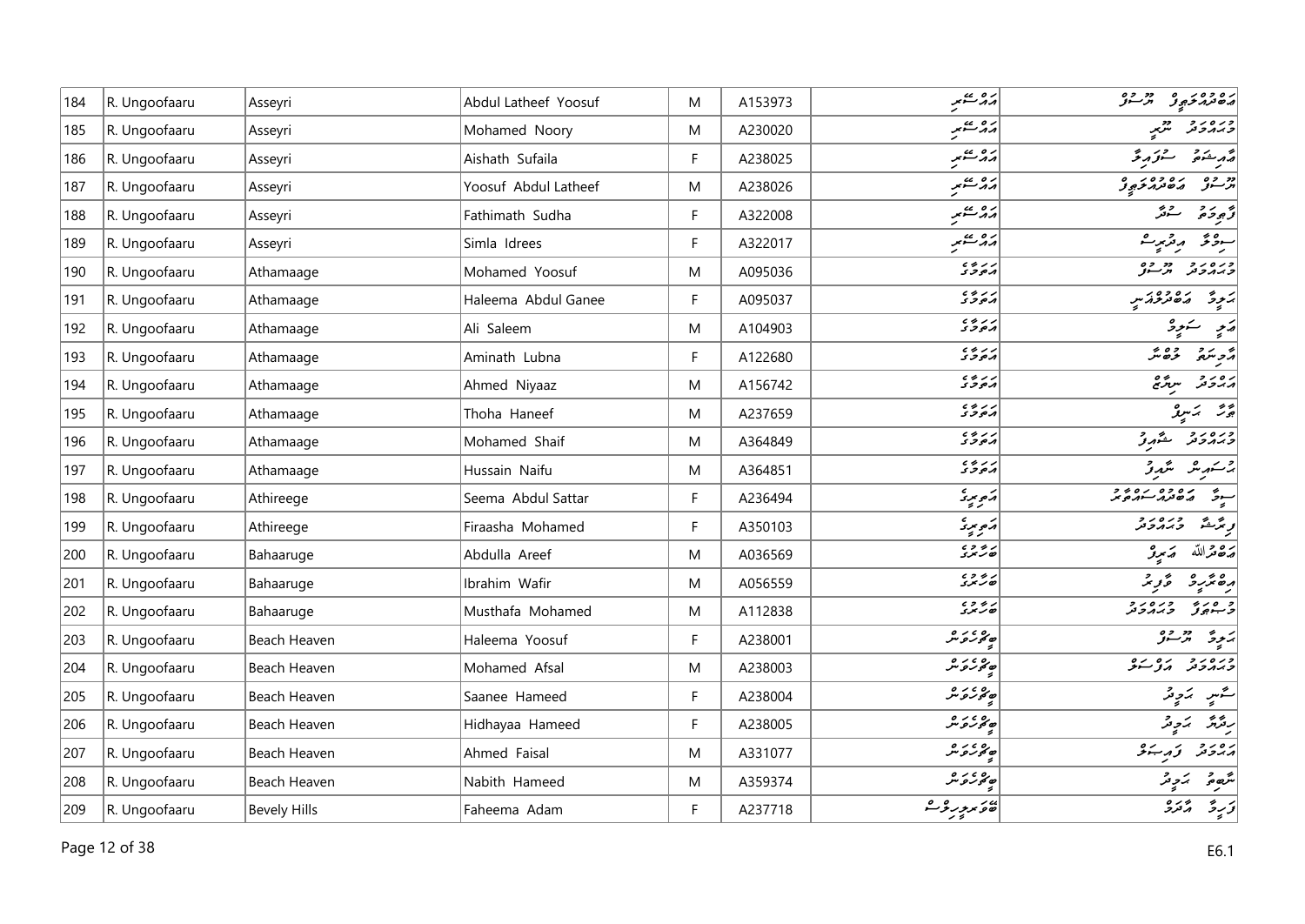| 210 | R. Ungoofaaru | Boagan Villa     | Ameena Ibrahim          | F         | A208251 | صى متر <sub>عر</sub> محر                                                       | ړَ په ره ټر د                                     |
|-----|---------------|------------------|-------------------------|-----------|---------|--------------------------------------------------------------------------------|---------------------------------------------------|
| 211 | R. Ungoofaaru | Boagan Villa     | Hassan Mohamed          | ${\sf M}$ | A238915 | صى متر <sub>م</sub> و محر                                                      | و ر ه ر و<br>تر پروتر<br>برَسەپىر                 |
| 212 | R. Ungoofaaru | Boagan Villa     | Mariyam Ameena          | F         | A238918 | 22 يىمبرى <del>گە</del>                                                        | ر ه ر ه<br>د بربرگ<br>ړې پر                       |
| 213 | R. Ungoofaaru | Boagan Villa     | Ahmed Igbaal            | M         | A238919 | ەر مەھ <sub>م</sub> ۇ                                                          | د توڅو<br>ر ه ر د<br>م.ر <del>د</del> تر          |
| 214 | R. Ungoofaaru | Boagan Villa     | Ramiza Hassan           | F         | A238920 | 2 كەشھ <b>رى</b> تە                                                            | برسەپىر<br>بَرُّحِرِّيَّ                          |
| 215 | R. Ungoofaaru | Boagan Villa     | Athif Iqbal             | ${\sf M}$ | A238921 | ەر ە <sub>ھ</sub> وقە                                                          | لصفحوقر<br>د ڏهڻو                                 |
| 216 | R. Ungoofaaru | Chaandanee Villa | Ahmed Shahid            | ${\sf M}$ | A070250 | ڭۇسىترسرە ئە                                                                   | رەر دىگەر                                         |
| 217 | R. Ungoofaaru | Chaandanee Villa | Ihsana Hamid            | F         | A113841 | ڭۇسىترسموقە                                                                    | ەرشەشقىر شەرقە                                    |
| 218 | R. Ungoofaaru | Chaandanee Villa | Hamid Ibrahim Kaleyfaan | ${\sf M}$ | A138864 | ڭۇسىترىپرىتر                                                                   | ر<br>پروتر بر <i>ه پژرو نامو</i> ژ س              |
| 219 | R. Ungoofaaru | Chaandanee Villa | Hafsa Moosa Kaleyfaanu  | F         | A160366 | ڭۇسىترسمو قە                                                                   | دو په ري په د<br>د کارکالوژنتن<br>برويجه          |
| 220 | R. Ungoofaaru | Chaandanee Villa | Aishath Aroosha         | F.        | A237209 | كۇستىر سوڭ                                                                     |                                                   |
| 221 | R. Ungoofaaru | Chaandanee Villa | Azmeena Haamid          | F         | A237256 | ر<br>ئۇستىر س <sub>ىر</sub>                                                    | ړ جمړ پر پر در                                    |
| 222 | R. Ungoofaaru | Chaandanee Villa | Irsana Hamid            | F         | A237259 | ڭۇسىترسموقە                                                                    | مەسىر ئىشىر ئىرىتىر                               |
| 223 | R. Ungoofaaru | Chaandanee Villa | Hassan Hamid            | ${\sf M}$ | A237263 | ڭۇستىر سرەپە ق                                                                 | برسكش برجم                                        |
| 224 | R. Ungoofaaru | Chaandanee Villa | Ismail Hamid            | ${\sf M}$ | A237265 | ڭۇسىرسو ئە                                                                     | ر شۇمۇ ئەر                                        |
| 225 | R. Ungoofaaru | Chaman           | Shamoon Haroon          | ${\sf M}$ | A077066 | ىئەر بىر                                                                       | شەھ جەمىر<br>پر دو و<br>رئيونس                    |
| 226 | R. Ungoofaaru | Chaman           | Mohamed Zakariyya       | ${\sf M}$ | A236735 | ىئە ئەشر                                                                       | כנסנכ נגסים                                       |
| 227 | R. Ungoofaaru | Chaman           | Aishath Zakariyya       | F         | A236795 | ىمەر بىر                                                                       | anxie zina                                        |
| 228 | R. Ungoofaaru | Chaman           | Agisa Haroon            | F         | A240840 | ىجە خەشر                                                                       | وتمتح يتشم<br>یر دو ه<br>رنجو س                   |
| 229 | R. Ungoofaaru | Chaman           | Sueeza Mohamed          | F         | A243072 | ىئەر بىر                                                                       | و ر ه ر د<br><i>و پر پ</i> رتر<br>تەرىج           |
| 230 | R. Ungoofaaru | Chaman           | Suneetha Mohamed        | F         | A243074 | ىئەر بىر                                                                       | سەمبەر<br>و رە ر د<br>تر پروتر                    |
| 231 | R. Ungoofaaru | Chaman           | Dheena Mohamed          | F         | A353095 | ىئەر بىر                                                                       | ورنگر و بره بر و                                  |
| 232 | R. Ungoofaaru | Cute             | Aishath Moosa           | F         | A207937 | $\stackrel{o}{\phantom{e}}\stackrel{o}{\phantom{e}}\hspace{-1.5pt}\mathscr{N}$ | ړ کمر شکو د د مخ                                  |
| 233 | R. Ungoofaaru | Cute             | Ahmed Shareef           | ${\sf M}$ | A238586 | سرقي                                                                           | رەر ئەتەر<br>مەدەر ئىمرۇ                          |
| 234 | R. Ungoofaaru | Cute             | Mariyam Safvaan         | F         | A364802 | $\stackrel{\scriptstyle o~\scriptstyle o~\scriptstyle o}{\scriptstyle\sim}$    | ره و ه<br>سور تر<br>ر ه ر ه<br><del>ر</del> بربرو |
| 235 | R. Ungoofaaru | Dheefram         | Ahmed Haleem            | ${\sf M}$ | A236444 | ىر ژىمەد<br>ئە                                                                 | رەر ئەبە                                          |
|     |               |                  |                         |           |         |                                                                                |                                                   |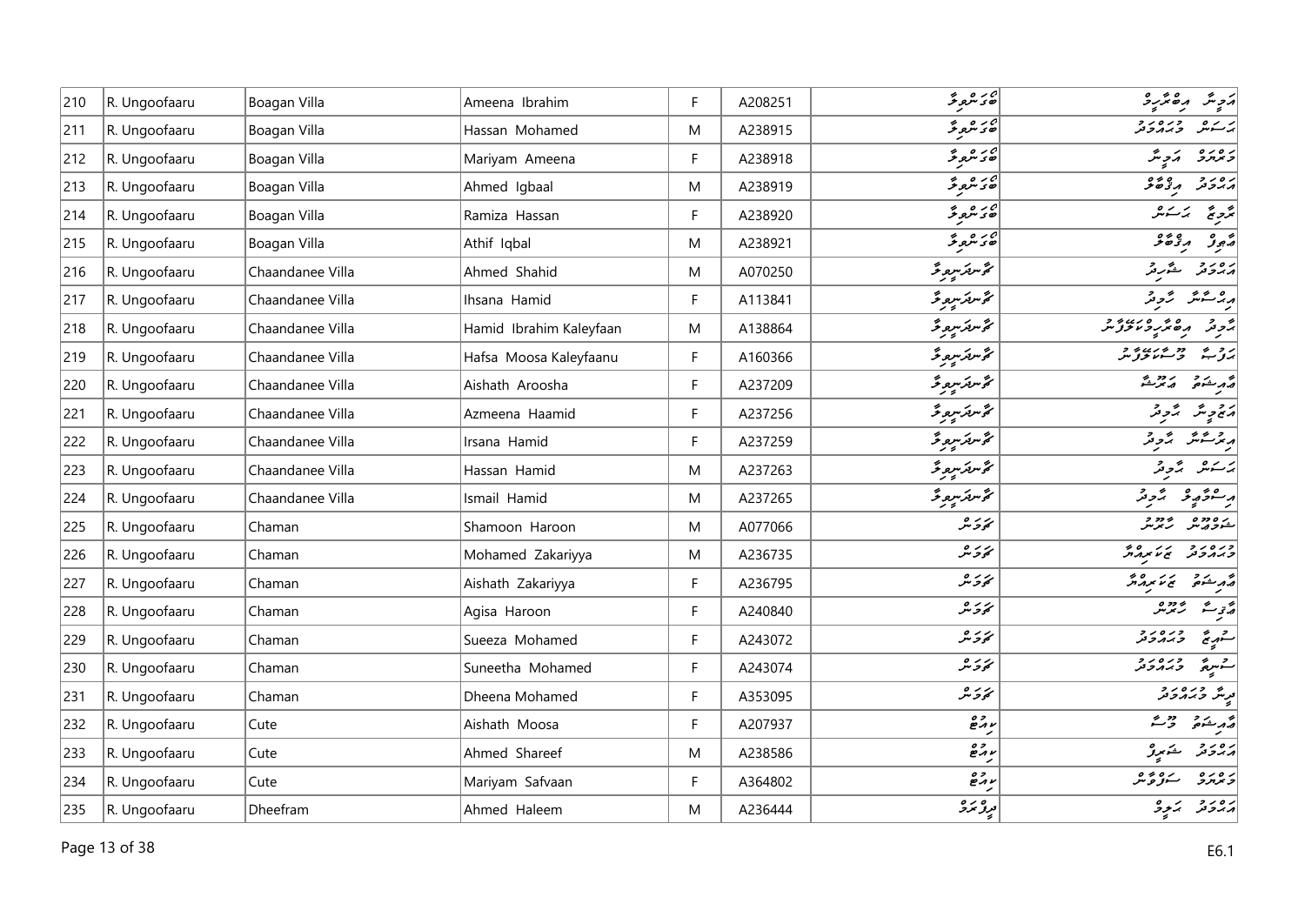| 236 | R. Ungoofaaru | Dheefram      | Nazneen Hamid         | F         | A237215 | مړی تر د                                | لترتج لبرند المجموقر             |
|-----|---------------|---------------|-----------------------|-----------|---------|-----------------------------------------|----------------------------------|
| 237 | R. Ungoofaaru | Dheefram      | Ahzam Haleem          | ${\sf M}$ | A243053 | مروحر و                                 | أبروبره                          |
| 238 | R. Ungoofaaru | Dhilbahaaruge | Hussain Najeeb        | ${\sf M}$ | A125409 | و د بر و د<br>ترنژه ر بر د              | جرحتمر شريع كمحمج كالمحمد        |
| 239 | R. Ungoofaaru | Dhilbahaaruge | Fathimath Riza        | F         | A234124 | و د بر و ،<br>درمون تر بر <sub>ک</sub>  | توجوده برقة                      |
| 240 | R. Ungoofaaru | Dhilbahaaruge | Shamsunnisa Hussain   | F         | A237587 | و در ۶ و ۷<br>ترنون تر بو ۲             | شور دەسرىش بركىمىش               |
| 241 | R. Ungoofaaru | Dhilbahaaruge | Ibrahim Naseeh        | M         | A237593 | ه در ۶ و ۷<br>ترنژه رنگری               | ە ھەترىر <sup>ە</sup><br>سكرسبور |
| 242 | R. Ungoofaaru | Dhilbahaaruge | Ahmed Abobakur        | ${\sf M}$ | A237597 | ه در ۶ و ۷<br>درگر <i>ه ر</i> برو       | 22/22/<br>ر ە ر د<br>م.ئرىر تىر  |
| 243 | R. Ungoofaaru | Dhireylaaluge | Aminath Zahira        | F         | A237400 | د پر و د<br>در تر تر و د                | أأزجر سنتعج أتربتم               |
| 244 | R. Ungoofaaru | Dhireylaaluge | Mohamed Waheedh       | ${\sf M}$ | A237404 | و ۵ <i>۵ و</i> ۶<br>ت <i>و</i> نونوگوی  | ورەرو كەيتر                      |
| 245 | R. Ungoofaaru | Dhireylaaluge | Zakariyya Hameed      | M         | A237406 | د پژگر ژ د چ                            | בל בחיר הבבר                     |
| 246 | R. Ungoofaaru | Dhireylaaluge | Ali Rasheed           | M         | A237408 | و پر بھر و <sup>ج</sup><br>فرنگر بخر پی | أرشح التمر الشوقر                |
| 247 | R. Ungoofaaru | Dhireylaaluge | Hussain Hameed        | ${\sf M}$ | A237410 | و پر بھر و <sup>ج</sup><br>فرنگر بخر پی | چە سەر بىر بە بەر بە             |
| 248 | R. Ungoofaaru | Dhiyavar      | Mohamed Adam          | ${\sf M}$ | A023336 | تر پر بر ح                              | כנסנכ שנם<br>כמהכנה הנקב         |
| 249 | R. Ungoofaaru | Dhiyavar      | Maimoona Abdul Sattar | F         | A154487 | وپر <i>کر</i> تر                        | נ חדש נסכם נסשכ                  |
| 250 | R. Ungoofaaru | Dhoadhi       | Mohamed Fayaz         | ${\sf M}$ | A078191 | ر<br>فرمبر                              | ورەرو روپ                        |
| 251 | R. Ungoofaaru | Dhoadhi       | Hussain Zakariyya     | ${\sf M}$ | A107015 | ە<br>مۇمر                               | ב הונית הוותרות                  |
| 252 | R. Ungoofaaru | Dhoadhi       | Hameedha Shukuree     | F         | A239166 | لقبير                                   | أبرجونش المشروحين                |
| 253 | R. Ungoofaaru | Dhoadhi       | Ismail Shukuree       | ${\sf M}$ | A239173 | لقرمر                                   | ر شۇرۇ شىرىم                     |
| 254 | R. Ungoofaaru | Dhoadhi       | Zakariyya Hameed      | M         | A239175 | جمعر                                    |                                  |
| 255 | R. Ungoofaaru | Dhoadhi       | Aminath Shiyama       | F         | A239176 | اچ<br>مر                                | ו ביתו ליובר.<br>ג'ב יתוד ליובר  |
| 256 | R. Ungoofaaru | Dhoadhi       | Aishath Fazlaa        | F         | A239184 | اچ<br>محمد                              | ەربەق ئەسىۋ                      |
| 257 | R. Ungoofaaru | Dhoadhi       | Mariyam Hanaa         | F         | A239187 | لقمعر                                   | رەرە بەر                         |
| 258 | R. Ungoofaaru | Dhon Veli     | Ahmed Fayaz           | ${\sf M}$ | A074630 | بده ،<br>ترسره م                        | پروژو<br>تو پژ شه                |
| 259 | R. Ungoofaaru | Dhon Veli     | Shaheeda Ali          | F         | A158479 | تحرره عر                                | لمشربة أركمني                    |
| 260 | R. Ungoofaaru | Dhunburige    | Dhiyana Aboobakuru    | F         | A238111 | قرسرة مرد                               | 77777<br>ورژٌ مَرٌ               |
| 261 | R. Ungoofaaru | Dhunburige    | Anas Abdul Ganee      | ${\sf M}$ | A238113 | قرسرة بركح                              | أرتره رەمودىر                    |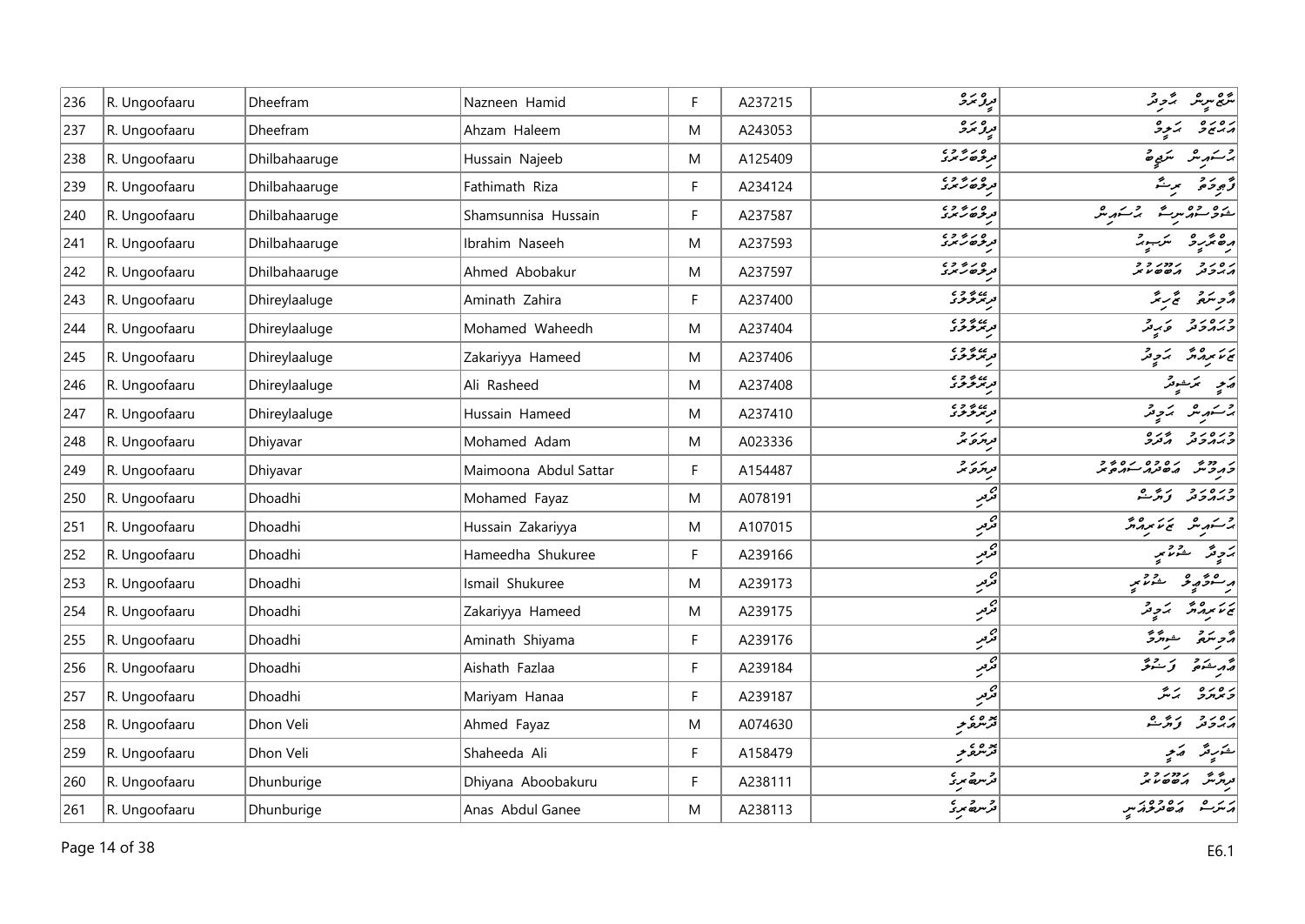| 262 | R. Ungoofaaru | Dhunburige  | Ali Unais                         | ${\sf M}$ | A238114 | قرس صحيحه كا                       | أوسمج ومستعرب                                   |
|-----|---------------|-------------|-----------------------------------|-----------|---------|------------------------------------|-------------------------------------------------|
| 263 | R. Ungoofaaru | Dhunburige  | Yusra Abdul Ganee                 | F         | A238116 | و<br>ترسرچ بر <sub>ک</sub>         | و و د ده دود س                                  |
| 264 | R. Ungoofaaru | Dhunburige  | Ibrahim Usaid                     | M         | A243139 | و<br>ترسرچ بر <sub>ک</sub>         | مەھمىر ئەسىمىد                                  |
| 265 | R. Ungoofaaru | Dhunburige  | Fathimath Usaira                  | F         | A359388 | و<br>ترسرچ <sub>محر</sub> ي        | توجو المسكر                                     |
| 266 | R. Ungoofaaru | Dhuni       | Nasira Shukuree                   | F         | A238806 | قرسر                               | ىترىبوتتى ھەمزىر<br>مىزلىرىتى ھەمزىر            |
| 267 | R. Ungoofaaru | Dhuni       | Azzam Abdulla Imad                | M         | A243119 | قدمىر                              | مصريح مكافرالله محمد                            |
| 268 | R. Ungoofaaru | Esfiya      | Fathmath Ahmed                    | F         | A206693 | ې ش <sub>وپ</sub> ر                | و دو ده دور                                     |
| 269 | R. Ungoofaaru | Esfiya      | Mohamed Asif                      | M         | A238679 | لرمشور                             | ورەر دەسۇ                                       |
| 270 | R. Ungoofaaru | Esfiya      | Sammah Asif                       | M         | A329850 | لرمشور                             | سەمدىي ھەسىر                                    |
| 271 | R. Ungoofaaru | Esfiya      | Fazlan Asif                       | M         | A359548 | ومشوبر                             | كەن ئەسىر                                       |
| 272 | R. Ungoofaaru | Ever Green  | Ahmed Moosa                       | M         | A056183 | ە ئەسرە بېرىشە<br>مەم ئەسرىي بېرىش | رەر دەر                                         |
| 273 | R. Ungoofaaru | Ever Green  | Gulfishan Abdul Shakoor           | F         | A236714 | <i>، د پره پر</i> يگر              | وه موسطور مرده دود و<br>د گروشو می از استفاد می |
| 274 | R. Ungoofaaru | Ever Green  | Mohamed Lifshaan                  | ${\sf M}$ | A359491 | ە ئەسرە سەبىر                      | ورەرو دۇشكەر                                    |
| 275 | R. Ungoofaaru | Falhoamaage | Aishath Mohamed                   | F         | A238493 | ر 0 ء ،<br>و د 5 د                 |                                                 |
| 276 | R. Ungoofaaru | Falhoamaage | Amira Ali                         | F         | A238495 | ر 0 پر ت<br>تو نونژ ی              | أوالمحر محمد أأتراضي                            |
| 277 | R. Ungoofaaru | Fangi       | Amathulla Latheef                 | F         | A237344 | ئر شربه                            | ترترة الله تحييو                                |
| 278 | R. Ungoofaaru | Fangi       | Yaugoob Yoosuf                    | M         | A238813 | ۇ ئىرىمە                           | ېز يە دە<br>ן כבב ב<br>חלומי ביס                |
| 279 | R. Ungoofaaru | Fangi       | Gaahis Yaugoob                    | M         | A364778 | ۇ ئىر                              | کچ ده مروج ده<br>گورهی مروری                    |
| 280 | R. Ungoofaaru | Fangi       | Nalira Yaugoob                    | F         | A364779 | لخرشمر                             | شمېر رودو                                       |
| 281 | R. Ungoofaaru | Fashala     | Murushida Aboobakuru              | F         | A237589 | ۇتزى                               | ככביל מספטית<br>כילייני ומספטית                 |
| 282 | R. Ungoofaaru | Fashala     | Mohamed Munavvar                  | M         | A237611 | ترىزى                              |                                                 |
| 283 | R. Ungoofaaru | Fashala     | Aishath Badoora Abdulla<br>Hameed | F         | A237614 | ترىزى                              | ح مردو بردو برووالله برو د                      |
| 284 | R. Ungoofaaru | Fashala     | Aminath Nazuha                    | F         | A243093 | ۇتزى                               |                                                 |
| 285 | R. Ungoofaaru | Fashala     | Abdulla Hameed                    | ${\sf M}$ | A338298 | ۇتزى                               | بره والله برومر                                 |
| 286 | R. Ungoofaaru | Fashala     | Hassan Naazih                     | M         | A343760 | ۇتزى                               | يركشش الشيئ                                     |
|     |               |             |                                   |           |         |                                    |                                                 |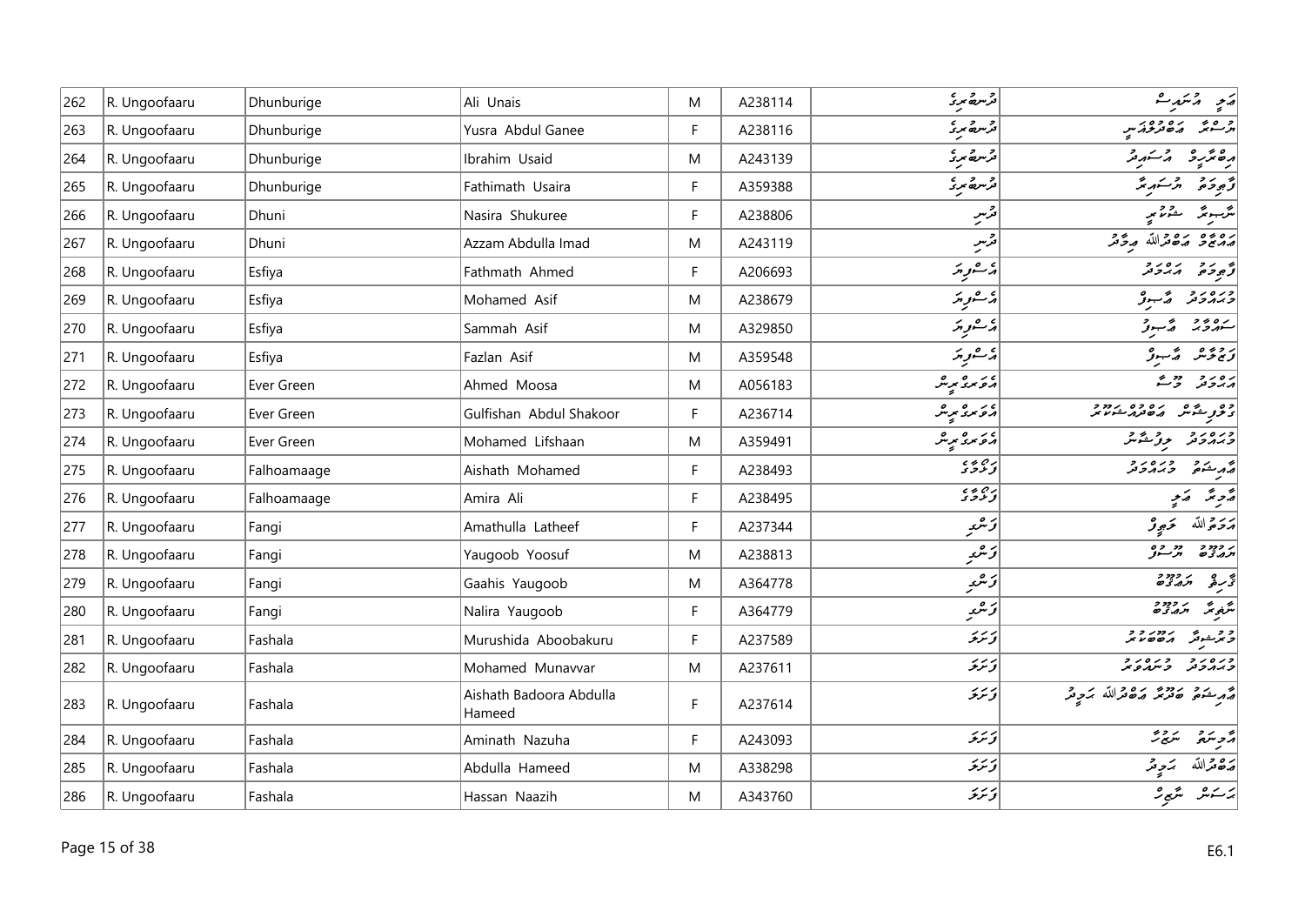| 287 | R. Ungoofaaru | Fazaa        | Ahmed Firag           | M           | A106893 | ترتج                            | ره رو و پژو                                                                                      |
|-----|---------------|--------------|-----------------------|-------------|---------|---------------------------------|--------------------------------------------------------------------------------------------------|
| 288 | R. Ungoofaaru | Fazaa        | Hassan Irufan         | M           | A155858 | ترتج                            | ير سىرى مەركەنلىر<br>  ير سىرى مەركەنلىر                                                         |
| 289 | R. Ungoofaaru | Fazaa        | Ummu Salma Hassan     | F.          | A239648 | تریخ                            | دەر بەدى بەيدى                                                                                   |
| 290 | R. Ungoofaaru | Fazaa        | Ali Shuaib            | M           | A239653 | ترتج                            | $rac{1}{2}$                                                                                      |
| 291 | R. Ungoofaaru | Fazaa        | Mizna Firaq           | $\mathsf F$ | A239654 | ترتج                            | دع مثر ويژة                                                                                      |
| 292 | R. Ungoofaaru | Fazaa        | Mohamed Imran         | M           | A239655 | ترتج                            | و ر ه ر د<br>تر پر ټر تر<br>وبرمحيش                                                              |
| 293 | R. Ungoofaaru | Fazaa        | Rizna Firaq           | $\mathsf F$ | A239659 | ترتج                            | برة مثمر ويتزقه                                                                                  |
| 294 | R. Ungoofaaru | Fazaa        | Fathimath Juwaidha    | F           | A239661 | ترتج                            | والمجمع والمحمد والمحمد والمراكض                                                                 |
| 295 | R. Ungoofaaru | Fazaa        | Yaasin Firaaq         | M           | A239663 | تریخ                            | ېم سومله لومړينې<br>مرس                                                                          |
| 296 | R. Ungoofaaru | Feeroazuge   | Ali Siraj             | M           | A126505 | و ۶ د ،<br>پوټرې د              | $\begin{array}{cc} 2\overset{\circ}{\mathscr{L}}&\quad \  \  \mathscr{L}\rightarrow \end{array}$ |
| 297 | R. Ungoofaaru | Feeroazuge   | Fathimath Ali         | F           | A237682 | و ه و ۽<br>پي مريج و            | وٌودَهُ کَمَرٍ                                                                                   |
| 298 | R. Ungoofaaru | Feeroazuge   | Mariyam Saeedha       | F           | A237690 | د ۶ و ۽<br>پي تريج <sub>ک</sub> | ر ه ر ه<br><del>و</del> بربرو<br>سەرپەتىر                                                        |
| 299 | R. Ungoofaaru | Fenaaru      | Mohamed Shafeeq       | M           | A026590 | ې ۵ پر د                        | ورەر دېم ئىر                                                                                     |
| 300 | R. Ungoofaaru | Fenaaru      | Nasira Mohamed        | $\mathsf F$ | A236648 | ې ه ۶ د<br>تر سرچمن             | شهر ورەرد                                                                                        |
| 301 | R. Ungoofaaru | Fenaaru      | Savin Mohamed Shafeeq | M           | A359536 | ې ه ۶ د<br>تر سمه بر            | كموش وبهادة كورة                                                                                 |
| 302 | R. Ungoofaaru | Finiroalhi   | Hussain Mohamed       | M           | A106894 | و سر پژو                        | ج سکه شده و بره در و                                                                             |
| 303 | R. Ungoofaaru | Finiroalhi   | Mariyam Ali           | F           | A238594 | وببرچو                          | و وره دي                                                                                         |
| 304 | R. Ungoofaaru | Finiroalhi   | Mohamed Hussain       | M           | A238598 | وسرچو                           |                                                                                                  |
| 305 | R. Ungoofaaru | Finiroalhi   | Mahmood Hussain       | M           | A238600 | وسرچمو                          | رەددو جرم مى                                                                                     |
| 306 | R. Ungoofaaru | Finiroalhi   | Yoosuf Hussain        | M           | A238603 | وسرچمو                          | در ده جر شهر مگر                                                                                 |
| 307 | R. Ungoofaaru | Finiroalhi   | Hawwa Hussain         | F.          | A238606 | وببرچو                          | رەپ جەسكەنگە                                                                                     |
| 308 | R. Ungoofaaru | Finiroalhi   | Fathimath Zahura      | F           | A238608 | وسرچمو                          | توپر دیگر                                                                                        |
| 309 | R. Ungoofaaru | Finiunimaage | Musthafa Yoosuf       | M           | A100848 | و سرچسرچ ځ                      | و مره پوروه<br>د سورو پر سر                                                                      |
| 310 | R. Ungoofaaru | Finiunimaage | Mohamed Yoosuf        | M           | A146608 | و سره سرچ <sup>ی</sup>          | ېژىستۇ<br>و رە ر د<br>تر پر تر تر                                                                |
| 311 | R. Ungoofaaru | Finivaage    | Abdulla Ziyad         | M           | A061056 | او مدینې<br>پ                   | ره و الله به <del>م</del> رمز                                                                    |
| 312 | R. Ungoofaaru | Fithuroanuge | Nahidha Mohamed       | F           | A238951 | وه بر ده                        | شرق ورەرد                                                                                        |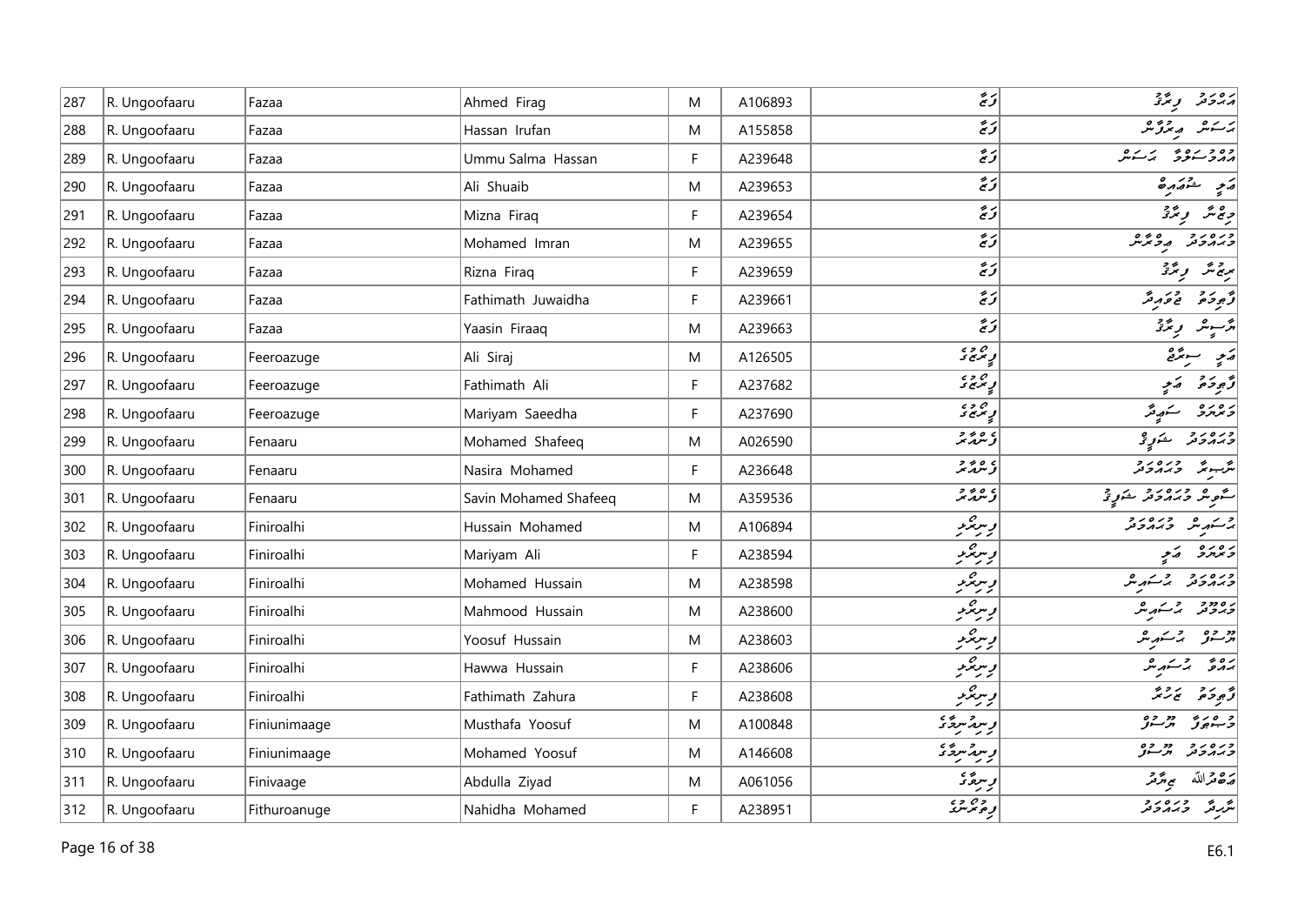| 313 | R. Ungoofaaru | Full Moon         | Mohamed Rameez          | M         | A062385 | د ه دد ه<br>نو مرد مگر                                | כנסנכ גב                                                                                                                                                                                                                        |
|-----|---------------|-------------------|-------------------------|-----------|---------|-------------------------------------------------------|---------------------------------------------------------------------------------------------------------------------------------------------------------------------------------------------------------------------------------|
| 314 | R. Ungoofaaru | Futtar            | Mohamed Haleem          | ${\sf M}$ | A111737 | و <i>۵ ۵ م</i> ر<br>تر <i>مر</i> یح تنر               | ورور و بروه                                                                                                                                                                                                                     |
| 315 | R. Ungoofaaru | Futtar            | Saudhoon Haleem         | ${\sf M}$ | A236451 | ز د ع تر<br>تر د <i>ع</i>                             | ے ووور کے برو                                                                                                                                                                                                                   |
| 316 | R. Ungoofaaru | Futtar            | Fauziyya Abdul Gany     | F         | A236654 | وه ر د<br>زرج بر                                      | נגים הם גם כפה ת                                                                                                                                                                                                                |
| 317 | R. Ungoofaaru | Gaskara           | Hamid Yoosuf            | M         | A012434 | ر 2 مئ <i>ائ</i> ر                                    | ړٌ د په دی و                                                                                                                                                                                                                    |
| 318 | R. Ungoofaaru | Gaskara           | Hamdhoona Hamid         | F         | A160072 | ىر ھەئەبىر                                            | رەددىش بۇرو                                                                                                                                                                                                                     |
| 319 | R. Ungoofaaru | Gaskara           | Fathina Hamid           | F         | A237471 | ى سەندىكە                                             | ۇي ئىگە ئەرىر                                                                                                                                                                                                                   |
| 320 | R. Ungoofaaru | Gaskara           | Mohamed Haameem Hamid   | ${\sf M}$ | A237488 | ر 2 مەر<br>ئەسىرىمىر                                  | ورورو روو رود                                                                                                                                                                                                                   |
| 321 | R. Ungoofaaru | Gaskara           | Mariyam Saeeda          | F         | A237704 | ىر ھەيزىر                                             | رەرە سەرقە                                                                                                                                                                                                                      |
| 322 | R. Ungoofaaru | Gaskara           | Ibrahim Furugaan        | ${\sf M}$ | A359443 | ىر ھەيزىر                                             | وهنزره وديمق                                                                                                                                                                                                                    |
| 323 | R. Ungoofaaru | Gaskara           | Ahmed Haafiz            | ${\sf M}$ | A359445 | ى سەمدىمە                                             | رەرد ئېرە                                                                                                                                                                                                                       |
| 324 | R. Ungoofaaru | Growing           | Hassan Zakariyya        | M         | A051427 | د ټر <sub>عر</sub> شه                                 | يُرَسَمَّسُ بِجَامَعِهِ مَعْ                                                                                                                                                                                                    |
| 325 | R. Ungoofaaru | Growing           | Aishath Sama            | F         | A238149 | د ټر <sub>عر</sub> مثر د                              | ۇرىشق سۇ                                                                                                                                                                                                                        |
| 326 | R. Ungoofaaru | Growing           | Aminath Sailam          | F         | A238150 | وجمع مثر 2                                            | ومحر يتموجو المستور                                                                                                                                                                                                             |
| 327 | R. Ungoofaaru | Guldhasthaage     | Hussain Ali             | ${\sf M}$ | A120117 | و ه بر _ه پو پر<br>پر موتور _ده پر                    | برسكهر شركونج                                                                                                                                                                                                                   |
| 328 | R. Ungoofaaru | Guldhasthaage     | Hawwa Moosa             | F         | A237709 | و ه بر ره پو ،<br>د <del>ن</del> وتر شعبی             | رەپە دەپ                                                                                                                                                                                                                        |
| 329 | R. Ungoofaaru | Guldhasthaage     | Haseena Ali             | F         | A237710 | و ه بر _ ه پو و<br>د <del>ن</del> وتر سعیږ            | پرسېد پرېږ                                                                                                                                                                                                                      |
| 330 | R. Ungoofaaru | Guldhasthaage     | Abdul Matheen Ali       | ${\sf M}$ | A237711 | و ه بر _ ه پو و<br>د <del>ن</del> وتر سعیو د          | رەدەر كېر                                                                                                                                                                                                                       |
| 331 | R. Ungoofaaru | Guldhasthaage     | Fathimath Ali           | F         | A237712 | و ه ر ر ه پ <sub>ر</sub> ء<br>د <del>ن</del> رتر شمی  | وٌجو پر و                                                                                                                                                                                                                       |
| 332 | R. Ungoofaaru | Guldhasthaage     | Zameera Ali             | F         | A237713 | و ه بر _ه پ <sub>ر</sub> ء<br>پر <del>ت</del> رتر سوی | تأجي تذاريج                                                                                                                                                                                                                     |
| 333 | R. Ungoofaaru | Guldhasthaage     | Hussain Shaamil         | M         | A364816 | و ه بر _ ه پو و<br>د <del>ن</del> وتر سعیو د          | چە ئەر شەھ ئە                                                                                                                                                                                                                   |
| 334 | R. Ungoofaaru | Gulshan           | Gulisthan Abdul Shakoor | F         | A236713 | 3 مۇشەھر                                              | د و ده ده ده د دد د<br>د و سوړس ماه ترم شویون                                                                                                                                                                                   |
| 335 | R. Ungoofaaru | Gulshan           | Mamshoog Abdul Gadir    | M         | A359512 | <sup>3</sup> قوشەھر                                   | ره دوه ده وه در و<br>تروشنی مان تریخی تریم                                                                                                                                                                                      |
| 336 | R. Ungoofaaru | Gulshan           | Mamdhooh Abdul Gadhir   | ${\sf M}$ | A359515 | <sup>و و</sup> شەھ                                    | ر ٥ دوه د پر ۵ د وه و د<br>تر تر تر پر ماندنوتی تر بر                                                                                                                                                                           |
| 337 | R. Ungoofaaru | Happy Life        | Shahidha Abdul Rasheed  | F         | A141243 | روپورو                                                | ر ده وه ده وه در د د د کلید و د کلید و د کلید و در استان در استان در استان در استان کلید و در استان کلید و در<br>مسئول کلید استان کلید و در استان کلید و در استان کلید و در استان کلید و در استان کلید و در استان کلید و در است |
| 338 | R. Ungoofaaru | <b>Happy Life</b> | Hussain Alsan           | M         | A345309 | <sup>ي</sup> پ <sub>و</sub> ځه په د                   | چە سەر مەكەب ئە                                                                                                                                                                                                                 |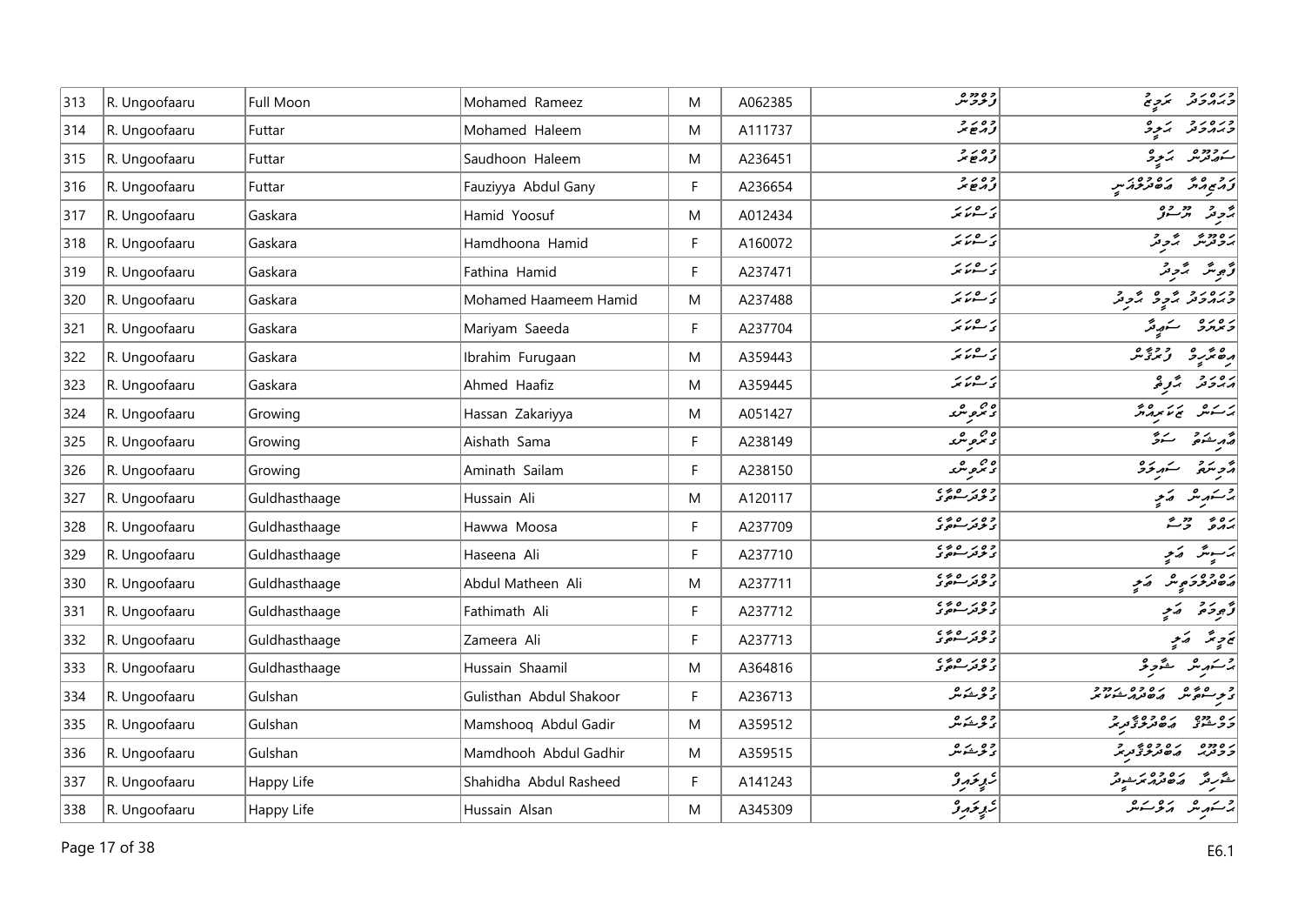| 339 | R. Ungoofaaru | Happy Life  | Ahmed Milhan               | ${\sf M}$   | A359555 | ر بو تر بر و<br>مسیح مر         | يرەرە بەرگىر                                                   |
|-----|---------------|-------------|----------------------------|-------------|---------|---------------------------------|----------------------------------------------------------------|
| 340 | R. Ungoofaaru | Happy Wel   | Ali Mahir                  | M           | A237171 | ر پوء و                         | ەي ۋرىز                                                        |
| 341 | R. Ungoofaaru | Happy Wel   | Hussain Rasheed            | M           | A237173 | تروءو                           | ج ڪمريش ڪرڪونگر                                                |
| 342 | R. Ungoofaaru | Happy Wel   | Sameera Hussain            | F.          | A238186 | <sup>ي</sup> پ <sub>و</sub> ء و | سأديثر<br>جرىسە مەھ                                            |
| 343 | R. Ungoofaaru | Happy Wel   | Saaiga Rasheed             | F           | A238188 | <sup>ي</sup> پ <sub>و</sub> ء و | ىبۇر ئۇ<br>بمرشدقر                                             |
| 344 | R. Ungoofaaru | Hassa       | Abdulla Shiham             | M           | A026724 | رەيە                            | ەھىراللە<br>شەرگە 3                                            |
| 345 | R. Ungoofaaru | Hassa       | Mariyam Hana               | F           | A236705 | رەمە                            | ىرتىر<br>ر ه بر ه<br><del>د</del> بربرگ                        |
| 346 | R. Ungoofaaru | Hassa       | Hassan Shamil              | ${\sf M}$   | A243065 | رەيە                            | برسەيىتە<br>ستگروگر                                            |
| 347 | R. Ungoofaaru | Hassa       | Aishath Naahee             | F.          | A329513 | رەيە                            | و گهر ڪو د                                                     |
| 348 | R. Ungoofaaru | Hasthee     | Saniyya Hassan             | $\mathsf F$ | A238314 | ئر ش <sub>ەھج</sub>             | سەسلەر ئەسەھ                                                   |
| 349 | R. Ungoofaaru | Hasthee     | Mohamed Ahmed              | M           | A238325 | ئر ش <sub>ەھج</sub>             | ورەر دەرد<br><i>دى</i> رمەنز مەردىر                            |
| 350 | R. Ungoofaaru | Hasthee     | Khadheeja Ahmed            | F           | A243108 | ئەشقىچ                          | پروژو<br>  ترمرقح                                              |
| 351 | R. Ungoofaaru | Hasthee     | Ziyaadha Ahmed             | $\mathsf F$ | A322031 | ر<br>ساھي <sub>و</sub>          | په دي در در د<br>بې پروگر د کمر کر وگر                         |
| 352 | R. Ungoofaaru | Hasthee     | Ahmed Hassan               | M           | A322091 | ئەشقىچ                          | رەرو برىكە                                                     |
| 353 | R. Ungoofaaru | Havana      | Abdulla Faiz               | M           | A077560 | ر پەيتر<br><i>ر</i> ۇبىر        | مَدْهُ قَدْ اللّهِ وَمَرْ مِنْ                                 |
| 354 | R. Ungoofaaru | Havana      | Siththi                    | F           | A238032 | ىر ئەيە<br>سەھ                  | سورمو                                                          |
| 355 | R. Ungoofaaru | Havana      | Fathmath Aneela            | F.          | A238035 | ر پەيتر<br><i>ر</i> ۇبىر        | توجوحه<br>ە ئىبرىتر                                            |
| 356 | R. Ungoofaaru | Havana      | Mohamed Aneel              | M           | A238036 | ىر ئەشر                         | و ره ر د<br>تر پر ژنگ                                          |
| 357 | R. Ungoofaaru | Havana      | Aishath Aneela             | F           | A238038 | ر پەيتر<br>سرەتىر               | و.<br>در کار شکوی                                              |
| 358 | R. Ungoofaaru | Heart       | Abdul Hannan Abdul Shakoor | ${\sf M}$   | A102774 | رًّسوط                          | ره وه در دو د<br>پره تر پر شومړنو<br>ره وه ره دي.<br>پرېدروبرس |
| 359 | R. Ungoofaaru | Heart       | Ali Wishaal                | M           | A336085 | رًّى يورُح                      | اړکو وېڅو                                                      |
| 360 | R. Ungoofaaru | Heart       | Mohamed Rizhaan            | M           | A359539 | رًّى يورُ                       | و ر ه ر و<br><i>و پر</i> پر <del>و</del> تر<br>بىرچ ئرىگە      |
| 361 | R. Ungoofaaru | Heera       | Ismail Nafiz               | M           | A123201 | ريڙ                             | وستتحريخه<br>سگوپۇ                                             |
| 362 | R. Ungoofaaru | Heera       | Mausooma Abdul Raheem      | F.          | A237380 | ريتر                            | ر د دو<br>ره وه ر و                                            |
| 363 | R. Ungoofaaru | Heera       | Aminath Azlifa             | F.          | A237635 | ريځه                            | أأروبتهم أأجمع فرقر                                            |
| 364 | R. Ungoofaaru | Himaaliyage | Ibrahim Mohamed            | M           | A082250 | رۇپرېژ                          | و ره ر و<br>تر پر ژور<br>ەر ھەترىر <i>ۋ</i>                    |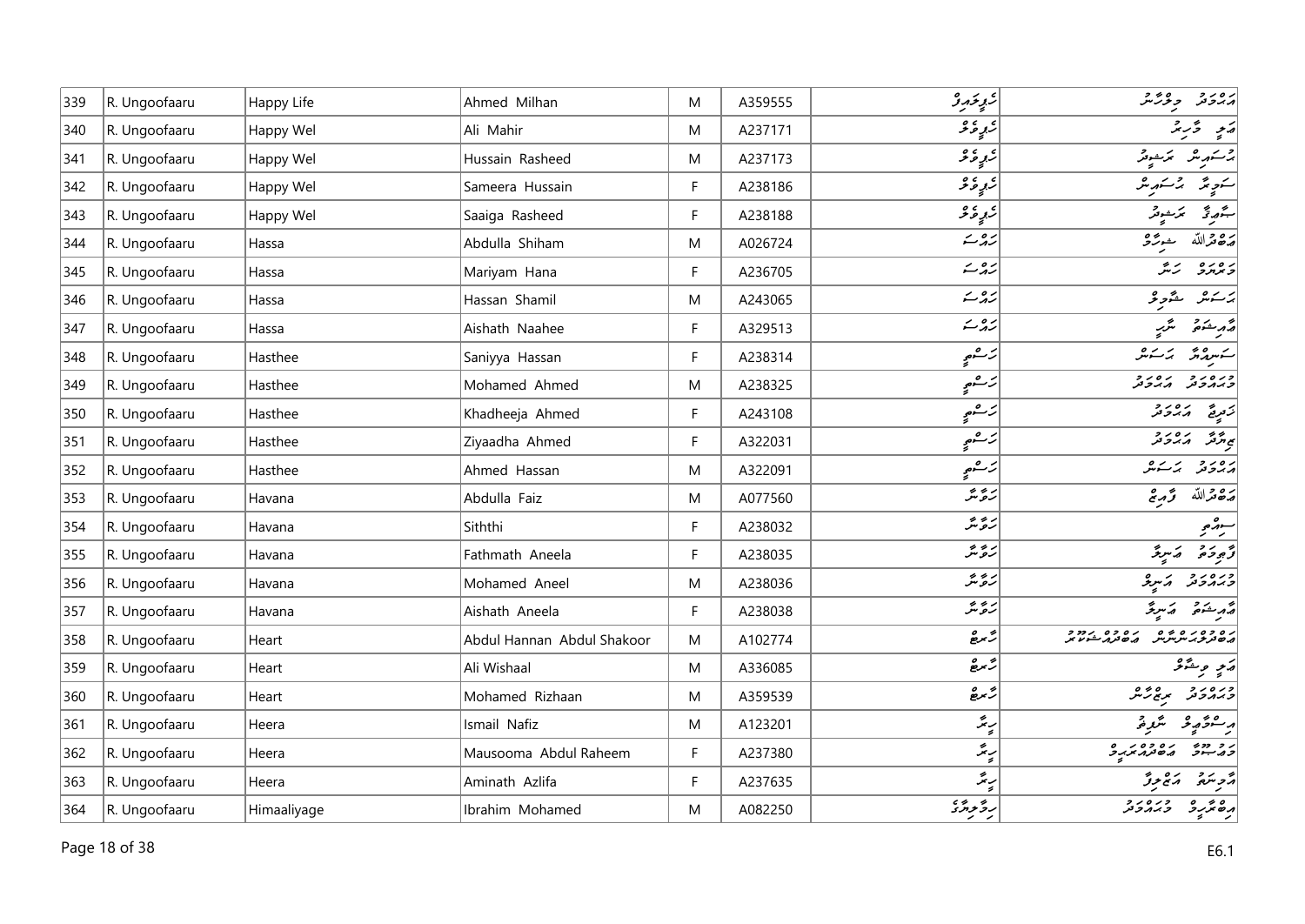| 365 | R. Ungoofaaru | Himaaliyage | Sofiyya Mohamed      | F  | A236636 | رڈ ڈیری                 | بروژه درورو                                       |
|-----|---------------|-------------|----------------------|----|---------|-------------------------|---------------------------------------------------|
| 366 | R. Ungoofaaru | Himaaliyage | Afeefa Ibrahim       | F. | A236638 | رۇپروژ                  |                                                   |
| 367 | R. Ungoofaaru | Himaaliyage | Mohamed Atheef       | M  | A330673 | رۇپروژ                  | و ره ر و<br><i>و ټ</i> رگر تر<br>ەببور            |
| 368 | R. Ungoofaaru | Himaaliyage | Ahmed Viyaam         | M  | A364815 | ג באידי ביותר<br>ג      | و پڑو<br>م<br>بر ه بر د<br>م. <i>ب</i> رو تر      |
| 369 | R. Ungoofaaru | Hinmiya     | Ahmed Riza           | M  | A137975 | ر م <sup>ش</sup> رته پژ | رەرو برگ                                          |
| 370 | R. Ungoofaaru | Hinmiya     | Nareema Mohamed      | F  | A236479 | رىثىرىژ                 | و ر ه ر د<br>تر بر بر تر<br>ىئرىرى                |
| 371 | R. Ungoofaaru | Hinmiya     | Rindha Ahmed         | F  | A243062 | ر م <sup>ی</sup> ر پر   | مرس پر در د                                       |
| 372 | R. Ungoofaaru | Hiyani      | Mariyam Ameena       | F  | A237705 | رىزىىر                  | دەرە بەرش                                         |
| 373 | R. Ungoofaaru | Hiyani      | Jameela Hassan       | F  | A238912 | رىزىىر                  | تحاج في الاستراكل                                 |
| 374 | R. Ungoofaaru | lhaa        | Ahmed Mohamed        | M  | A236609 | وشح                     | ג פגב בגםגב<br>גגבת בגגבת                         |
| 375 | R. Ungoofaaru | Ihaa        | Ali Ahsaam Ahmed     | M  | A329856 | ويح                     | و ده ده ده دورو                                   |
| 376 | R. Ungoofaaru | <b>Ihaa</b> | Mohamed Afzal        | M  | A364814 | برمج                    | ورەرو رەپ دو                                      |
| 377 | R. Ungoofaaru | Iris        | Ibrahim Haleem       | M  | A043320 | لئەمرىيە                | رە ئرىر ئىر ئى                                    |
| 378 | R. Ungoofaaru | Iris        | Agleema Abobakur     | F  | A238199 | لەربرىشە                | 77777                                             |
| 379 | R. Ungoofaaru | Iris        | Mohamed Zaayan       | M  | A359578 | لئەمرىيە                | כנסנכ שתם                                         |
| 380 | R. Ungoofaaru | Irumatheege | Yoosuf Shafeeq       | M  | A238938 | ېر تر <i>دې</i><br>ر    | <mark>پر دو خو</mark> ر                           |
| 381 | R. Ungoofaaru | Irumatheege | Zulaikha Mohamed     | F  | A316306 | ېر پر دې<br>بر بردې د   | و ر ه ر د<br>تر پر ژ تر<br>چ ئۇ م <sup>ەش</sup> ر |
| 382 | R. Ungoofaaru | Irumatheege | Anwar Shafeeg        | M  | A364782 | ېر بر دې<br>ر           | رەر ئەربى                                         |
| 383 | R. Ungoofaaru | Kashimaage  | Hawwa Ibrahim        | F  | A237714 | ر<br>مأسرچۍ             | برە ئۆرۈ<br>رەپچ<br>بروگ                          |
| 384 | R. Ungoofaaru | Kinaaraa    | Ahmed Shakir         | M  | A238558 | ىرىترىتر                | رەرد شەر                                          |
| 385 | R. Ungoofaaru | Kinaaraa    | Mohamed Ahmed        | M  | A238570 | ىرىترىتر                | כנסג בנסגב<br>בגמבת הגבת                          |
| 386 | R. Ungoofaaru | Kinaaraa    | Muneera Abdul Rahman | F  | A238571 | ر متریخه                | وسر محمد ده وه دره ده و                           |
| 387 | R. Ungoofaaru | Kinaaraa    | Ismail Ahmed         | M  | A238573 | ىرىترىتر                | وڪوپيو مدومر                                      |
| 388 | R. Ungoofaaru | Kinaaraa    | Mariyam Ahmed Shakir | F  | A238578 | اريقيقه                 | رەرە رەرد شرىد                                    |
| 389 | R. Ungoofaaru | Kudafalhu   | Mohamed Latheef      | M  | A237340 | د ر ر د<br>  ما د تو تر | ورەرو كېږۇ                                        |
| 390 | R. Ungoofaaru | Kudafalhu   | Yoosuf Riyaaz        | M  | A237345 | ر د کار د               | دو وه<br>در سور سرور شو                           |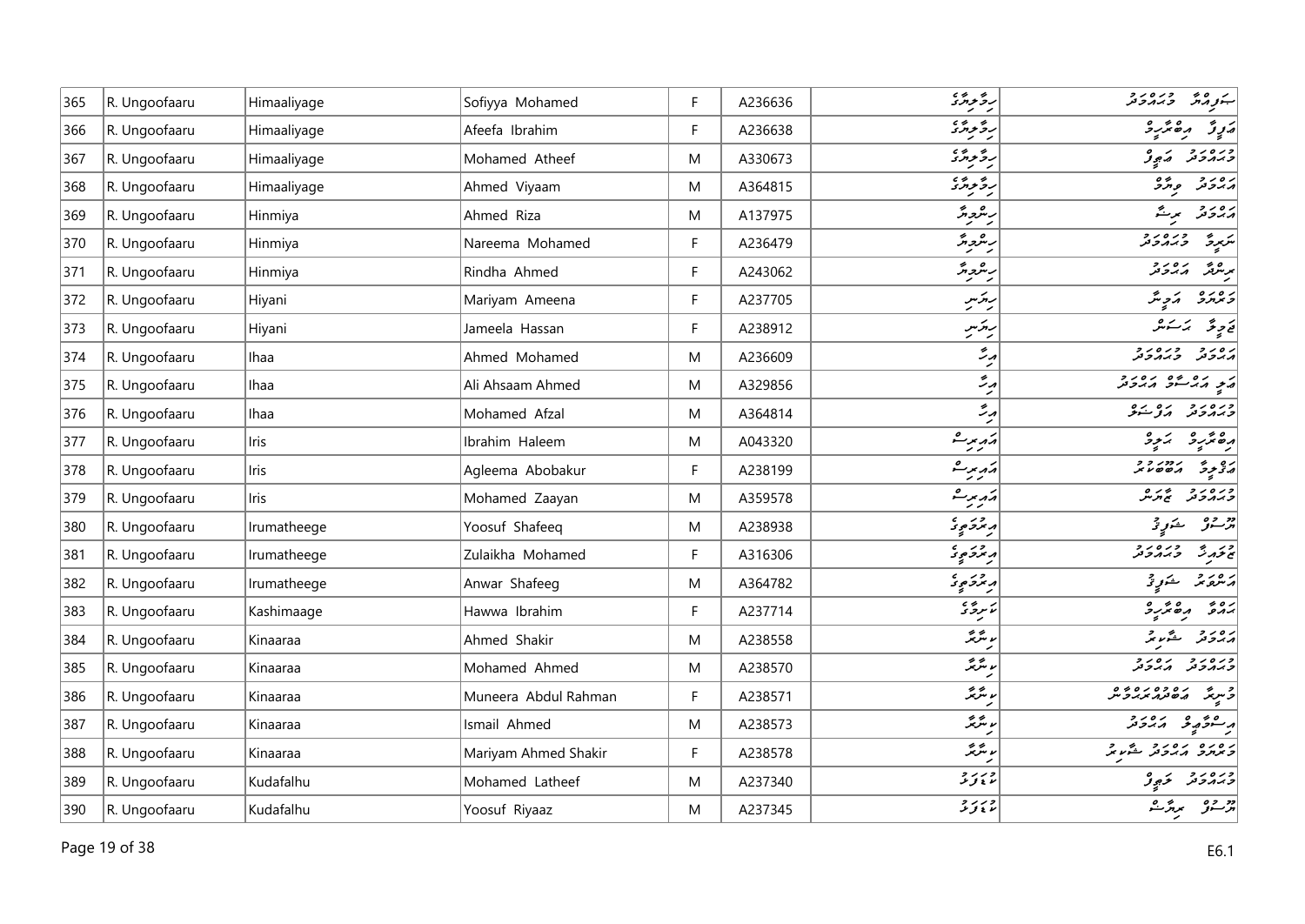| 391 | R. Ungoofaaru | Kudafalhu         | Hassana Mohamed         | F. | A237346 | ر د ر د                                  | ره شش دره رد                                   |
|-----|---------------|-------------------|-------------------------|----|---------|------------------------------------------|------------------------------------------------|
| 392 | R. Ungoofaaru | Kudafalhu         | Nafeesa Aboobakur       | F  | A237695 | ر د کار د                                | נחינים<br>גם סיטיב<br>سَرُرٍ مُتَّ             |
| 393 | R. Ungoofaaru | Kudafalhu         | Aidha Mohamed           | F. | A364807 | ر د ر د                                  | وزمرقر<br>و ر ه ر د<br>تر پروتر                |
| 394 | R. Ungoofaaru | Kurikeelage       | Asma Mohamed            | F  | A237356 | ر<br>ماسر پوسو <sup>ي</sup>              | رەپچ<br>و ره ر د<br><i>د ب</i> رگرمر           |
| 395 | R. Ungoofaaru | Lagan             | Yoosuf Shareef          | M  | A113548 | ىز ئەھ                                   | در حره<br>شەمرۇ                                |
| 396 | R. Ungoofaaru | Lagan             | Saruma Yoosuf           | F. | A239024 | ىر رە<br>ئىرى ئىر                        | سەپرى<br>ېز په دې                              |
| 397 | R. Ungoofaaru | Lily ge           | Hassan Ali              | M  | A156295 | مومود<br>ري                              | برستانش المرتو                                 |
| 398 | R. Ungoofaaru | Lily ge           | Mohamed Faathihu        | M  | A237349 | مومود<br>مرب                             | ورەر دېم د                                     |
| 399 | R. Ungoofaaru | Limra             | Mujuthaba Yoosuf        | M  | A090145 | عروعمه                                   | و ه برنځ<br>تر قع ځا<br>دد و ه<br>در سور       |
| 400 | R. Ungoofaaru | Limra             | Liyoosa Ibrahim         | F. | A239399 | عرونمه                                   | ەرھەترىرى<br>ر<br>بروزمثه                      |
| 401 | R. Ungoofaaru | Limra             | Aminath Rayaa Mujuthaba | F  | A355825 | عرفر ممثر                                |                                                |
| 402 | R. Ungoofaaru | Lucky Heart       | Ahmed Rasheed           | M  | A043634 | ځېږمنځ                                   | رەرد كەشى <i>د</i>                             |
| 403 | R. Ungoofaaru | Lucky Heart       | Mariyam Nafaa           | F. | A237660 | ځرېږمنځ                                  | ر ه ر ه<br><del>د</del> بربرد<br>سترة          |
| 404 | R. Ungoofaaru | Lucky Heart       | Nihaaf Ahmed            | M  | A344596 | ځېږمه                                    | سرچو پره د و                                   |
| 405 | R. Ungoofaaru | Lucky Heart       | Lahfa Ahmed Rasheed     | F  | A344597 | ځېږمنځ                                   | ار وه ره رو ر<br>افرنانی پربروتر برشوتر        |
| 406 | R. Ungoofaaru | Lunboagasdhoshuge | Hussain Mohamed         | M  | A140842 | و پەر قەيدو ،<br>ئۇسھى سەترىرى           | وكستهر شده وره دو                              |
| 407 | R. Ungoofaaru | Lunboagasdhoshuge | Mohamed Hussain         | M  | A236545 | و سرچ ر صور و ۽<br>موسي <i>ھ ي</i> سگھرس | ورەرو بېرىش                                    |
| 408 | R. Ungoofaaru | Lunboagasdhoshuge | Noorannahaaru Easa      | F. | A236584 | و سے رے پر و ۽<br>مرسمھ يا سوفرس         | مور و رو و در م                                |
| 409 | R. Ungoofaaru | Lunboagasdhoshuge | Mahira Mohamed          | F  | A236611 | و سے دے و ء<br>موسی <i>ھ ی</i> سونٹریوی  | و دره دره د                                    |
| 410 | R. Ungoofaaru | Lunboagasdhoshuge | Shahidh Mohamed         | M  | A236616 | و سرچ ر که پر و ء<br>موسرچ ر سوترس       | و ره ر و<br>تر پروتر<br>ستگرمر                 |
| 411 | R. Ungoofaaru | Lunboagasdhoshuge | Siyam Mohamed           | M  | A236618 | و سے بر رہ ہو و ۽<br>مؤسر@ي سوفرس        | و رە ر د<br><i>د بە</i> گەر<br>سەدگر           |
| 412 | R. Ungoofaaru | Mahal             | Afeefa Yoosuf           | F. | A033088 | ۇربۇ                                     | ەردۇ<br>دد و ه<br>در سور                       |
| 413 | R. Ungoofaaru | Mahal             | Fathimath Jeehaan       | F. | A149239 | ىر ئەي                                   | ۇي <sub>م</sub> وچۇ پې <sup>رى</sup> ر         |
| 414 | R. Ungoofaaru | Mahal             | Aminath Jeelaan         | F. | A381918 | ۇربۇ                                     | أأدجن ويحمد                                    |
| 415 | R. Ungoofaaru | Mahal             | Mariyam Jeezan          | F. | A400796 | ۇربۇ                                     | ر ه ر ه<br><del>و</del> بربرو<br>مٍ يُحَ سُر   |
| 416 | R. Ungoofaaru | Malaaz            | Abdul Shakoor Hassan    | M  | A082978 | ىر بۇ ە                                  | ره وه بردد و بر بر مار<br>مان فرم شرید بر بر ک |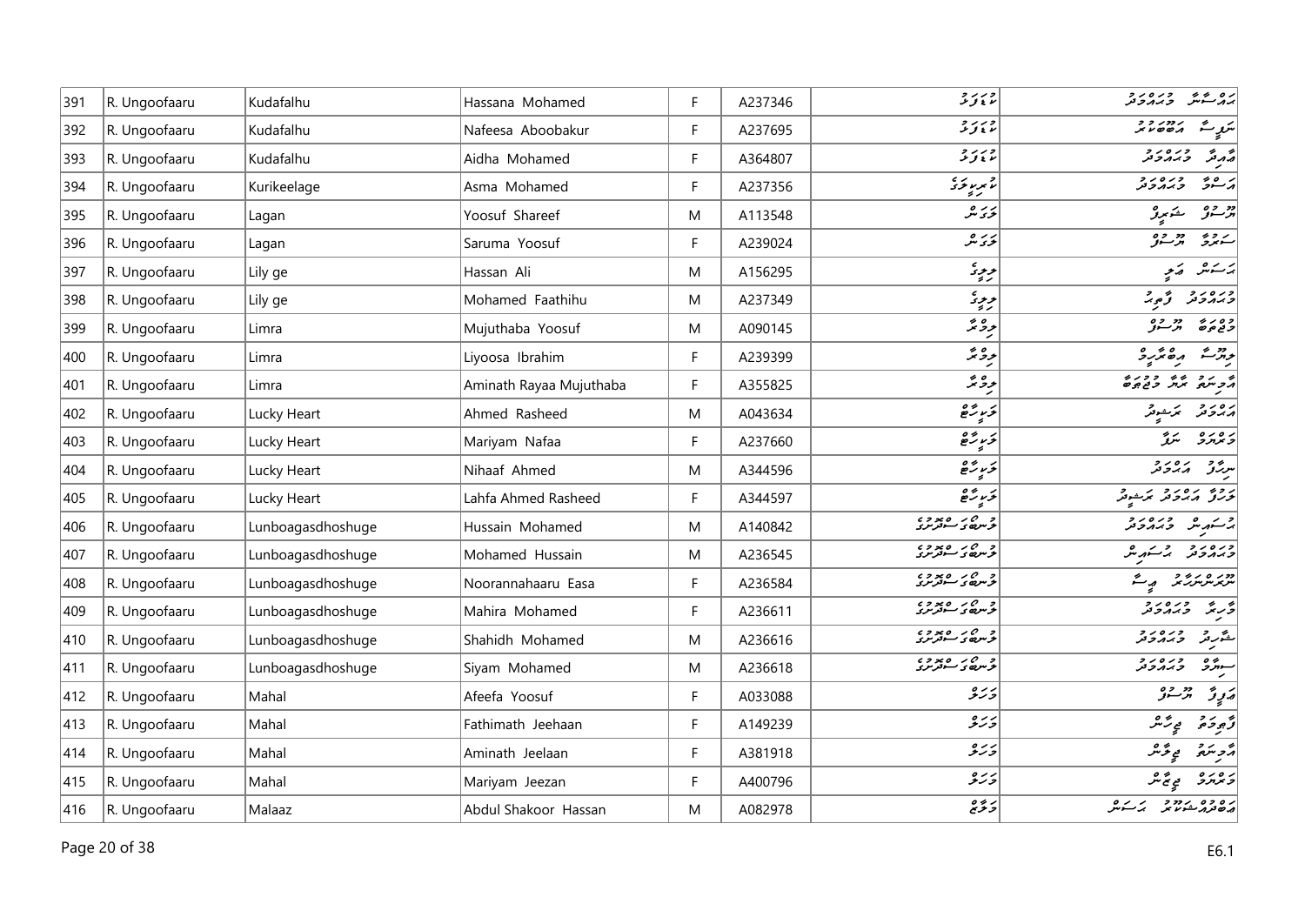| 417 | R. Ungoofaaru | Malaaz          | Waheedha Shukree        | F         | A106161 | ترمج ہ                                        | ىر پەنگە سىيەتلەير<br>مۇ                               |
|-----|---------------|-----------------|-------------------------|-----------|---------|-----------------------------------------------|--------------------------------------------------------|
| 418 | R. Ungoofaaru | Malaaz          | Hussain Fahumee         | M         | A158650 | ر ژه<br>د ژنم                                 | جريئة مرسم المرسمة<br> -<br>  جريئة مرسم المرسم المرسم |
| 419 | R. Ungoofaaru | Malaaz          | Ibrahim Rasheed         | ${\sf M}$ | A239119 | ىر بۇ ە                                       | دە ترېږ<br>سمر مشوقر                                   |
| 420 | R. Ungoofaaru | Malaaz          | Adham Fahmee            | M         | A239123 | ترڅې                                          | برور و<br>سىمىسى<br>ئۇڭرىپى                            |
| 421 | R. Ungoofaaru | Malas           | Shaheena Abdul Shakoor  | F         | A236719 | ىزىر                                          | ره وه بردو و<br>های مرد شور بر<br>ڪُ پر سُرُ           |
| 422 | R. Ungoofaaru | Malas           | Fathimath Risama Naseem | F         | A359598 | ىز ئە                                         | ۋە ئەھ برىشۇ سەر                                       |
| 423 | R. Ungoofaaru | Manzil          | Haseena                 | F         | A048430 | ځە ش <sub>ىرى</sub> چە                        | برَسومبرٌ                                              |
| 424 | R. Ungoofaaru | Manzil          | Hassan Shafeeq          | ${\sf M}$ | A058443 | ئەشىرى                                        | ر<br>برڪس ڪولو                                         |
| 425 | R. Ungoofaaru | Maqbooluge      | Rasheeda Zakariyya      | F         | A237398 | ر د دد د ،<br>تر د ن نو د                     | بكشينك كالموهان                                        |
| 426 | R. Ungoofaaru | Magbooluge      | Muruthala Mohamed       | M         | A237414 | ر د دد د ،<br>تر تړن مور                      | و ور په دره د د<br>و برو شه د بر د تر                  |
| 427 | R. Ungoofaaru | Magbooluge      | Mohamed Zakariyya       | M         | A237496 | ر و دو و ،<br>تر تی ت <i>ص</i> و ت            | כנסנכ נגם פי                                           |
| 428 | R. Ungoofaaru | Magbooluge      | Areesha Mohamed         | F         | A243090 | ر د دد د ،<br>تر د ن مو د                     | و ر ه ر و<br><i>و ټ</i> رو تر<br>رىم يېڭىد             |
| 429 | R. Ungoofaaru | Magbooluge      | Fathimath Haifa         | F         | A359557 | ر د دد د ،<br>تر د ن عر د                     | وً و دو سکه و                                          |
| 430 | R. Ungoofaaru | Magbooluge      | Ahmed Arees             | ${\sf M}$ | A359560 | ر و دو و ،<br>تر تی ت <i>ص</i> و ت            | رەر تەرب                                               |
| 431 | R. Ungoofaaru | <b>Mars</b>     | Hafsa Abdul Sattar      | F         | A237687 | ۇ برر                                         | ره په ره ده ره د د<br>برو په په هرم سومرمونو           |
| 432 | R. Ungoofaaru | Mars            | Fathimath Zayana        | F         | A359595 | ۇ بر م                                        | قودة بمترش                                             |
| 433 | R. Ungoofaaru | Migaabu         | Mohamed Iqbal           | M         | A152663 | و ڈُھ                                         | כנסנכ הבסיב<br>כגהכת הבסיב                             |
| 434 | R. Ungoofaaru | Minivan Asseyri | Ali Naeem               | M         | A156744 | احەسى ھەرەر مەسىر<br>كەن                      | أوسم التمريح                                           |
| 435 | R. Ungoofaaru | Minivan Asseyri | Thohira Aboobakuru      | F         | A239046 | ج سره سره منه<br>مربع سمد <sub>مر</sub> ه منه | 77777<br>پ <sup>و</sup> ر بڑ                           |
| 436 | R. Ungoofaaru | Minivan Asseyri | Fathimath Reesha        | F         | A359497 | ح سره مره منه<br>مرسم سرد در منه<br>مرسم      | ۇۋۇۋە بېش                                              |
| 437 | R. Ungoofaaru | Miraaf          | Mohamed Afrad           | M         | A120138 | حرىمز                                         | و پر و پر و<br>تر ټر ټر تر<br>بره ۶۶<br>مرتو ترفر      |
| 438 | R. Ungoofaaru | Muraka          | Abdulla Rasheed         | M         | A032390 | ويرر                                          | رەقمەللە ئىشبىر                                        |
| 439 | R. Ungoofaaru | Muraka          | Zahida Mohamed          | F         | A154602 | ويرز                                          | يم پڻ ويره دو                                          |
| 440 | R. Ungoofaaru | Muraka          | Mohamed Azim            | M         | A237640 | ويرز                                          | כנסנב בים                                              |
| 441 | R. Ungoofaaru | <b>Naares</b>   | Aznee Hameedh           | F         | A167491 | متزبر عه                                      | ړ جمېر پر کو فر                                        |
| 442 | R. Ungoofaaru | <b>Naares</b>   | Mohamed Arif            | M         | A238317 | پڑ پر ہ                                       | ورەرو ئەير                                             |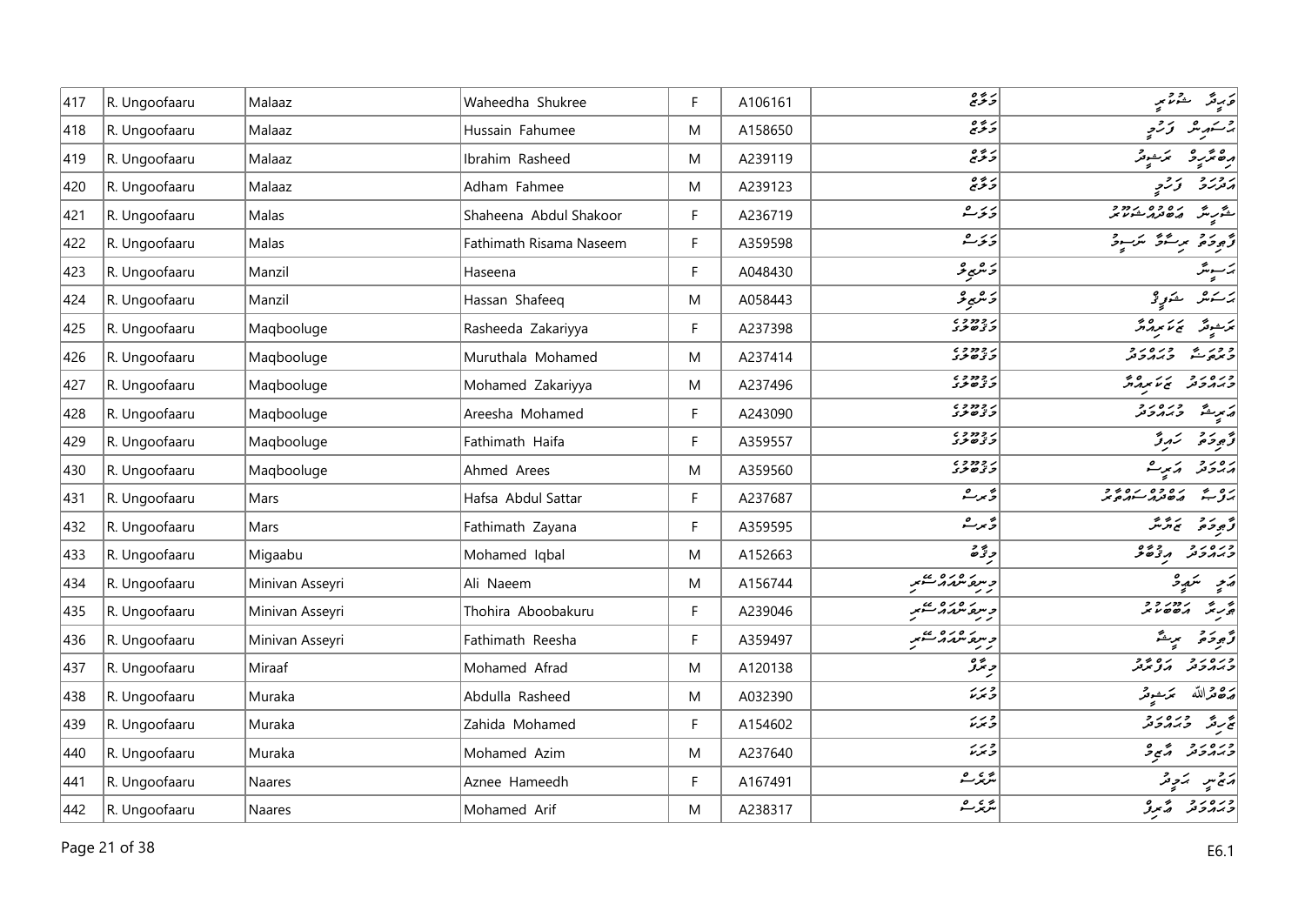| 443 | R. Ungoofaaru | Naares         | Sheereena Abdul Qadhir | F         | A239320 | پرې ه<br>مربر شو                  | اشوپرس ھەقرىق توپر<br>ئ                  |
|-----|---------------|----------------|------------------------|-----------|---------|-----------------------------------|------------------------------------------|
| 444 | R. Ungoofaaru | <b>Naares</b>  | Zeema Arif             | F         | A322030 | ىئرىزىشە                          | سنڌ<br>فرڱ وڻه<br>محر پڻ                 |
| 445 | R. Ungoofaaru | Naseemee Villa | Zahida Yoosuf          | F         | A079456 | مەسور ەڭر<br>  ________________   | دره                                      |
| 446 | R. Ungoofaaru | Naseemee Villa | Fathimath Musliha      | F         | A237454 | ىئرسوچە بۇ<br>ئىستىقى بەر         | وتجوفهم وجور                             |
| 447 | R. Ungoofaaru | Naseemee Villa | Khadeejaa Ahmed        | F         | A237472 | ىئەسىرە بەر<br>ئىستىقىلىر         | ر ر م در د<br>زىرى م پروتر               |
| 448 | R. Ungoofaaru | Naseemeehiya   | Mohamed Waheed         | M         | A239127 | مكر سوچە رىدىگە<br>ئىستىقى ئىستىم | כנסנכ גב<br>כממכת פנית                   |
| 449 | R. Ungoofaaru | Naseemeehiya   | Naseema Ali            | F         | A239136 | ىئەسىزىرىدۇ.<br>مەسىم ئىسىم       | يرَ پِ يَه دِ يَهِ                       |
| 450 | R. Ungoofaaru | Naseemeehiya   | Saudhaa Mohamed        | F         | A239143 | ىئەسىزىرىدۇ.<br>مەمۇرىيە          | و ره ر و<br><i>د ب</i> رگرفر<br>ستهرقر   |
| 451 | R. Ungoofaaru | Naseemeehiya   | Ali Nashid             | M         | A239146 | ىئەسوچە رەڭر<br>سىم ئەسىم         | رسم میں مقبولہ<br>   رسم میں مقبولہ      |
| 452 | R. Ungoofaaru | Naseemeehiya   | Waleedha Mohamed       | F         | A239153 |                                   | و ر ه ر د<br>تر پروتر<br>ءَ وِتَرُ       |
| 453 | R. Ungoofaaru | Naseemeehiya   | Azma Mohamed           | F         | A239155 |                                   | و رە ر د<br>تر پروتر<br>ر و و<br>پر ټوکر |
| 454 | R. Ungoofaaru | New Face       | Mohamed Nizar Ali      | ${\sf M}$ | A092962 | امدونيق                           | ورەرو سەر كەي                            |
| 455 | R. Ungoofaaru | New Face       | Abdulla Saleem         | M         | A092966 | سردیوے                            | رەقمەللە سەرد                            |
| 456 | R. Ungoofaaru | New Face       | Aishath Rasheeda       | F         | A219433 | سردیوے                            | مەر ئىكى ئىم ئىر ئىس                     |
| 457 | R. Ungoofaaru | New Face       | Fathimath Saleema      | F         | A219435 | سردی ہے                           | قرموخرة سنويرة                           |
| 458 | R. Ungoofaaru | New Face       | Aishath Saleema        | F         | A237521 | امېږي ه                           | ۇرىشى سىرۇ                               |
| 459 | R. Ungoofaaru | New Face       | Ali Muruthala          | ${\sf M}$ | A237525 | سردی ہے                           | أور وبروت                                |
| 460 | R. Ungoofaaru | New Life       | Ahmed Nazeer           | ${\sf M}$ | A045822 | سرچمبرو                           | رەرو سَغرِ پر                            |
| 461 | R. Ungoofaaru | New Life       | Aminath Hussain Manik  | F         | A239253 | بىرە ئۇرۇ                         | הכתים השתתבתי                            |
| 462 | R. Ungoofaaru | New Life       | Hassan Izaan           | ${\sf M}$ | A322014 | بىرە ئۇرۇ                         | ير سنڌ مقام                              |
| 463 | R. Ungoofaaru | New Light      | Ahmed Shafeeq          | ${\sf M}$ | A038635 | سرد څرم                           | أرەر ئۇر ئۇر                             |
| 464 | R. Ungoofaaru | New Light      | Hamza Hussain          | ${\sf M}$ | A237190 | سرو مخرم ه                        | برویج بر شهر مر                          |
| 465 | R. Ungoofaaru | New Light      | Nafeesa Ali            | F         | A237509 | سرد خرم                           | سَمَدٍ مُتَنَ<br>ەتىر                    |
| 466 | R. Ungoofaaru | New Light      | Mariyam Samahaa        | F         | A238939 | سرتز كريح                         | ى ئەرە<br>سترة بر                        |
| 467 | R. Ungoofaaru | New Light      | Samaah Shafeeq         | M         | A364781 | سرقم تخرج                         | سەۋر<br>ستكوتي                           |
| 468 | R. Ungoofaaru | Nishan         | Athifa Wajdhee         | F         | A151631 | سرىشەشر                           | مَّجودٌ وَقَصِرِ                         |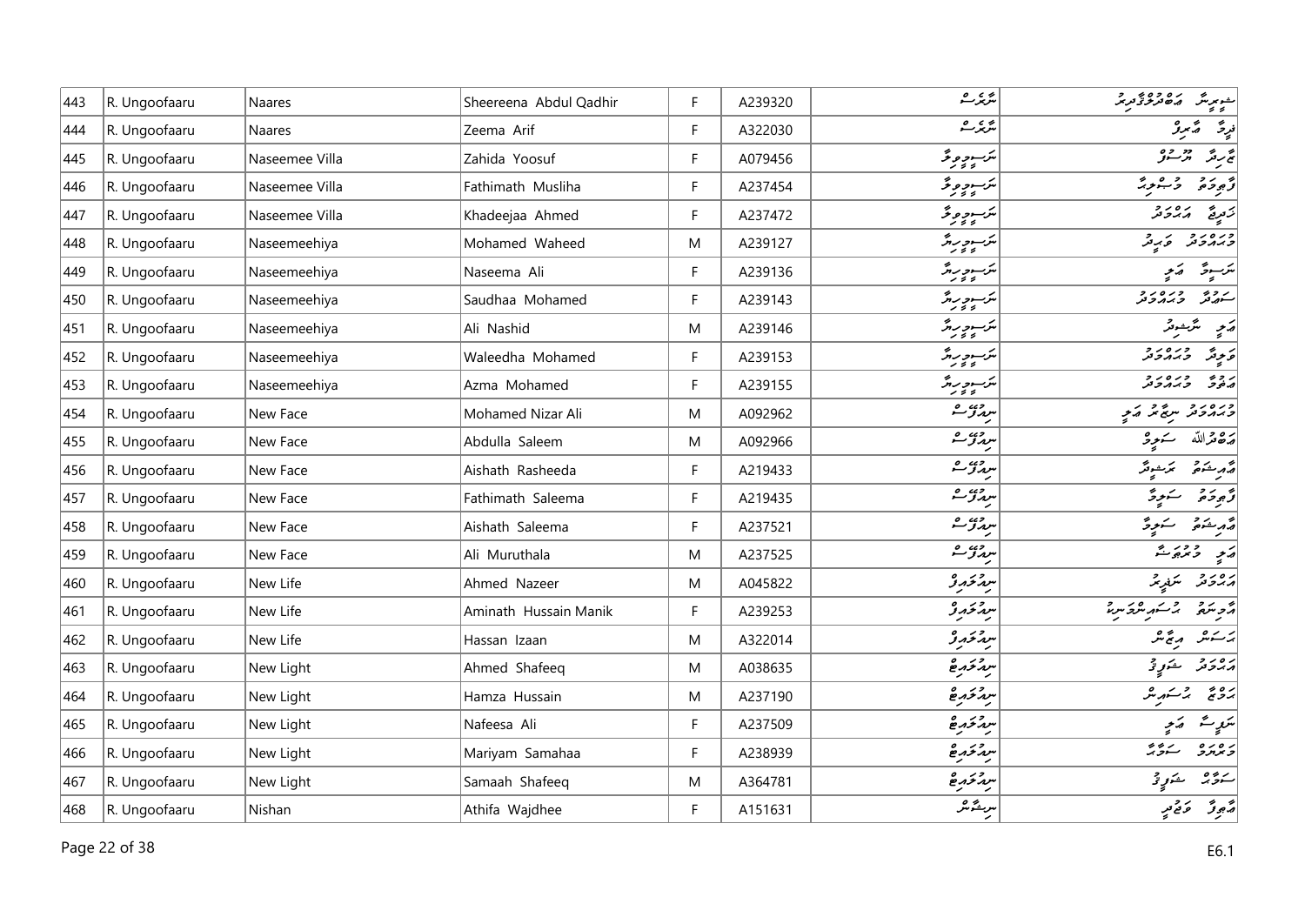| 469 | R. Ungoofaaru | Nishan     | Abdul Wahid Ibrahim     | M         | A151632 | سرىشەشر                           | גם כפש ב תפשעים                                                                    |
|-----|---------------|------------|-------------------------|-----------|---------|-----------------------------------|------------------------------------------------------------------------------------|
| 470 | R. Ungoofaaru | Nishan     | Ali Waheed              | M         | A238045 | سرىشەشر                           | د و ديد                                                                            |
| 471 | R. Ungoofaaru | Nishan     | Thoma Abdul Wahid       | F         | A238047 | سرىشەشر                           | <i>پر دودون</i> ور<br>بود مەھىرىرە                                                 |
| 472 | R. Ungoofaaru | Nishan     | Aminath Risfa           | F         | A238048 | سرىشەشر                           | ۇ ئەسكە ئەسىر ئەر                                                                  |
| 473 | R. Ungoofaaru | Nishan     | Ubaidh Bin Abdul Wahidh | M         | A359375 | اسریٹریمر<br>کے                   | רגב סית גם בקבל ב                                                                  |
| 474 | R. Ungoofaaru | Niyaama    | Mohamed Asif            | M         | A120051 | سردگر                             | ورەرو ھەبدۇ                                                                        |
| 475 | R. Ungoofaaru | Niyaama    | Fathimath Sajaya Asif   | F         | A364803 | سردگر                             | وٌ و دو دو دو و د ب                                                                |
| 476 | R. Ungoofaaru | Noohiri    | Adnan Hassan            | M         | A011609 | دد<br>متربر بر                    | روژیر پرسکار                                                                       |
| 477 | R. Ungoofaaru | Noohiri    | Fathmath Mohamed        | F         | A237880 | چیز<br>مترکب سر                   | و ره ر د<br><i>د ب</i> رگرفر<br>و څو څخه د                                         |
| 478 | R. Ungoofaaru | Nooru      | Fathmath Azura          | F         | A153872 | دو د                              | وٌجوحَ حَمَّ وَمُحَرَّمَةِ                                                         |
| 479 | R. Ungoofaaru | Nooru      | Ahmed Naseem            | M         | A238812 | دو و<br>سرپر                      | رەرد شرىدۇ                                                                         |
| 480 | R. Ungoofaaru | Noovillage | Ibrahim Hussain         | M         | A236527 | دد<br>متر <sub>کو</sub> بو د      | وه عمر د محمد شهر شر                                                               |
| 481 | R. Ungoofaaru | Noovillage | Hawwa Ibrahim           | F         | A236539 | دد په په<br>سر <sub>گرم</sub> ونو |                                                                                    |
| 482 | R. Ungoofaaru | Ocean Way  | Samila Adam             | F         | A090917 | م<br>مرڪبور <i>ي</i>              | سەر قەرە                                                                           |
| 483 | R. Ungoofaaru | Ocean Way  | Ibrahim Hussain Manik   | M         | A103350 | م شه ه <sup>40</sup>              | رەمجرىرە بەسكىر مىزدىر                                                             |
| 484 | R. Ungoofaaru | Ocean Way  | Asima Yoosuf            | F         | A237444 | م يەھ ي <sup>ى</sup>              | $\begin{array}{cc} 0 & 2 & 2 & 3 \\ 2 & -2 & 2 & -2 \\ 3 & 2 & 2 & -3 \end{array}$ |
| 485 | R. Ungoofaaru | Ocean Way  | Ahmed Firshaan          | M         | A359589 | م شه ه <sup>40</sup>              | برورد وبرشگر                                                                       |
| 486 | R. Ungoofaaru | Oivaru     | Ali Mufeed              | ${\sf M}$ | A128037 | لترمره                            | ړکو د وړ                                                                           |
| 487 | R. Ungoofaaru | Oivaru     | Mohamed Izham           | M         | A243107 | لترمر بحر                         |                                                                                    |
| 488 | R. Ungoofaaru | Oivaru     | Hawwa Abdul Samad       | F         | A337048 | لترمر فر                          | ره په ره وه رر د<br>برور پره تر در سور تر                                          |
| 489 | R. Ungoofaaru | Oivaru     | Risma Mufeed            | F         | A359606 | لترمره                            |                                                                                    |
| 490 | R. Ungoofaaru | Ozone      | Ali Faroog              | M         | A074423 | ە يە ھ<br>مەنبى                   |                                                                                    |
| 491 | R. Ungoofaaru | Ozone      | Aminath Ilhama          | F         | A236619 | پر چ پر                           | وحريتهم وبحرقر                                                                     |
| 492 | R. Ungoofaaru | Ozone      | Mohamed Nadeem          | M         | A236625 | دی ه                              | ورەر د سربرو                                                                       |
| 493 | R. Ungoofaaru | Ozone      | Zahusa                  | F         | A265976 | پر چ پر                           | ىئەرىشە                                                                            |
| 494 | R. Ungoofaaru | Ozone      | Ahmed Suneel            | ${\sf M}$ | A359492 | ە جە ھ<br>مەنبى                   | أرەر دىھرىگى ئىستىر                                                                |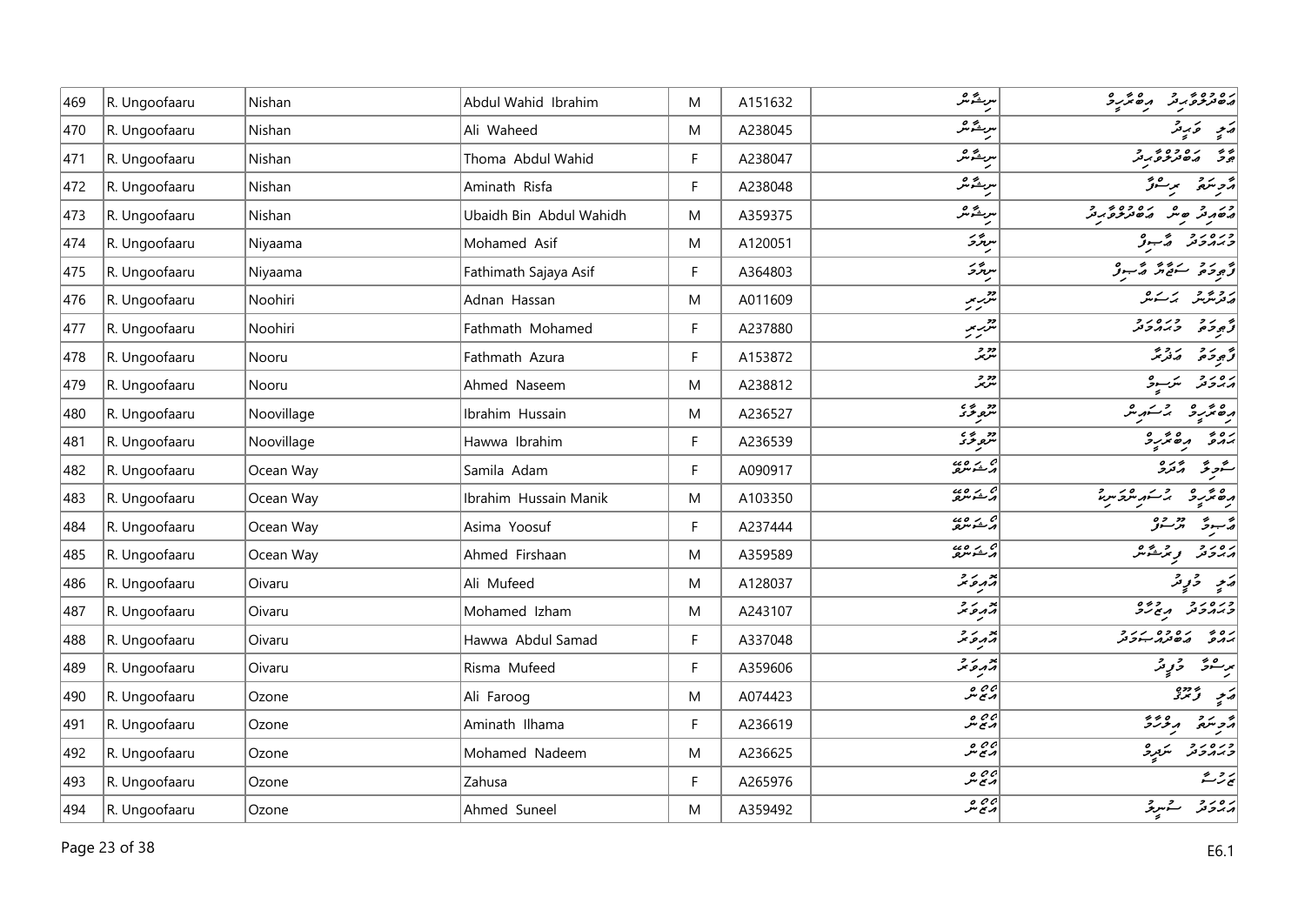| 495 | R. Ungoofaaru | Ozone         | Aishath Ifhama       | F         | A359493 | 20 مگر<br>  مربع مگر         | بروژخ<br>ائی <sub>م</sub> مشتمو<br>مسلم      |
|-----|---------------|---------------|----------------------|-----------|---------|------------------------------|----------------------------------------------|
| 496 | R. Ungoofaaru | Raiy Villa ge | Fathuhulla Latheef   | M         | A126165 | ىرە ھەتىي<br>ئىرقۇمۇتى       | ترح فرالله<br>ځېږ ژ                          |
| 497 | R. Ungoofaaru | Raiy Villa ge | Mahdhiyya Luthufee   | F         | A126585 | ر ه<br>بر <sub>گ</sub> ورځۍ  | ترجمي<br>ر و بر مرگز<br>تر <i>گر</i> مرگز    |
| 498 | R. Ungoofaaru | Raiy Villa ge | Sobira Latheef       | F         | A237341 | ر ه<br>بر <sub>گ</sub> ورځ د | بڈھ بڑ                                       |
| 499 | R. Ungoofaaru | Raiy Villa ge | Abdul Rahman Latheef | M         | A237342 | ر ه<br>بر <sub>گ</sub> ورځ د |                                              |
| 500 | R. Ungoofaaru | Randhoadhi    | Aminath Sana         | F         | A239325 | برەم                         | أأرمز المتفريح المسترين                      |
| 501 | R. Ungoofaaru | Raysham       | Ahmed Shakir         | M         | A131808 | يحرشوح                       | شەر بىر<br>پروژو                             |
| 502 | R. Ungoofaaru | Raysham       | Mariyam Nisha        | F         | A237591 | يحرشوح                       | ر ه ر ه<br><del>ر</del> بربرگ<br>سرينگه      |
| 503 | R. Ungoofaaru | Raysham       | Mohamed Arusham      | ${\sf M}$ | A343140 | بۇيدە                        | برتر يندو<br>و ر ه ر و<br>د بر بر تر         |
| 504 | R. Ungoofaaru | Right         | Ibrahim Faiz         | M         | A153975 | بتراريح                      | تٌر مع<br>ىر ھەتئەر <i>2</i>                 |
| 505 | R. Ungoofaaru | Right         | Mohamed Ilhaam       | M         | A238488 | بترمره                       | بروژو<br>و ر ه ر د<br>تر پر تر تر            |
| 506 | R. Ungoofaaru | Right         | Aminath Shahiya      | F         | A238490 | بمهرهج                       | ىشترىرىتر<br>أروسكو                          |
| 507 | R. Ungoofaaru | Right         | Fathimath Aboobakuru | F         | A238687 | بتراميح                      | 77777<br>و څوخه د                            |
| 508 | R. Ungoofaaru | Right         | Hassan Imlaah        | ${\sf M}$ | A361684 | برًوع                        | بروثور<br>ىر سەنلەر                          |
| 509 | R. Ungoofaaru | Right         | Aishath Umaima       | F         | A364796 | بتزمرهج                      | مەر ئىسكى مەترىدۇ                            |
| 510 | R. Ungoofaaru | Rihiveli      | Mohamed Fazleen      | ${\sf M}$ | A123848 | ىرر <sub>ش</sub> ىر<br>مەركى | ورورو دي ديم                                 |
| 511 | R. Ungoofaaru | Rihiveli      | Fazeela Aboobakuru   | F         | A151726 | بررء و<br>مرگو               | 77777<br>  تۇسىپىتى                          |
| 512 | R. Ungoofaaru | Rihiveli      | Adnan Adam           | M         | A151727 | بررءً و                      | ر د عر د<br>مەنگرىش<br>پور ہ<br>مرتزو        |
| 513 | R. Ungoofaaru | Rihiveli      | Fathimath Fazleena   | F         | A238066 | ىررى<br>ئەرگۈ                | تر چې چې پنگر<br>وٌمودَمُ                    |
| 514 | R. Ungoofaaru | Rihiveli      | Hassan Fazeel        | ${\sf M}$ | A238070 | بررءً و                      | ىزىكىش كۆپى ق                                |
| 515 | R. Ungoofaaru | Rihiveli      | Aminath Fazleena     | F         | A238071 | ىررى<br>ئەرگۈ                | ۇ ئ <sub>ى</sub> بۇ بىر<br>أرمز              |
| 516 | R. Ungoofaaru | Rihiveli      | Aishath Fazleena     | F         | A238072 | ىررى<br>ئرىر ئىر             | ۇرىشقى كۆچىگە                                |
| 517 | R. Ungoofaaru | Rihiveli      | Mariyam Aseela       | F         | A238074 | بررءً و                      | ر ه ر ه<br><del>د</del> بربرگر<br>ە ئەسىرىتى |
| 518 | R. Ungoofaaru | Rihiveli      | Rifga Adnan          | F         | A359377 | بررء<br>برروبر               | پر 3 پر 2<br>ەر تىرىئرىنر<br>ىروتچ           |
| 519 | R. Ungoofaaru | Rihiveli      | Adam Raihaan         | M         | A359378 | بررءً و                      | پور ہ<br>پر تعر تر<br>بجدبر مجمر             |
| 520 | R. Ungoofaaru | Roashan       | Roshen Yasmin        | F         | A156306 | تريئه تر                     | ە<br>ترىشونىر بەرگەرى <sub>ر</sub> ىر        |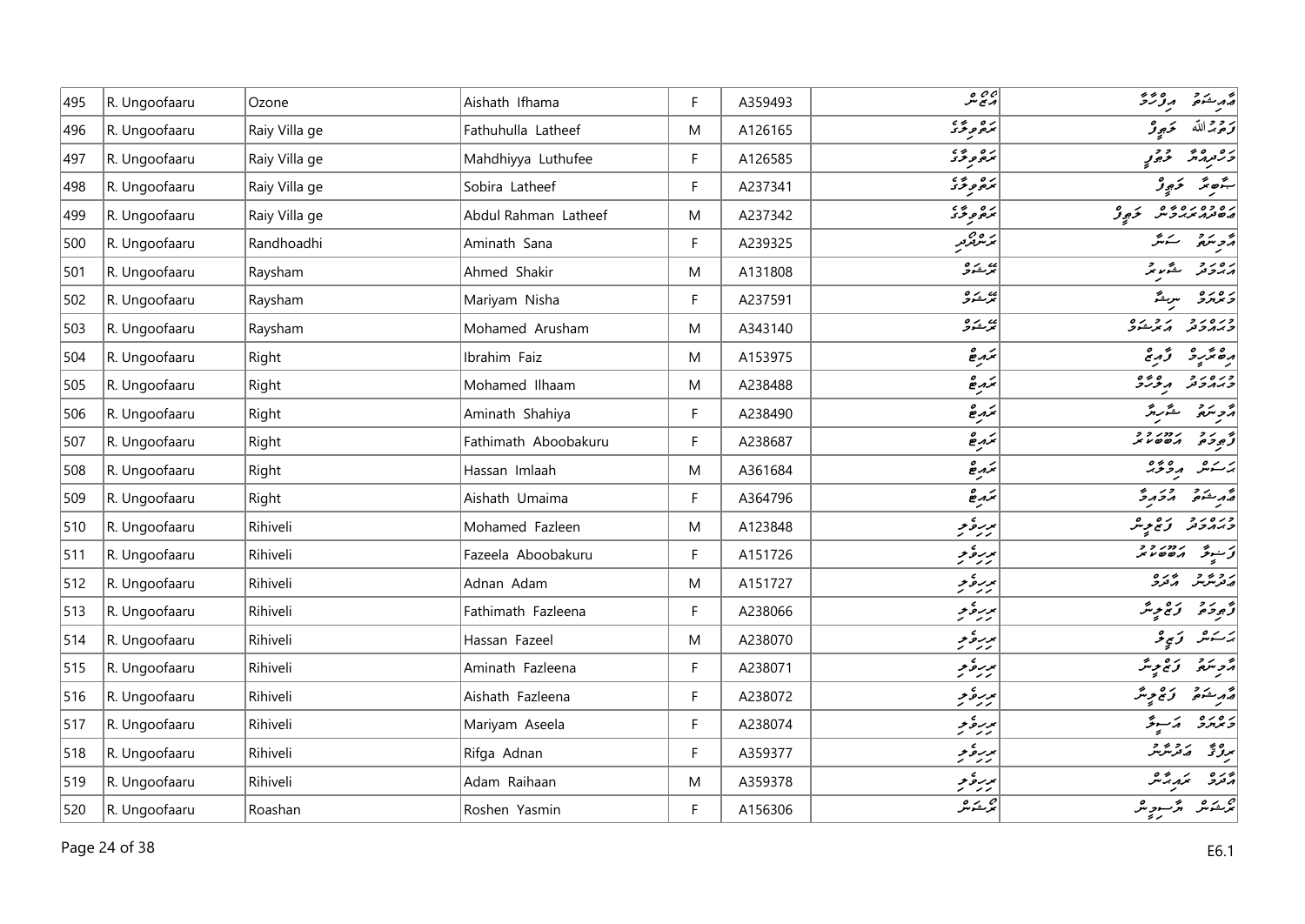| 521 | R. Ungoofaaru | Rose         | Ibrahim Waheed           | M           | A123339 | ترعه                                     | مەھەر ئەيە                                                                   |
|-----|---------------|--------------|--------------------------|-------------|---------|------------------------------------------|------------------------------------------------------------------------------|
| 522 | R. Ungoofaaru | Rosy Village | Abdul Raoof Abdul Rahman | M           | A157387 | تربىء ومحمق                              | ر ם כ ם ג כפ מ כ פ ם ג ם פ ם<br>ג ס تو ג <i>א ג ה צ , ר ג ס تو ה יצ יי</i> כ |
| 523 | R. Ungoofaaru | Rozy Villa   | Abdul Hameedh Aboobakuru | M           | A238082 | ئۇي جۇ قە                                | נסכסנ כדור כבר<br>הסתיבהבת הססטת                                             |
| 524 | R. Ungoofaaru | Rozy Villa   | Fathimath Hussain Maniku | F           | A239251 | ترىپورتۇ                                 | و و دو د سکر مرد مرد                                                         |
| 525 | R. Ungoofaaru | Rozy Villa   | Rifna Hameed             | $\mathsf F$ | A339836 | ترىپەرگە                                 | ىرۇنىگە ئەرەگە                                                               |
| 526 | R. Ungoofaaru | Rozy Villa   | Rifza Hameed             | F           | A359385 | ە<br>ئىسىم <i>م</i> وقتە                 | ىرۇق بەرلىر                                                                  |
| 527 | R. Ungoofaaru | Rozy Villa   | Rikfa Hameed             | F           | A359563 | ە<br>ئىسىم <i>م</i> وقتە                 | ىرىدۇ كەچەتر                                                                 |
| 528 | R. Ungoofaaru | Saahee       | Ibrahim Mansoor          | M           | A150111 | يثمي                                     | دە ئەرەر دەردە                                                               |
| 529 | R. Ungoofaaru | Saahee       | Abdul Hadhee Mohamed     | M           | A154213 | ستثمريه                                  | גם כם מ"כ גם גב<br>גם <i>נקיב הב ה</i> רב ב                                  |
| 530 | R. Ungoofaaru | Saahee       | Nadhuwa Abdul Raheem     | $\mathsf F$ | A215038 | سٿمبر                                    | ر و ده ده وه در ه                                                            |
| 531 | R. Ungoofaaru | Saahee       | Aishath Siyaama          | F           | A238234 | ستثمريه                                  | وأمر مشكرة المسترائر                                                         |
| 532 | R. Ungoofaaru | Saahee       | Mariyam Hilma            | F           | A238248 | يثمي                                     | دەرە بەۋە                                                                    |
| 533 | R. Ungoofaaru | Saahee       | Ali Asad                 | M           | A238256 | اڪھر<br>ج                                | أتهمج أتراه ورد                                                              |
| 534 | R. Ungoofaaru | Saahee       | Hussain Sabaah           | M           | A238257 | ستثمريه                                  | جر سکور محد استراح کر                                                        |
| 535 | R. Ungoofaaru | Saahee       | Hawwa Limna              | F           | A364805 | يحمي                                     | برە ئەرەپتى                                                                  |
| 536 | R. Ungoofaaru | Saahee       | Hassan Saalim            | M           | A364806 | سٿي                                      | ىزىكەش سەئەرۋ                                                                |
| 537 | R. Ungoofaaru | Saahil       | Moosa Fathuhee           | M           | A159202 | سەر بۇ                                   | رژشت توکھیپ                                                                  |
| 538 | R. Ungoofaaru | Sathaha      | Naahidha Hassan          | F           | A236686 | ستهزز                                    | ىتزىر قىر<br>برسەيىتىر                                                       |
| 539 | R. Ungoofaaru | Sathaha      | Thooba Adam              | F           | A359544 | سئەرىر                                   | ددید و دره<br>جوځه مرکز                                                      |
| 540 | R. Ungoofaaru | Sea Shine    | Hassan Saeed             | M           | A043711 | سىيە <u>سى</u> تەمرىكر                   | ىر مەھ<br>بر مەھرىسى                                                         |
| 541 | R. Ungoofaaru | Sea Shine    | Sifza Hussain            | F           | A238976 | سىپىئەر بىر<br>ئ                         | سومج يمسكوننى                                                                |
| 542 | R. Ungoofaaru | Shabnamge    | Mihad Mohamed            | M           | A140841 | ر <i>ه د ه ،</i>                         | و ره ر د<br>رنگرونر<br>و رَگَ وَرُ                                           |
| 543 | R. Ungoofaaru | Shabnamge    | Rasheeda Mohamed         | F           | A237826 | ر <i>ه د ه ،</i><br>شو <i>ه مرو د</i>    | ترجينتر وبره د و<br>ترجين وبردونر                                            |
| 544 | R. Ungoofaaru | Shabnamge    | Abdul Ganee Mohamed      | M           | A237835 | ر <i>ە</i> ر ە ،<br>شەھ سرچ <sub>ك</sub> | גפרפגית כמחכת                                                                |
| 545 | R. Ungoofaaru | Shabnamge    | Khadeeja Mohamed         | F           | A237837 | ر ده بره <sup>د</sup>                    | و ر ه ر و<br>تر پر ژ تر<br>  ترْموچَّ                                        |
| 546 | R. Ungoofaaru | Shabnamge    | Abdulla Hameed           | M           | A237839 | ره ره د<br>ش <sub>و</sub> ځ نرو د        | مَدْهُ مَرْاللّه يَرْمِرْ                                                    |
|     |               |              |                          |             |         |                                          |                                                                              |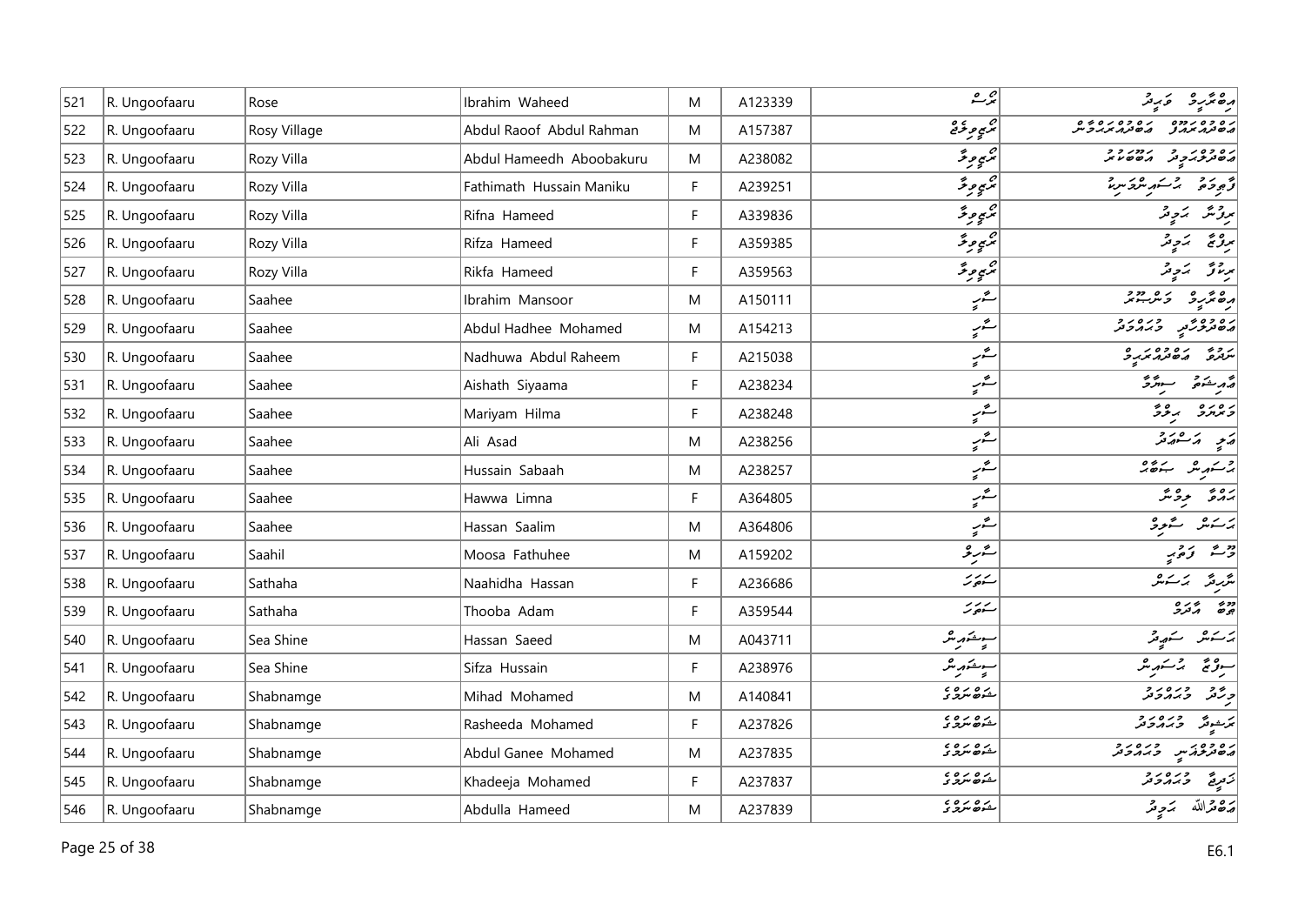| 547 | R. Ungoofaaru | Shabnamge       | Fathimath Shaunee Mohamed | F         | A237841 | شەھ سرچ ئ                                  | و دو شور وره دو                                |
|-----|---------------|-----------------|---------------------------|-----------|---------|--------------------------------------------|------------------------------------------------|
| 548 | R. Ungoofaaru | Shabnamge       | Ahmed Rishfaan            | ${\sf M}$ | A359344 | ره ره د<br>شو <i>ه مرو</i> د               | رەرو برخۇمۇ                                    |
| 549 | R. Ungoofaaru | Siyarath        | Hussain Ali               | ${\sf M}$ | A066793 | ر بر د<br>سەدىرى                           | برسكهر شركم                                    |
| 550 | R. Ungoofaaru | Siyarath        | Fathimath Samha           | F         | A359519 | سود تره                                    | و ده ده و                                      |
| 551 | R. Ungoofaaru | Sunny Side      | Abdul Khaleel Ibrahim     | M         | A032384 | سەمىرىسەر ؟                                | גם בפג' בבי הסתקב                              |
| 552 | R. Ungoofaaru | Sunny Side      | Mohamed Saeed             | ${\sf M}$ | A122682 | سەسەر سەر ؟                                | وره رو در د                                    |
| 553 | R. Ungoofaaru | Sunny Side      | Aishath Abdul Khaleel     | F         | A238633 | سە <sub>سوپ</sub> سەر ؟<br>س               | و دره ده ده ده در در د                         |
| 554 | R. Ungoofaaru | Sunny Side      | Ahmed Afzal               | ${\sf M}$ | A238647 | سەسەر سەر ؟                                | رەرو رەپ                                       |
| 555 | R. Ungoofaaru | Sunny Side      | Nahidha Abdul Khaleel     | F         | A238654 | اسە <sub>سو</sub> سەر ؟<br>ئە              | تررتر المەمروزىرو                              |
| 556 | R. Ungoofaaru | Sunny Side      | Ramiza Hassan             | F         | A238656 | اسەمىيەسىدە<br>——                          | ترویج برسکر                                    |
| 557 | R. Ungoofaaru | Sunny Side      | Ibrahim Ihusan            | M         | A238672 | سە <sub>سىرىس</sub> ىدە                    | رەنزىر رىشىر                                   |
| 558 | R. Ungoofaaru | Sunny Side      | Ibrahim Sameer            | M         | A359430 | اسە بېرىدىدى<br>سىستىم                     | ە ھەترىرى<br>رەھىرىرى<br>سەر پر                |
| 559 | R. Ungoofaaru | Thandiraiymaage | Husna Aboobakur           | F         | A105042 | <br>  پرسو بره چری                         | جەمەھەر<br>بەر سەھەرىگە<br>22 133 1<br>J 400 1 |
| 560 | R. Ungoofaaru | Thandiraiymaage | Saadhuna Aboobakuru       | F         | A114741 | ە سو ئىۋوتر                                | 77/77/<br>شۇر ئە                               |
| 561 | R. Ungoofaaru | Tharividhaage   | Mufeeda Ali               | F         | A104236 | ائر مرہ مرد<br>انتخاب کے مرد ک             | وُرٍ پَرِ پ                                    |
| 562 | R. Ungoofaaru | Tharividhaage   | Siththi Ali               | F         | A237736 | ر<br>حوسرح فرد                             | سودھو<br>رځمنې                                 |
| 563 | R. Ungoofaaru | Tharividhaage   | Hussain Aboobakuru        | M         | A237741 | <br> حومرہ وقری                            |                                                |
| 564 | R. Ungoofaaru | Tharividhaage   | Nishana Hussain           | F         | A237744 | ر<br>حومر و قری                            | ىرىشگىر كەكسەرلىر                              |
| 565 | R. Ungoofaaru | Tharividhaage   | Khalida Hussain           | F         | A237746 | پروتری<br>  سرم تری                        | رَّحوقر كركستهر مر                             |
| 566 | R. Ungoofaaru | Tharividhaage   | Ibrahim Ayaan             | M         | A237748 | <br> حوسره قری                             | ىر ئۇيتر<br>ە ھەترىر <sup>ى</sup><br>رەھترىرى  |
| 567 | R. Ungoofaaru | Tharividhaage   | Inasha Hussain            | F         | A237749 |                                            | مەنئىڭ بۇ شەرىئى                               |
| 568 | R. Ungoofaaru | Thinadhooge     | Mohamed Nabeel            | ${\sf M}$ | A081094 | پر دو ۽<br>جي سرگري                        | ورەر دىھۇ                                      |
| 569 | R. Ungoofaaru | Thinadhooge     | Abdulla Jaleel            | ${\sf M}$ | A106125 | بر دو ۽<br>حرس قر                          | ەھىراللە<br>تح وٍ وَ و                         |
| 570 | R. Ungoofaaru | Thinadhooge     | Aminath Aboobakuru        | F         | A238236 | ر دو ۽<br>ج <sub>و</sub> سربر <sub>ي</sub> |                                                |
| 571 | R. Ungoofaaru | Thinadhooge     | Ahmed Thauveel            | M         | A356592 | <br>  حو سرقری                             | גפגד גרקב<br>גגבת האקב                         |
| 572 | R. Ungoofaaru | Thinadhooge     | Hawwa Adhula              | F         | A359457 | بر دو ۽<br>حو سرقري                        | رە ئەرە<br>بەدى ئ                              |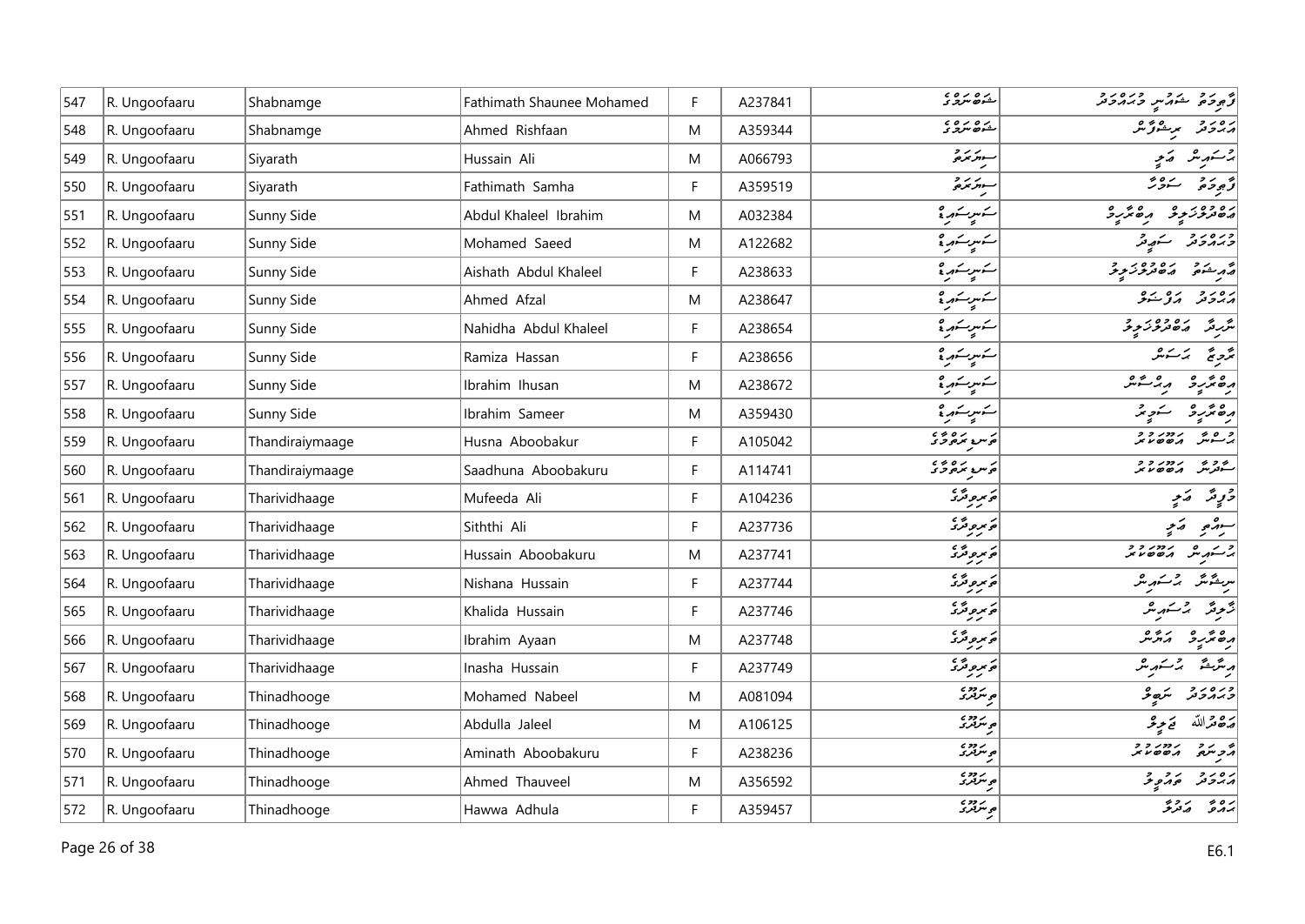| 573 | R. Ungoofaaru | Thulhaagiri  | Quraisha Mohamed   | F         | A082531 | <br> هونگى مىر           | و ره ر و<br><i>و ټ</i> رو تر<br> <br> توسمہ مستق                                                                                                                                                                                 |
|-----|---------------|--------------|--------------------|-----------|---------|--------------------------|----------------------------------------------------------------------------------------------------------------------------------------------------------------------------------------------------------------------------------|
| 574 | R. Ungoofaaru | Thulhaagiri  | Thahmeena Mohamed  | F         | A111583 | و<br> حوڭرىمىر           | ו פני פנסנד ביו ברי הרי הרי ביו הרי ביו הרי ביו הרי ביו הרי ביו הרי ביו הרי ביו הרי ביו ביו הרי ביו ביו הרי בי<br>הרי ביו הרי ביו ביו הרי ביו הרי ביו הרי ביו הרי ביו הרי ביו הרי ביו הרי הרי ביו הרי ביו הרי ביו ביו הרי ביו בי |
| 575 | R. Ungoofaaru | Thulhaagiri  | Leena Mohamed      | F         | A138360 | <br> حوڭرىمىر            | ویژ ورورو                                                                                                                                                                                                                        |
| 576 | R. Ungoofaaru | Thulhaagiri  | Mohamed Aboobakuru | M         | A237871 | <br> حوڭرىمىر            | 77/77/7<br>و ر ه ر د<br>تربر پر تر                                                                                                                                                                                               |
| 577 | R. Ungoofaaru | Thulhaagiri  | Ahmed Mujthaba     | ${\sf M}$ | A237886 | حرمتی میر<br>  حرمتی میر | נסנכ כסני<br>גגבת כבקים                                                                                                                                                                                                          |
| 578 | R. Ungoofaaru | Thulhaagiri  | Falaaha Mohamed    | F         | A359364 | چە ئىگە بەر<br>موڭرىس    | و رە ر د<br>تر پروتر<br>ترتزيژ                                                                                                                                                                                                   |
| 579 | R. Ungoofaaru | Two Lines    | Fathimath Shimla   | F         | A153107 | #ئەر بىرى                | ۇي <sub>م</sub> ۇ ئىرگە                                                                                                                                                                                                          |
| 580 | R. Ungoofaaru | Two Lines    | Faruzana Hassan    | F         | A159212 | #ئەر بىرى                | ر دەپر ئەسەھ                                                                                                                                                                                                                     |
| 581 | R. Ungoofaaru | Two Lines    | Zareena Hassan     | F         | A238015 | #ئۇرىرىم                 | ىم پرېتر كىرىكىش                                                                                                                                                                                                                 |
| 582 | R. Ungoofaaru | Two Lines    | Fariyaal Hassan    | F         | A238016 | #ئۇر بىر مىشە<br>        | ۇ برېژنۇ - ئەسەس                                                                                                                                                                                                                 |
| 583 | R. Ungoofaaru | Two Lines    | Hamdhoon Hassan    | M         | A238017 | #ئەر بىر مىشە<br>        | رەدەە ئەسەر<br>ئاجەتىرىش ئەس <mark>ە</mark> ر                                                                                                                                                                                    |
| 584 | R. Ungoofaaru | Two Lines    | Mariyam Hassan     | F         | A238018 | #ئەر بىرىشە              | رەرە يەسەر                                                                                                                                                                                                                       |
| 585 | R. Ungoofaaru | Ufan Veli    | Aminath Ibrahim    | F         | A236537 | دېر ۵،۵ م                | ە ھەمرىر 2<br>مەھمەر 2<br>أرمز                                                                                                                                                                                                   |
| 586 | R. Ungoofaaru | Ufan Veli    | Hassan Zakariyya   | ${\sf M}$ | A238924 | لوتر هء مر               | يُسَدَسْ بِيَ مَعِيدِهِ                                                                                                                                                                                                          |
| 587 | R. Ungoofaaru | Ufan Veli    | Farish Hassan      | ${\sf M}$ | A238935 | ە ئەر شرەڭ مېر           | ۇلىرىش بۇسكىر                                                                                                                                                                                                                    |
| 588 | R. Ungoofaaru | Ufan Veli    | Yaanis Hassan      | ${\sf M}$ | A243121 | ە ئەر ھەيجە              | ىر سرىشە ئەسكەنلەر                                                                                                                                                                                                               |
| 589 | R. Ungoofaaru | Ufan Veli    | Rishmee Hassan     | F         | A340643 | لرزه ءبر                 | يرڪوپ - يرڪش                                                                                                                                                                                                                     |
| 590 | R. Ungoofaaru | Ufan Veli    | Naufal Hassan      | M         | A355104 | ە ئەر ھەكى بىر           | ىردىرە بەسەش                                                                                                                                                                                                                     |
| 591 | R. Ungoofaaru | Unique       | Saeeda Abdul Gadir | F         | A239332 | د<br>مرسوره              | ر ده وه وه در د<br>استهرش ما ما موتوفوس                                                                                                                                                                                          |
| 592 | R. Ungoofaaru | Uthuruge     | Ayaz Yoosuf        | ${\sf M}$ | A076899 | د د د ،<br>پره مرد       | ג'ובס רב-בס                                                                                                                                                                                                                      |
| 593 | R. Ungoofaaru | Uthuruge     | Jameela Mohamed    | F         | A239010 | د د د ،<br>پره پرې       | و ره ر و<br><i>د بر</i> د تر<br>تع ت <sub>ح</sub> ر تخر                                                                                                                                                                          |
| 594 | R. Ungoofaaru | Uthuruge     | Hassan Zareer      | M         | A239026 | و و و د<br>پره مرد       | برسكش تجاميهما                                                                                                                                                                                                                   |
| 595 | R. Ungoofaaru | Uthuruge     | Ibrahim Waheedh    | ${\sf M}$ | A239029 | د د د ع<br>پره مرد       | أرە ئۆر ئەر ئەر                                                                                                                                                                                                                  |
| 596 | R. Ungoofaaru | Vaadhee      | Hassan Haleem      | ${\sf M}$ | A071434 | حٌسٍ                     | يزخش يزود                                                                                                                                                                                                                        |
| 597 | R. Ungoofaaru | Vaadhee      | Razeena Mohamed    | F         | A237830 | ء<br>ق <sup>و</sup> مير  | ټرې شر د دره د چ                                                                                                                                                                                                                 |
| 598 | R. Ungoofaaru | Vaarey Villa | Abdulla Latheef    | ${\sf M}$ | A153080 | ە يە<br>قەتىرموق         | برة قرالله تحيونر                                                                                                                                                                                                                |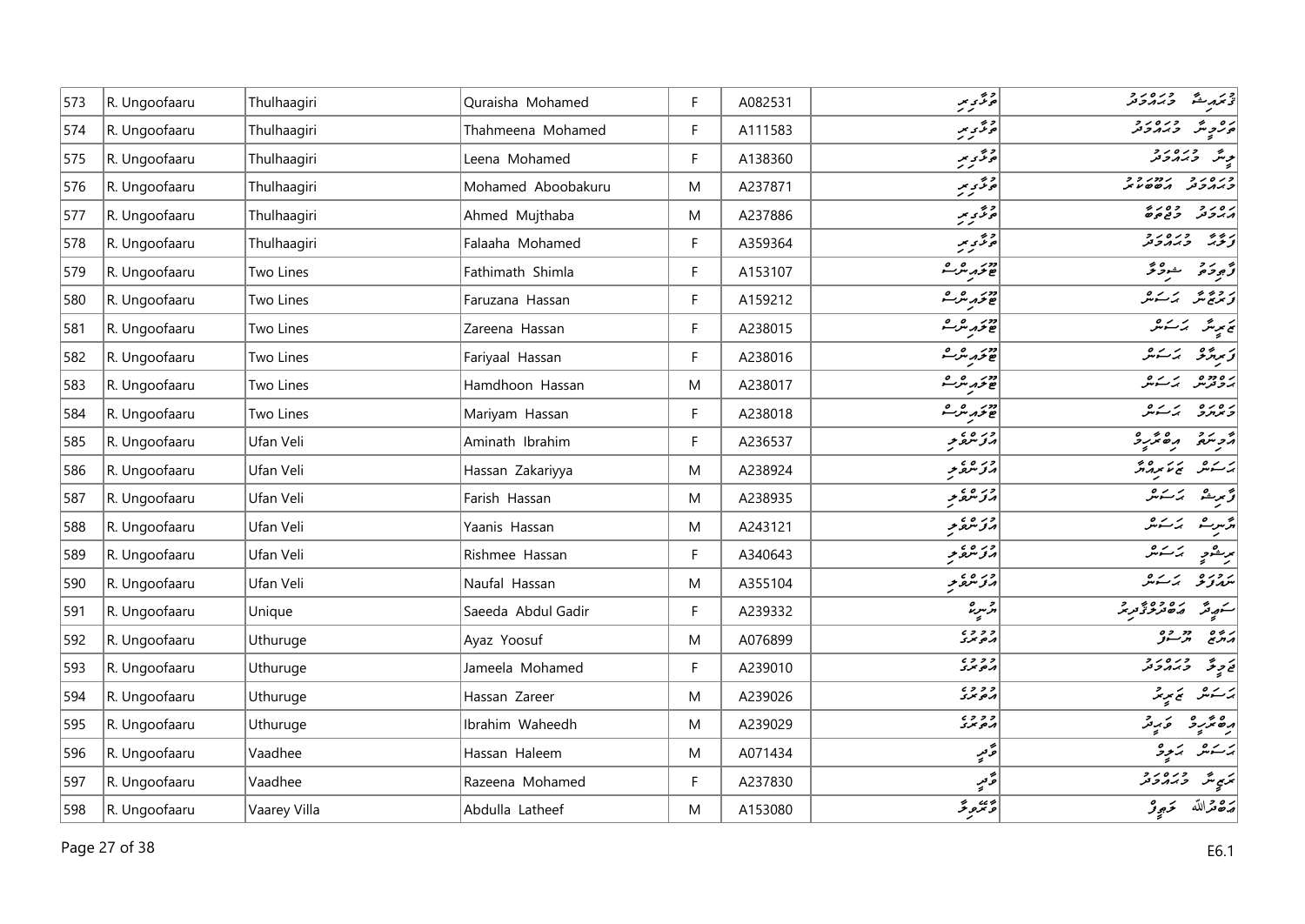| 599 | R. Ungoofaaru | Vaarey Villa   | Seeza Naseem              | F         | A153081 | لۇي <sub>م</sub> بۇ ئە  | ىئرسەۋ<br>اسىۋىتى<br>ئ                                                    |
|-----|---------------|----------------|---------------------------|-----------|---------|-------------------------|---------------------------------------------------------------------------|
| 600 | R. Ungoofaaru | Vaarey Villa   | Rayyaana Abdhulla         | F         | A347188 | ە يە<br>قەتىرە ق        | ر ه پر پژ<br>مَرْه قراللّه                                                |
| 601 | R. Ungoofaaru | Vanilla        | Surayya Abdul Mannan      | F         | A123612 | ۇسرىچە                  | ر ه د ه د ه رو بر د<br>پره تر تر تر سرس<br>و ر ه و<br>فو بر د د           |
| 602 | R. Ungoofaaru | Vanilla        | Abdul Mannan Yoosuf       | M         | A238051 | ءُ سرِ گُر              | ر ه و ه د ه د ه<br>پره تربر تربر<br>ېږمبره                                |
| 603 | R. Ungoofaaru | Vanilla        | Zahida Shukree            | F         | A238056 | ە بىرىگە<br>م           | پج پر تقریب شقور<br>سی سی سقور میں سی                                     |
| 604 | R. Ungoofaaru | Vanilla        | Juwairiyya Abdul Mannan   | F         | A238060 | ءیسیڈ                   | כן סף גם בסגסתיב<br>בפהינהיה הסנק <i>בב</i> היתית                         |
| 605 | R. Ungoofaaru | Vanilla        | Hussain Abdul Mannan      | M         | A238061 | ءُ سرِ تَرُ             | ر ه و ه د ه ه مر<br>پره تر تر تر س<br>جە ئەمەر بى <sub>ر</sub>            |
| 606 | R. Ungoofaaru | Vanilla        | Fathimath Yumna           | F         | A238063 | ە بىرىگە<br>م           | ترويثر<br>وَّجوحَ حَ                                                      |
| 607 | R. Ungoofaaru | Vanilla        | Midhuhath Abdul Mannaan   | F         | A358691 | ءُ سرِ تَرُ             | ر ٥ ر ٥ ر ٥ ر ٩<br>پر ۱۵ تر تر تر سرس<br>و تربر و<br>د تربر <sub>حو</sub> |
| 608 | R. Ungoofaaru | Venis          | Adnan Ibrahim             | M         | A031925 | ء سرب                   | ە تەرىئەر<br>ەھ ئۆرۈ                                                      |
| 609 | R. Ungoofaaru | Venis          | Wafiyya Yoosuf            | F         | A039858 | ۇسرىئە                  | د وه د ده وه                                                              |
| 610 | R. Ungoofaaru | Venis          | Ahmed Anoof Adnan         | M         | A359585 | ۇسرىشە                  | ג פג כן הכפי ג כובים.<br>הגביה הייתר והתייתיית                            |
| 611 | R. Ungoofaaru | Vina           | Abdul Nasir Ali           | M         | A031853 | لعريتيه                 |                                                                           |
| 612 | R. Ungoofaaru | Vina           | Nashidha Shukuree         | F         | A237985 | حيتكر                   | سر<br>سر شونر شور پر                                                      |
| 613 | R. Ungoofaaru | Vina           | Fathimath Nihana          | F         | A237986 | حيتكر                   | وتجودة سرقتن                                                              |
| 614 | R. Ungoofaaru | Vina           | Khadheeja Nishan          | F         | A237990 | حيتكر                   | زَمرِيَّ سِرْيَةَ<br>رَمَرِيَّ سِرْيَةِ<br>سریشگر<br>ک                    |
| 615 | R. Ungoofaaru | Vina           | Ali Nihal                 | ${\sf M}$ | A237995 | حيتكر                   |                                                                           |
| 616 | R. Ungoofaaru | Vina           | Aminath Niyasa            | F         | A322012 | حبتكر                   | أأدبتكم المراكبة                                                          |
| 617 | R. Ungoofaaru | Vinares        | Fathimath Mohamed         | F         | A236635 | ا <sub>عو</sub> متر پڑے | و ره ر د<br><i>د ب</i> رگرفر<br>ۇ بور بو                                  |
| 618 | R. Ungoofaaru | Vinares        | Mohamed Saeed             | ${\sf M}$ | A237584 | <sub>ع</sub> بىر پر م   | و ر ه ر و<br>تر پر تر تر<br>سكهيقر                                        |
| 619 | R. Ungoofaaru | Vinares        | Munaz Mohamed             | ${\sf M}$ | A237599 | وبتربر مقمر             | و ره ر و<br><i>و ټ</i> رونر<br>ج پر د<br>حر متر فعر                       |
| 620 | R. Ungoofaaru | <b>Vinares</b> | Mifzaal Saeed             | ${\sf M}$ | A237616 | ە ئىرىئە شە             | ووشكل سكهاند                                                              |
| 621 | R. Ungoofaaru | Violet Fehi    | Abdul Latheef Ismail      | ${\sf M}$ | A026225 | ئەرىۋە ئەس              | גם כסת בית כ                                                              |
| 622 | R. Ungoofaaru | Violet Fehi    | Ameena Ibrahim Kaleyfaanu | F         | A144450 | ئەرىۋە ئەر              | גב בי הסתקבעת בי                                                          |
| 623 | R. Ungoofaaru | Violet Villa   | Armanoosa Ibrahim         | F         | A094102 | ئەرىۋە بۇ ئە            | ر ه و دو و.<br>مربر س<br>برە ئۆرۈ                                         |
| 624 | R. Ungoofaaru | Violet Villa   | Hussain Asif              | ${\sf M}$ | A112045 | وَرِدْعْ وِدَّ          | ير سەر شەھ ئەسىر                                                          |
|     |               |                |                           |           |         |                         |                                                                           |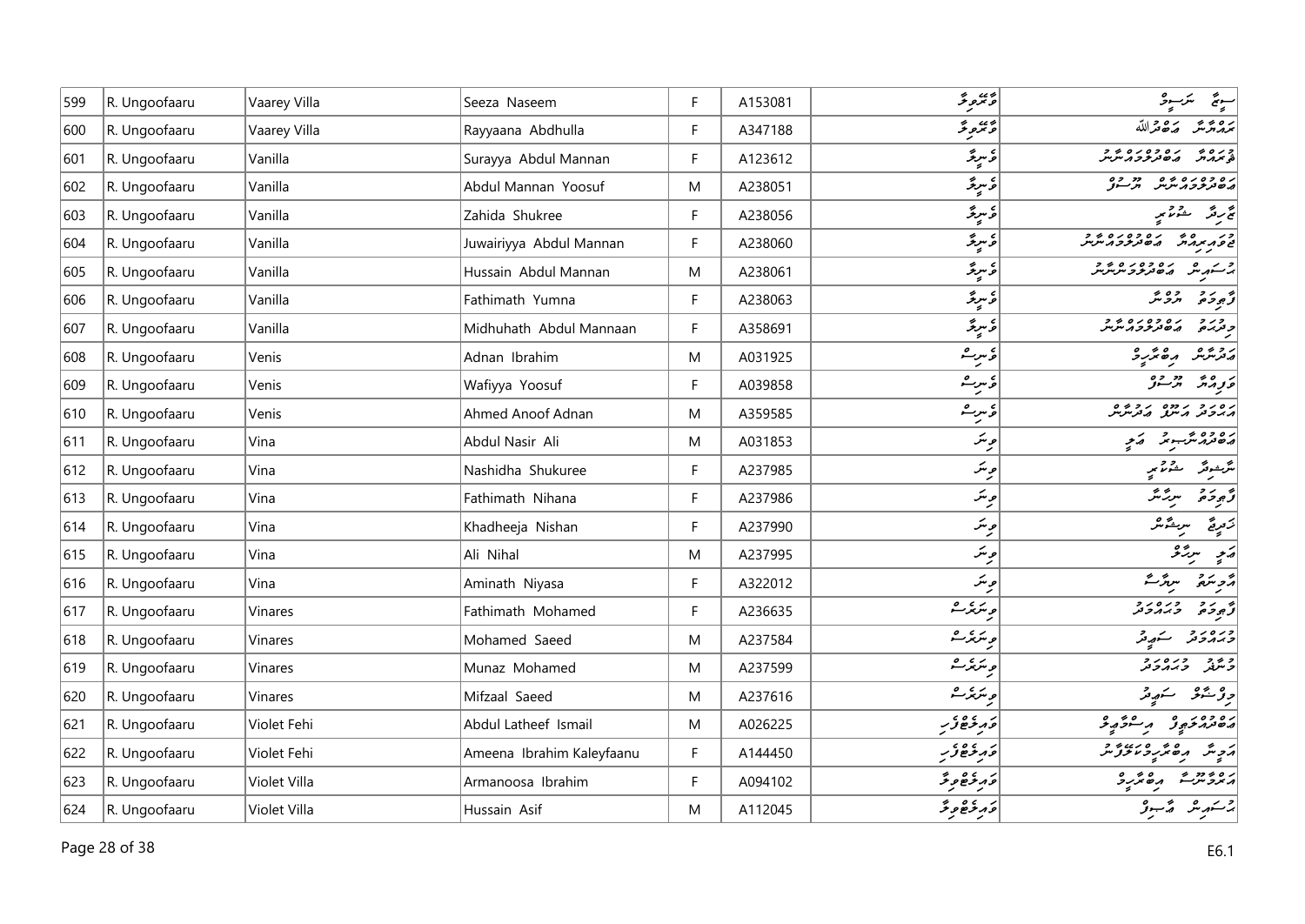| 625 | R. Ungoofaaru | Violet Villa      | Ibrahim Hussain       | M         | A238498 | وَرِدْعْ وِرَّ                                   | برسەمەر<br>ەرھ ئ <sup>ۆ</sup> رۈ              |
|-----|---------------|-------------------|-----------------------|-----------|---------|--------------------------------------------------|-----------------------------------------------|
| 626 | R. Ungoofaaru | Violet Villa      | Haseebath Ahmed       | F         | A238500 | ئەرىۋە بۇ ئە                                     | برە يە چ<br>بر سوھ ہ<br>پر                    |
| 627 | R. Ungoofaaru | Violet Villa      | Niusa Ibrahim         | F         | A238507 | ءَ <sub>مر</sub> ځوه <sub>م</sub> وځه            | سرژیځ<br>ەھ تررۋ                              |
| 628 | R. Ungoofaaru | Vision            | Ahmed Nizar           | M         | A032065 | ە پەشەنگە                                        | ىر 2 مەر<br>مەبرى <del>ك</del> ىر<br>سرچ تر   |
| 629 | R. Ungoofaaru | White Rose        | Aishath Aboobakur     | F         | A238617 | لتروحه                                           | 77777<br>ر<br>در ۲ سنده                       |
| 630 | R. Ungoofaaru | White Rose        | Yoosuf Ismail         | M         | A241001 | ورجوعه                                           | مەسىۋەپەتر<br>دد و ه<br>در سور                |
| 631 | R. Ungoofaaru | <b>White Rose</b> | Hawwa Zahira          | F         | A241011 | ر مەم ھ<br>مۇم ھ                                 | ر ه و<br>برد و<br>ىتى سەتتىر                  |
| 632 | R. Ungoofaaru | White Rose        | Sadhma Yoosuf         | F         | A281739 | ىر ەم ي <sub>ى</sub> م                           | دد د ه<br>ر و د<br><i>س</i> وترو              |
| 633 | R. Ungoofaaru | White Rose        | Fathimath Rathuna     | F         | A347207 | ورءٍ پر ہ                                        | ء بر د<br>ترجو حو<br>ر دي.<br>بره متر         |
| 634 | R. Ungoofaaru | White Rose        | Wafdha Yoosuf         | F         | A356049 | ورجوعه                                           | ر ه بر<br>و و تر<br>ېژىستۇ                    |
| 635 | R. Ungoofaaru | White Rose        | Mohamed Raahil        | M         | A356050 | ورءيمت                                           | و ر ه ر د<br>د بر پر <del>د</del> تر<br>بۇرىۋ |
| 636 | R. Ungoofaaru | <b>White Snow</b> | Hussain Nazim         | ${\sf M}$ | A022582 | وَرِءٍ عقر                                       | جەسە <sub>م</sub> بەر<br>متزه ژ               |
| 637 | R. Ungoofaaru | White Snow        | Sazleena              | F         | A103080 | أقرم هوجير                                       | شۇمۇپىر                                       |
| 638 | R. Ungoofaaru | <b>White Snow</b> | Nazeefa Nazim         | F         | A344200 | أقهرهج سنكر                                      | سَيِّحٍ تَرَّ<br>سَّغِرِ رَ                   |
| 639 | R. Ungoofaaru | Yellow Fin        | Khadeeja Abdul Sattar | F         | A237689 | پرمور پر                                         | نزورة<br>ره وه ره د و<br>په ه ترو سنوره تر    |
| 640 | R. Ungoofaaru | Yellow Fin        | Hassan Yazlaan        | M         | A349134 | پر وي پر                                         | برے میں اردام کا مرکز کر                      |
| 641 | R. Ungoofaaru | <b>Yellow Fin</b> | Hussain Yazdhaan      | ${\sf M}$ | A349292 | برعرو بثر                                        | جرسكەر شرىق ترىش                              |
| 642 | R. Ungoofaaru | Zamzam            | Ibrahim Asif          | M         | A121853 | ر ه ر ه<br>پح بخ ب                               | ە ھەترىرى<br>بەھەترىرى<br>ە ئەسىرى            |
| 643 | R. Ungoofaaru | Zamzam            | Adhila Saeed          | F         | A237902 | ر ه ر ه<br>پح پخ                                 | ەر ئىرقى<br>سەمەقر                            |
| 644 | R. Ungoofaaru | Zayana Manzil     | Ibrahim Adam Fulhu    | M         | A131813 | ر پر بر بر مربع تر<br>بح مر سر پر سر بع          | په ره و د<br>پر تر تر تر<br>رە ئۈرۈ           |
| 645 | R. Ungoofaaru | Zayana Manzil     | Zuneyra Yoosuf        | F         | A239021 | ر پرېژنو ش <sub>کتو</sub> څه                     | ج سکہ بحر<br>ېژىستۇ                           |
| 646 | R. Ungoofaaru | Zayana Manzil     | Adam Shareef          | ${\sf M}$ | A239031 | ر پر بر پر ه<br>بح مر سرچ سر پر څه               | په ره<br>د ترن<br>ے موثر                      |
| 647 | R. Ungoofaaru | Zayana Manzil     | Yoosuf Shareef        | ${\sf M}$ | A239074 | <br>  ئى تر تىر ئىسى ئىسى ئى                     | دد ره ه<br>ے مور <sup>9</sup>                 |
| 648 | R. Ungoofaaru | Zayana Manzil     | Fathimath Rausha      | F         | A364783 | ر پر بر پر ه<br>بح <del>م</del> ر سر پر سر پر تر | رُّ مِرَدَّ مَدَيْنَة                         |
| 649 | R. Ungoofaaru | Zayana Manzil     | Mohamed Reehaan       | M         | A364786 | <br>  ئ <sup>ى</sup> رتىر ئىر ئىرى ئى            | و ره ر و<br><i>و پر</i> پر تر<br>ىبرىشىتر     |
| 650 | R. Ungoofaaru | Zilythan          | Ibrahim Nazim         | ${\sf M}$ | A058719 | ای <sub>م</sub> وهُ میْر<br>مسیح                 | سَّرْهُ رُ<br>ەر ھەتمەر 2<br>رەھىمەر 2        |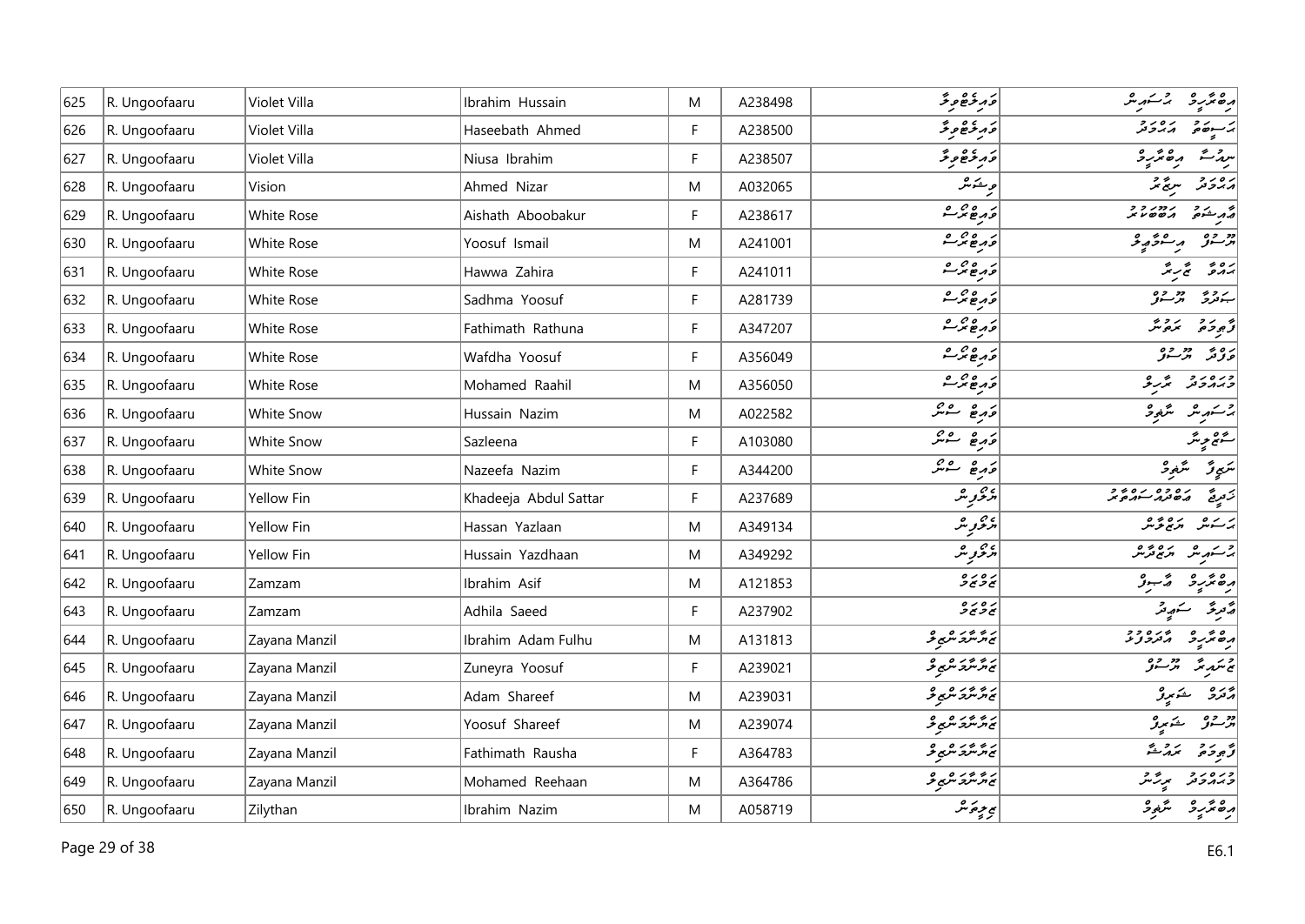| 651        | R. Ungoofaaru | Zilythan           | Masitha Wajdhee            | F         | A237628 | اي <sub>م</sub> وځ مر<br>په      |                                                                                                                |
|------------|---------------|--------------------|----------------------------|-----------|---------|----------------------------------|----------------------------------------------------------------------------------------------------------------|
| 652        | R. Ungoofaaru | Zilythan           | Aminath Jazlee             | F         | A238953 | ىپە مەھرىگر<br>ترىپ <sup>ى</sup> | و سره دونږ<br>د سره ده د پر<br>مرسمه نوم د                                                                     |
| 653        | R. Ungoofaaru | Zilythan           | Mohamed Jumaan             | ${\sf M}$ | A348180 | ليوجونثر                         |                                                                                                                |
| 654        | R. Ungoofaaru | Zio Light          | Mohamed Hassan             | ${\sf M}$ | A036899 | المجار محرمة                     | ورەرو پەسەر                                                                                                    |
| 655        | R. Ungoofaaru | Zio Light          | Rahma Ali                  | F         | A237163 | بجوثر خرمرهج                     | بروو المالمج                                                                                                   |
| 656        | R. Ungoofaaru | Zio Light          | Aminath Maeesha            | F         | A238278 | $rac{1}{2}$                      |                                                                                                                |
| 657        | R. Ungoofaaru | Zio Light          | Ali Mueed                  | ${\sf M}$ | A272374 | بجوثر خرمرهم                     |                                                                                                                |
| 658        | R. Ungoofaaru | Zio Light          | Aishath Munasha            | F         | A359458 | بجاز خرارهج                      | م المستوفر و المراكبة                                                                                          |
| R. Vaadhoo |               |                    |                            |           |         |                                  |                                                                                                                |
| 659        | R. Vaadhoo    | Asseyri            | Hamimm Saeed               | ${\sf M}$ | A236384 | اړه سيمر                         | بڑو ئور مند دیگر<br>مقا                                                                                        |
| 660        | R. Vaadhoo    | Kinaaraamanzil     | Mausooma Ibrahim           | F         | A236054 | ىر ئىر ئىر ئىر ئىر               | $\frac{27}{27}$<br>ە ھەترىرى                                                                                   |
| S. Feydhoo |               |                    |                            |           |         |                                  |                                                                                                                |
| 661        | S. Feydhoo    | Feeroazuge         | Abdulla Saeed Ahmed        | ${\sf M}$ | A001391 | و ۶ د ه<br>پ <sub>ه</sub> ترې د  | رە داللە سەر مەدەر                                                                                             |
| 662        | S. Feydhoo    | Lilly Villa        | Fathimath Haya Abdul Wahid | F         | A280102 | اووه وٌ<br><u>رو</u> ر           |                                                                                                                |
| 663        | S. Feydhoo    | Mishan             | Ibrahim Fazeel             | ${\sf M}$ | A075907 | وشەمىر                           | ره پژره و زیده<br>د ه پژره و دره و<br>د بره دره دره دره                                                        |
| 664        | S. Feydhoo    | Riveli             | Ahmed Mamdhooh             | ${\sf M}$ | A166571 | ىردى<br>س                        |                                                                                                                |
| 665        | S. Feydhoo    | Suvaasaage         | Fathimath Misra            | F         | A153810 | ر د پورې                         | قهوزة وجنتر                                                                                                    |
|            | S. Hithadhoo  |                    |                            |           |         |                                  |                                                                                                                |
| 666        | S. Hithadhoo  | <b>Beach Side</b>  | Ahmed Afkhar               | ${\sf M}$ | A309180 | <br>  په محر سندر ؟<br>          | أرەر دەر دەر                                                                                                   |
| 667        | S. Hithadhoo  | Bilerumaage        | Saddam Mohamed             | M         | A290569 | ه د و و د<br>مومرو د             | ر ه و و<br>سوارترو<br>و ر ه ر د<br>تر پر ژ تر                                                                  |
| 668        | S. Hithadhoo  | <b>Flower Meed</b> | Ahmed Mushaaidh            | M         | A303211 | ژځو مرح ؟                        | ره روح و عمد و                                                                                                 |
| 669        | S. Hithadhoo  | Kulhithulhaage     | Mohamed Naseem             | M         | A296171 | د په ده د<br>  ما موځونو د       | ورەر دىرىدۇ                                                                                                    |
| 670        | S. Hithadhoo  | Maarish            | Ahmed Muaz                 | ${\sf M}$ | A104182 | ۇ ئىرىشە                         |                                                                                                                |
| 671        | S. Hithadhoo  | Muiythoshige       | Aishath Ashaan             | F         | A303871 | و ه بو<br>تر حومو مور            | أقرم شوقو المرشوش                                                                                              |
| 672        | S. Hithadhoo  | Raaspareege        | Yasir Naseem               | ${\sf M}$ | A019575 | ئۇرىش <sub>ۇ</sub> ئەسرى         | وگر پیدا کر سر کر دی کر در کار کرداری کر در این کردار کردار کردار کردار کردار کردار کردی کردی کردی کردی کردی ک |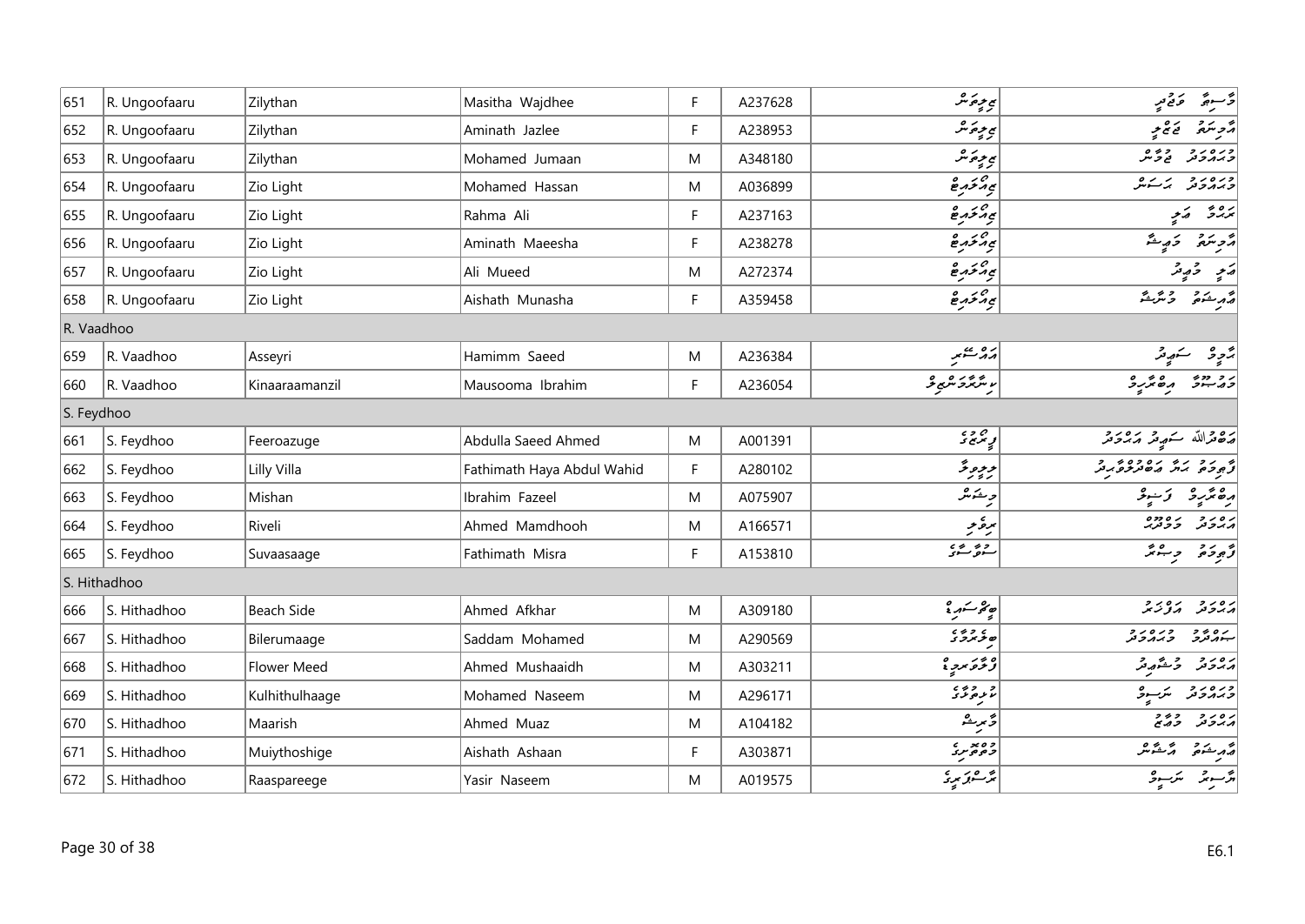|     | S. Hulhudhoo                   |                 |                     |   |         |                                        |                                                |
|-----|--------------------------------|-----------------|---------------------|---|---------|----------------------------------------|------------------------------------------------|
| 673 | S. Hulhudhoo                   | Kanmatheege     | Ahmed Mirza Hussain | M | A131275 | ر مر <sub>کبر</sub> م                  | גפיג ביניה געותית                              |
|     | S. Maradhoo Feydhoo            |                 |                     |   |         |                                        |                                                |
| 674 | S. Maradhoo Feydhoo Ablagheege |                 | Ali Zubair          | M | A271678 | برە ئەز                                | $\mathcal{L}_{\mathcal{A}}$                    |
|     | S. Meedhoo                     |                 |                     |   |         |                                        |                                                |
| 675 | S. Meedhoo                     | Gift Land       | Mohamed Afaaq       | M | A269253 | ه وه <i>بره و ه</i>                    | ورەر د دو.<br>چەمەدىر مۇق                      |
|     | Sh. Funadhoo                   |                 |                     |   |         |                                        |                                                |
| 676 | Sh. Funadhoo                   | Heenaage        | Khadeeja            | F | A311765 | بەشمە                                  | نزىرىقى                                        |
| 677 | Sh. Funadhoo                   | Vaguthee Manzil | Aishath Azlifa Ali  | F | A376471 | ر د <sub>مو</sub> ځ ش <sub>م</sub> و څ | د.<br>د د شوه د د د و گرو                      |
|     | Sh. Komandoo                   |                 |                     |   |         |                                        |                                                |
| 678 | Sh. Komandoo                   | Femoaraa        | Aminath Alyfa       | F | A264915 | ء ص عر                                 | أأروبتهم أأروقه                                |
| 679 | Sh. Komandoo                   | Velabulige      | Ali Ibrahim         | M | A061424 | ې پر چ<br>حرکت موت                     | أمو مقترح                                      |
|     | Sh. Maaungoodhoo               |                 |                     |   |         |                                        |                                                |
| 680 | Sh. Maaungoodhoo               | Annaarumaage    | Fazna Abdul Samadh  | F | A074167 | ر ۵ ۶ ۶ و ۶<br>۸ سرسربرو ی             | ر ٥ ٥ ٥ ٥ ر ر و<br>پرې تر پر سور تر<br>ۇ شەپىر |
| 681 | Sh. Maaungoodhoo               | Atharulaage     | Adam Haleem         | M | A264855 | ر ر د د ،<br>پره برو د                 | پج ر ہ<br>مرکور<br>برَموِدْ                    |
| 682 | Sh. Maaungoodhoo               | Blower          | Mariyam Areesha     | F | A266455 | وہ ر و<br>ھوھ بر                       | ر ه ر ه<br><del>ر</del> بربرد                  |
| 683 | Sh. Maaungoodhoo               | Raiybageechaage | Fathimath Suma      | F | A265027 | ر ە ر<br>ئىرگەن ئەگەر                  | ستریخ<br>ءِ بر د<br>ترجو حو                    |
|     | Sh. Maroshi                    |                 |                     |   |         |                                        |                                                |
| 684 | <b>Sh. Maroshi</b>             | Huvadhumaage    | Naeema Yoosuf       | F | A023481 | و ر و د »<br>رو درو د                  | دد حرو<br>سَمِهِ وَّ                           |
|     | Th. Thimarafushi               |                 |                     |   |         |                                        |                                                |
| 685 | Th. Thimarafushi               | Asseyri         | Jabeen Ali Fulhu    | F | A072358 | اړه سيمبر                              | ق ھو گھور گھ                                   |
|     | V. Fulidhoo                    |                 |                     |   |         |                                        |                                                |
| 686 | V. Fulidhoo                    | Zenith          | Abdul Moomin Naseer | M | A131759 | ئم سرچ                                 | رە دە دولىرى ئىسبەتى<br>ھەقىرىمەترىس ئىسبەتى   |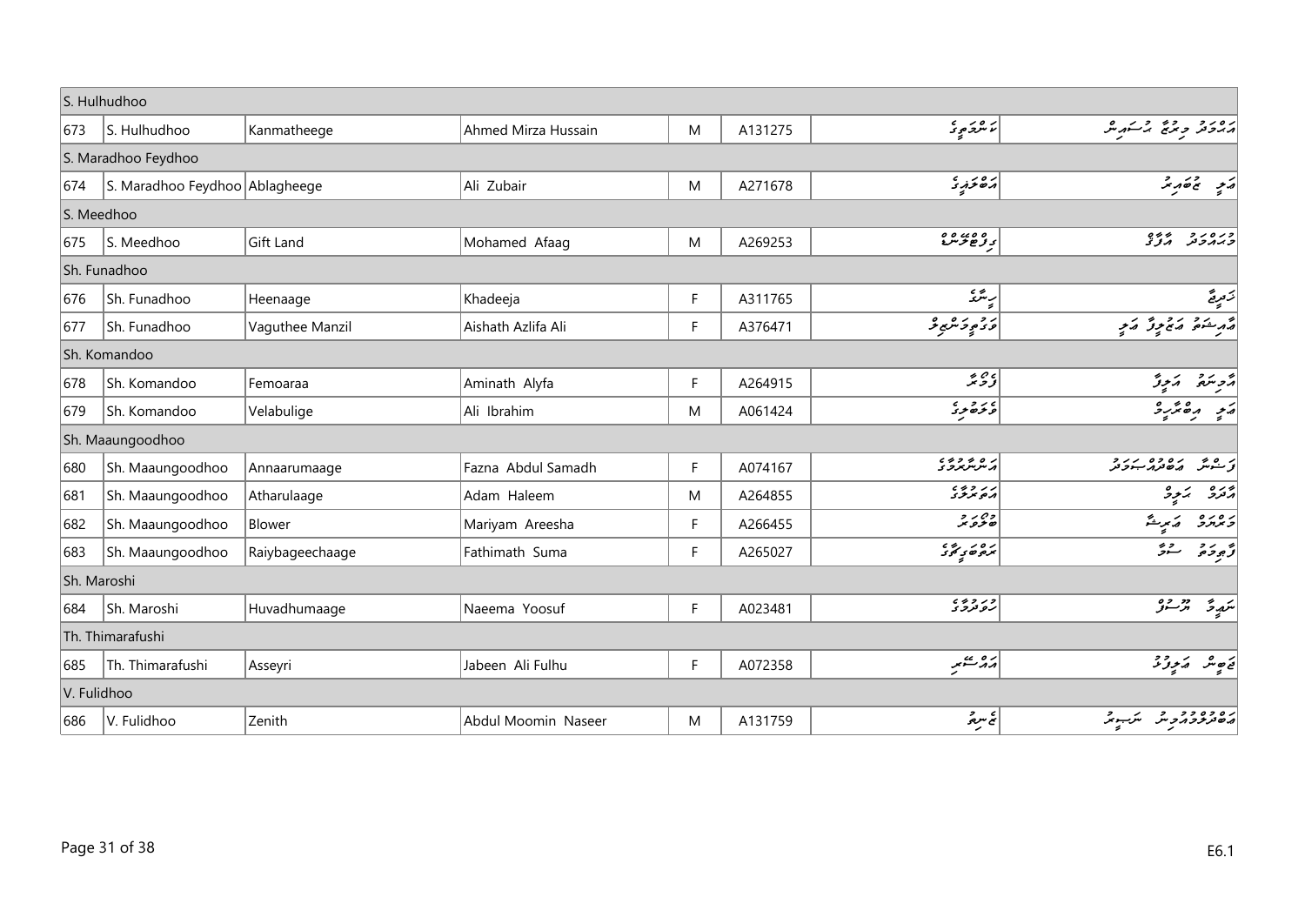## *w7qAn8m? sCw7mRo>u; wEw7mRw;sBo<*

| ' مرمر | 'يئرىثر: |
|--------|----------|
|        |          |
|        |          |
|        |          |

## *w7q9r@w7m> sCw7qHtFoFw7s; mAm=q7 w7qHtFoFw7s;*

| ىر تە | $\mathcal{O} \times$<br>$\sim$ | $\sim$<br>. . | لترنثر |
|-------|--------------------------------|---------------|--------|
|       |                                |               |        |
|       |                                |               |        |
|       |                                |               |        |

| انترنثر: | $^{\circ}$ | يبرهر | $^{\circ}$<br>سرسر |
|----------|------------|-------|--------------------|
|          |            |       |                    |
|          |            |       |                    |
|          |            |       |                    |

| ىرتىر: | 。<br>سر سر | .,<br>مرسر |
|--------|------------|------------|
|        |            |            |
|        |            |            |
|        |            |            |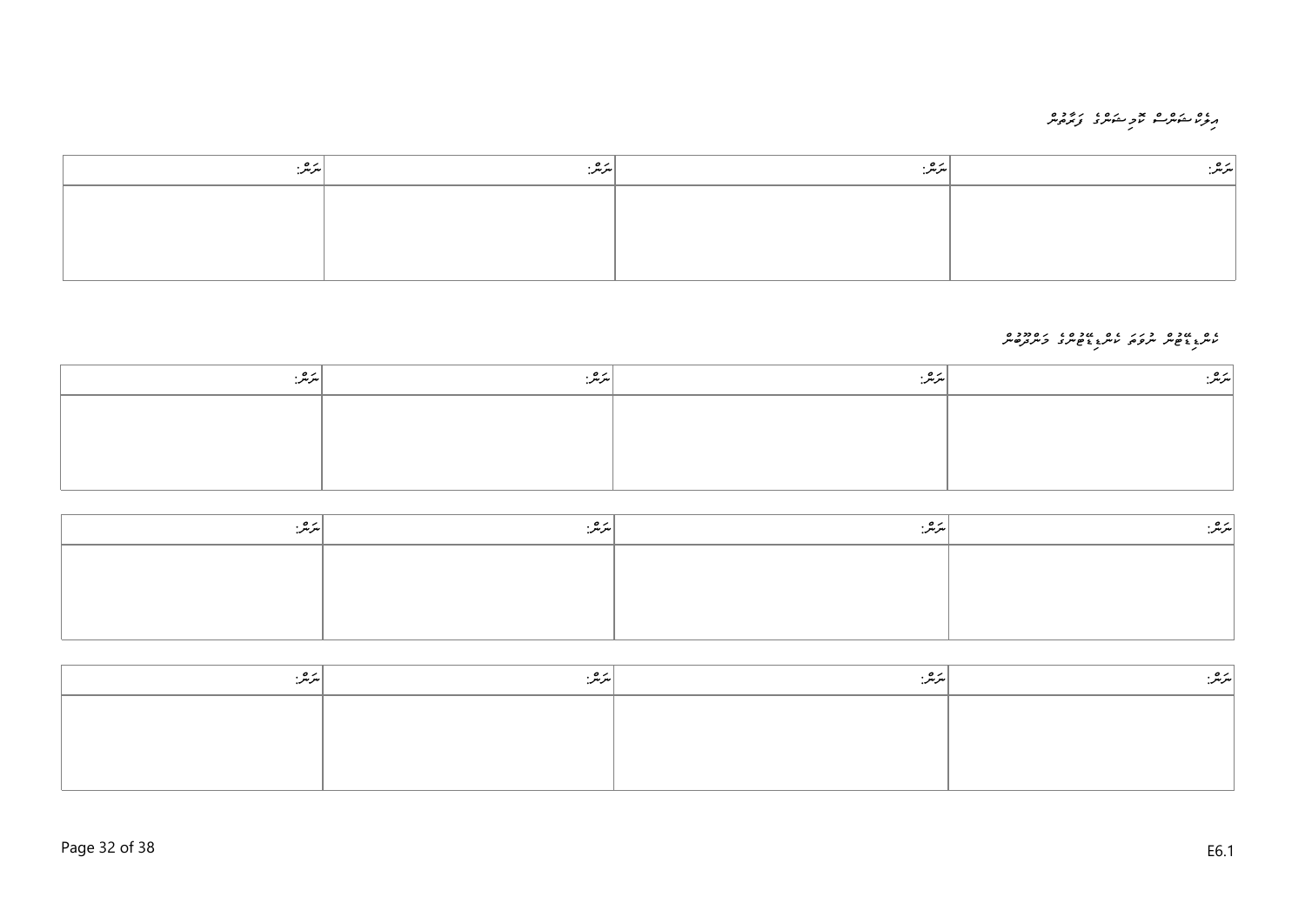| يزهر | $^{\circ}$ | ىئرىتر: |  |
|------|------------|---------|--|
|      |            |         |  |
|      |            |         |  |
|      |            |         |  |

| متريثر به | 。<br>'سرسر'۔ | يتزيترا | سرسر |
|-----------|--------------|---------|------|
|           |              |         |      |
|           |              |         |      |
|           |              |         |      |

| ىئرىتر. | $\sim$ | ا بر هه. | لىرىش |
|---------|--------|----------|-------|
|         |        |          |       |
|         |        |          |       |
|         |        |          |       |

| 。<br>مرس. | $\overline{\phantom{a}}$<br>مر مىر | يتريثر |
|-----------|------------------------------------|--------|
|           |                                    |        |
|           |                                    |        |
|           |                                    |        |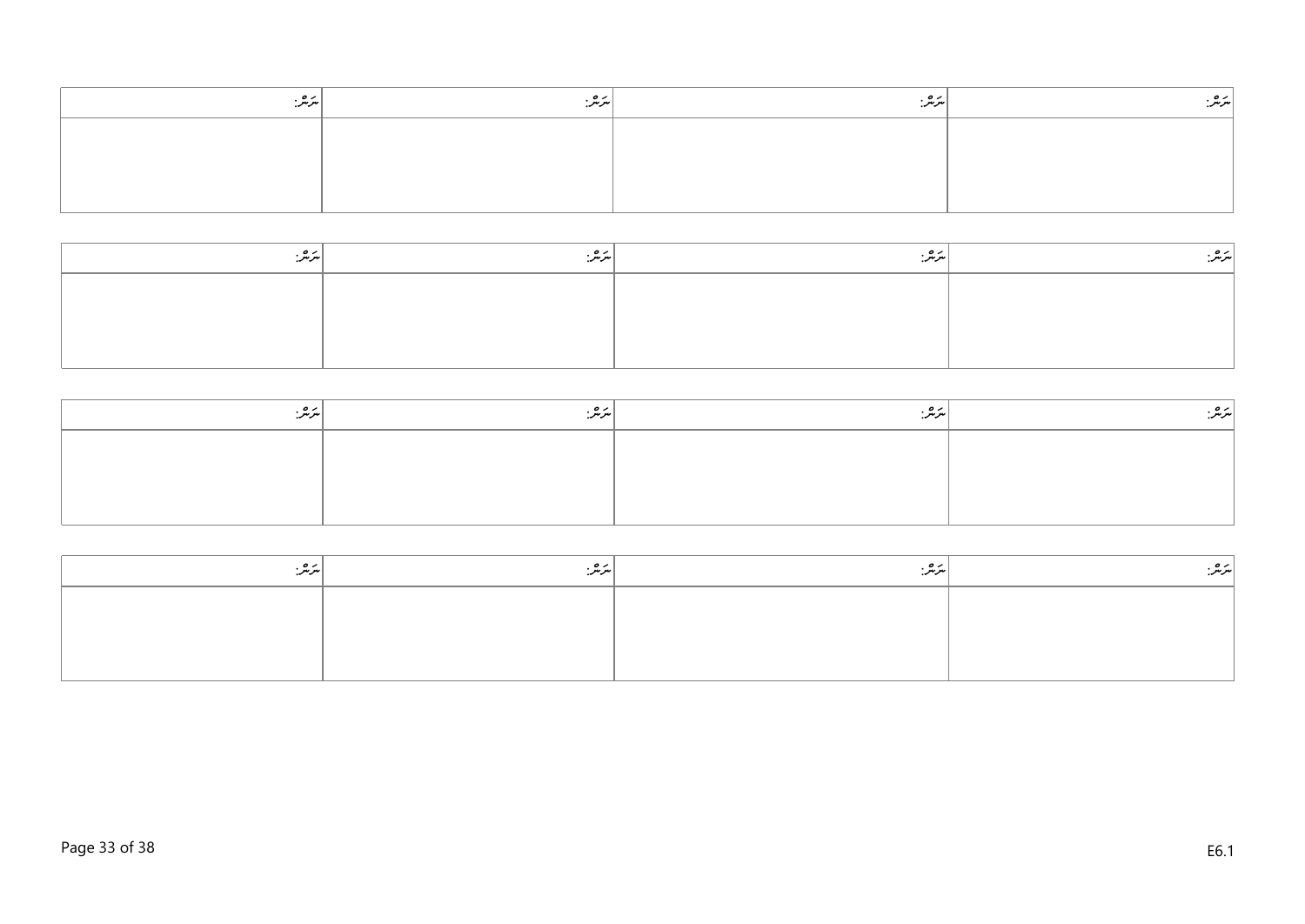| ير هو . | $\overline{\phantom{a}}$ | يرمر | اير هنه. |
|---------|--------------------------|------|----------|
|         |                          |      |          |
|         |                          |      |          |
|         |                          |      |          |

| ىر تىر: | $\circ$ $\sim$<br>" سرسر . | يبرحه | o . |
|---------|----------------------------|-------|-----|
|         |                            |       |     |
|         |                            |       |     |
|         |                            |       |     |

| 'تترنثر: | 。<br>,,,, |  |
|----------|-----------|--|
|          |           |  |
|          |           |  |
|          |           |  |

|  | . ه |
|--|-----|
|  |     |
|  |     |
|  |     |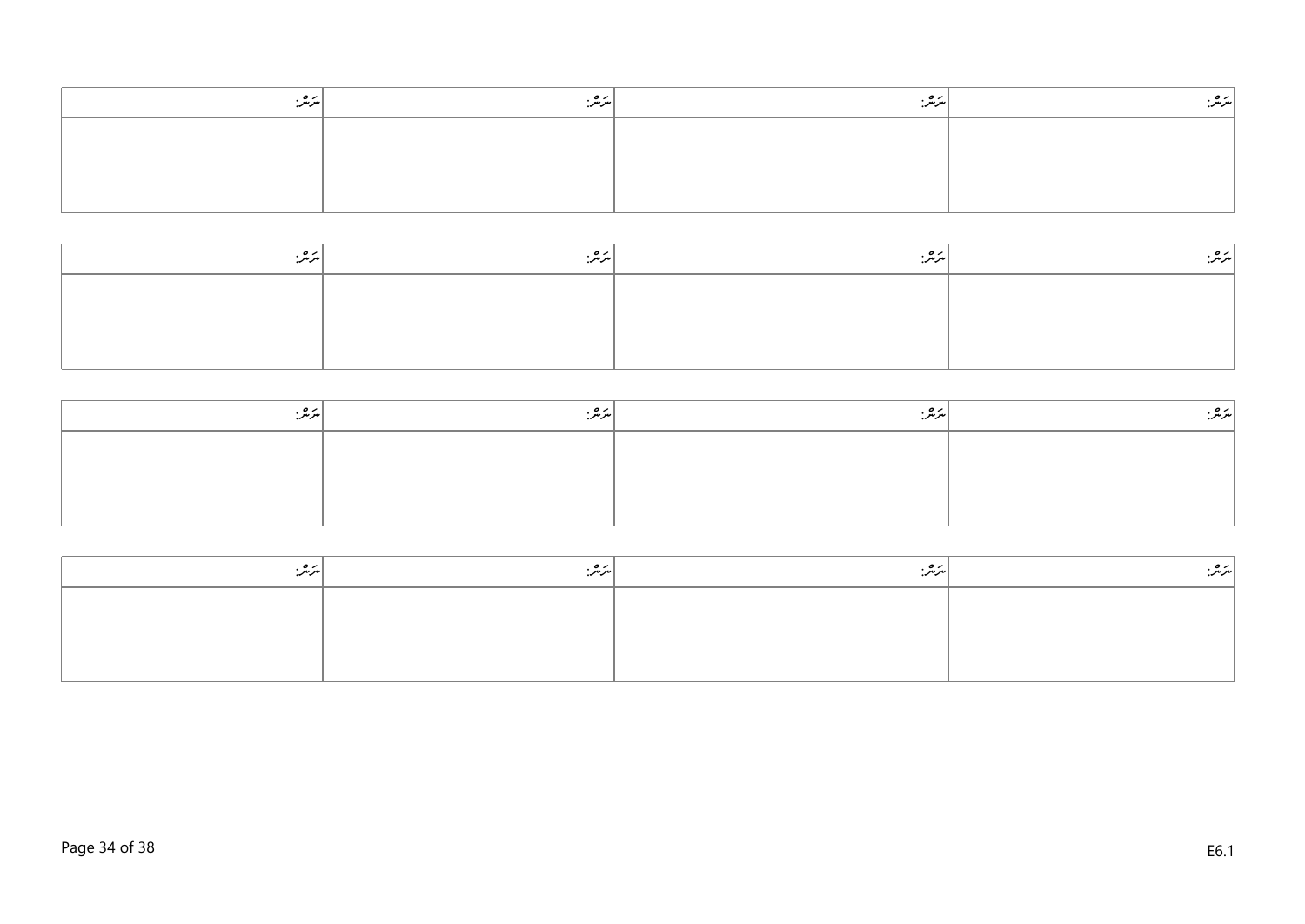| ير هو . | $\overline{\phantom{a}}$ | يرمر | اير هنه. |
|---------|--------------------------|------|----------|
|         |                          |      |          |
|         |                          |      |          |
|         |                          |      |          |

| ىر تىر: | $\circ$ $\sim$<br>" سرسر . | يبرحه | o . |
|---------|----------------------------|-------|-----|
|         |                            |       |     |
|         |                            |       |     |
|         |                            |       |     |

| 'تترنثر: | 。<br>,,,, |  |
|----------|-----------|--|
|          |           |  |
|          |           |  |
|          |           |  |

|  | . ه |
|--|-----|
|  |     |
|  |     |
|  |     |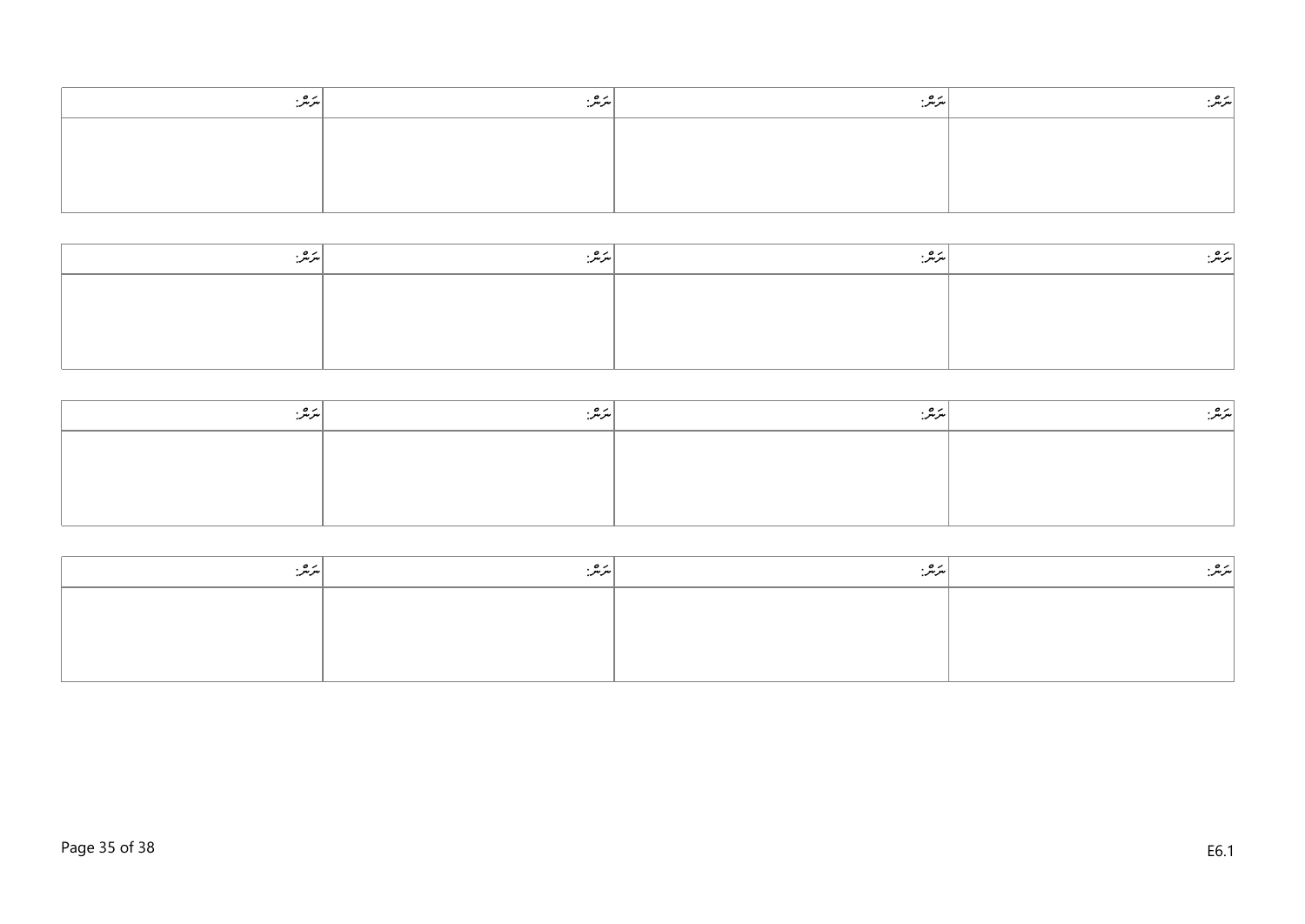| $\cdot$ | ο. | $\frac{\circ}{\cdot}$ | $\sim$<br>سرسر |
|---------|----|-----------------------|----------------|
|         |    |                       |                |
|         |    |                       |                |
|         |    |                       |                |

| ايرعر: | ر ه<br>. . |  |
|--------|------------|--|
|        |            |  |
|        |            |  |
|        |            |  |

| بر ه | 。 | $\overline{\phantom{0}}$<br>َ سومس. |  |
|------|---|-------------------------------------|--|
|      |   |                                     |  |
|      |   |                                     |  |
|      |   |                                     |  |

| 。<br>. س | ىرىىر |  |
|----------|-------|--|
|          |       |  |
|          |       |  |
|          |       |  |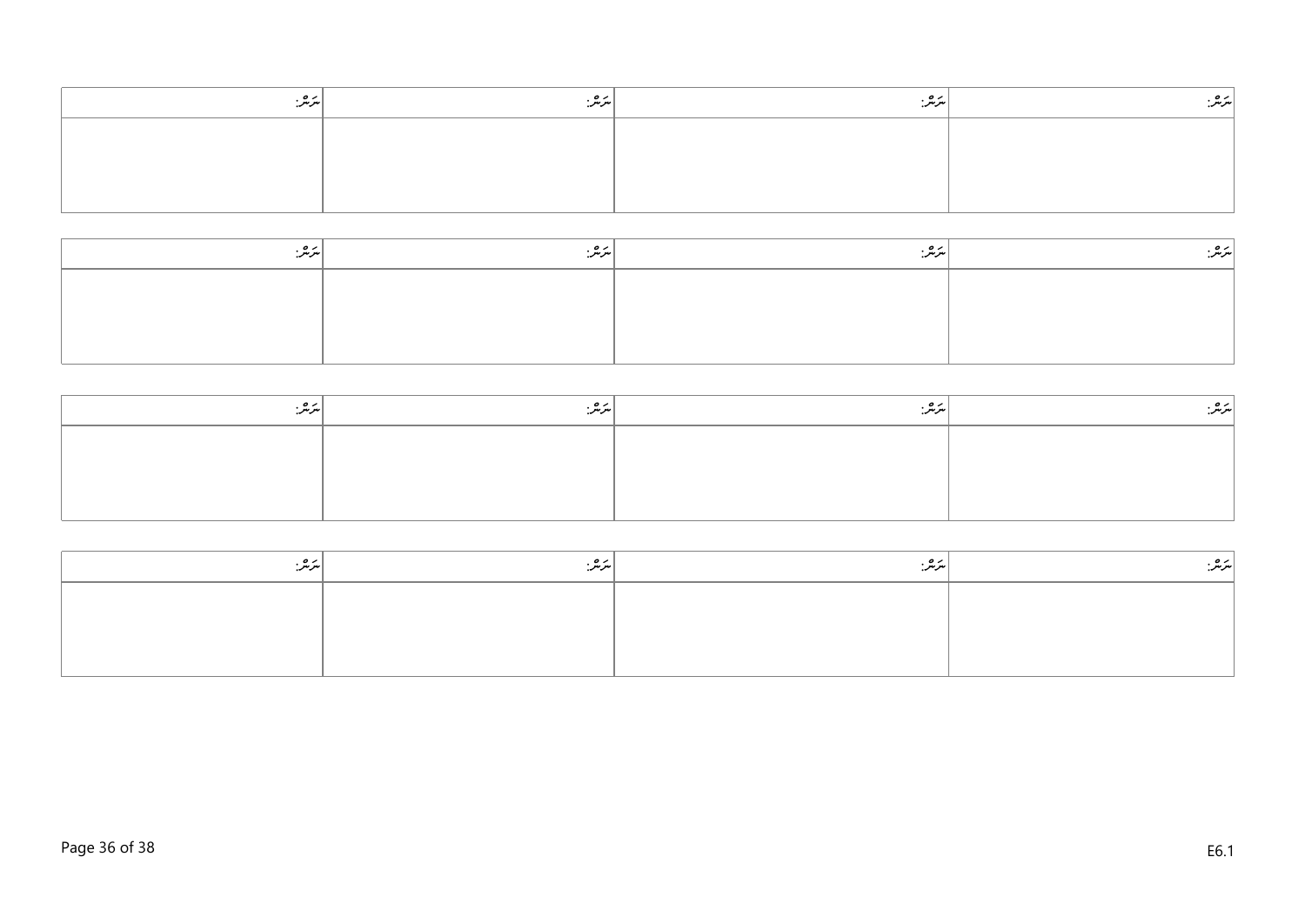| ير هو . | $\overline{\phantom{a}}$ | يرمر | لتزمثن |
|---------|--------------------------|------|--------|
|         |                          |      |        |
|         |                          |      |        |
|         |                          |      |        |

| ىبرىر. | $\sim$<br>ا سرسر . | يئرمثر | o . |
|--------|--------------------|--------|-----|
|        |                    |        |     |
|        |                    |        |     |
|        |                    |        |     |

| 'تترنثر: | 。<br>,,,, |  |
|----------|-----------|--|
|          |           |  |
|          |           |  |
|          |           |  |

|  | . ه |
|--|-----|
|  |     |
|  |     |
|  |     |